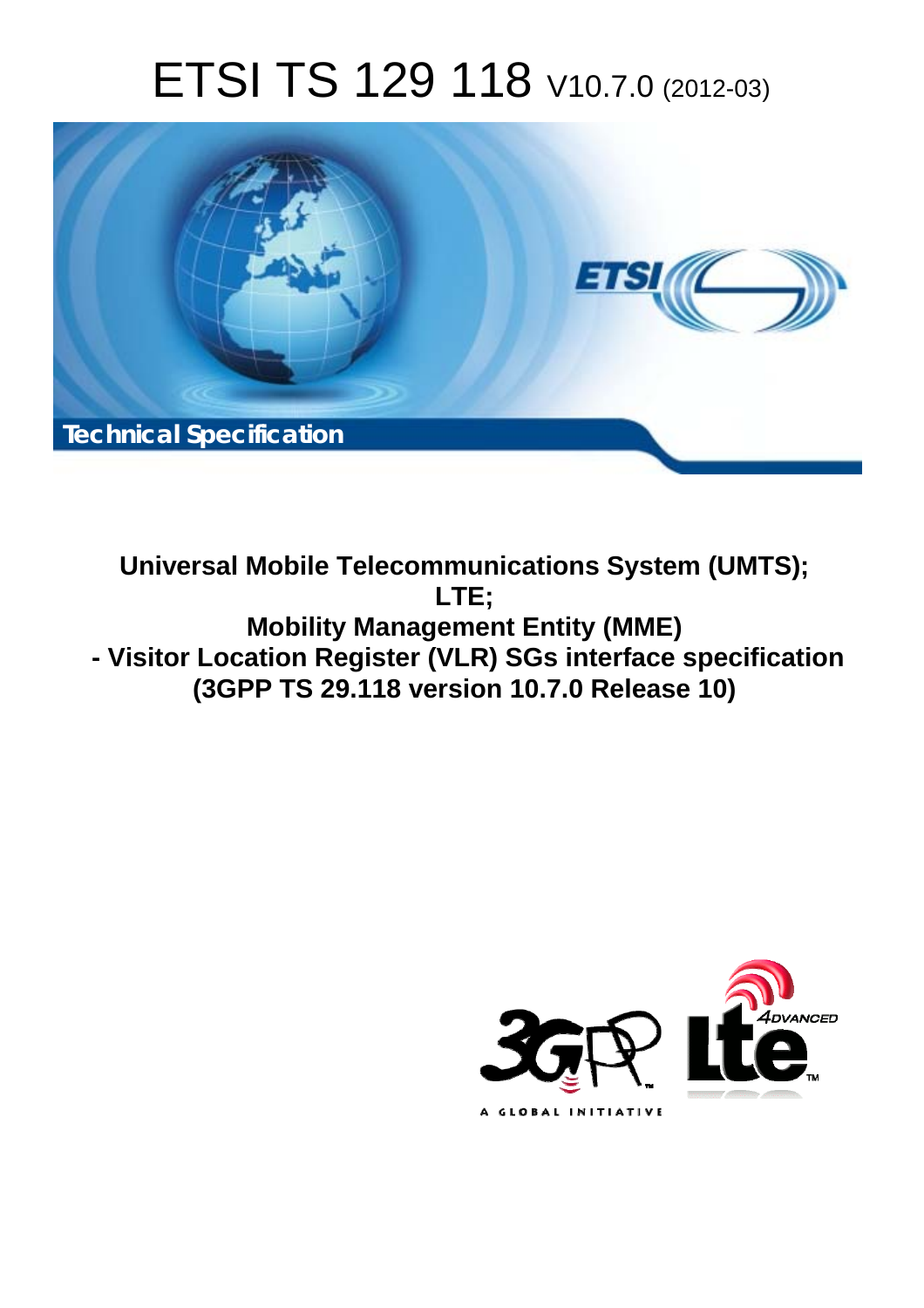Reference RTS/TSGC-0129118va70

> Keywords LTE,UMTS

#### *ETSI*

#### 650 Route des Lucioles F-06921 Sophia Antipolis Cedex - FRANCE

Tel.: +33 4 92 94 42 00 Fax: +33 4 93 65 47 16

Siret N° 348 623 562 00017 - NAF 742 C Association à but non lucratif enregistrée à la Sous-Préfecture de Grasse (06) N° 7803/88

#### *Important notice*

Individual copies of the present document can be downloaded from: [http://www.etsi.org](http://www.etsi.org/)

The present document may be made available in more than one electronic version or in print. In any case of existing or perceived difference in contents between such versions, the reference version is the Portable Document Format (PDF). In case of dispute, the reference shall be the printing on ETSI printers of the PDF version kept on a specific network drive within ETSI Secretariat.

Users of the present document should be aware that the document may be subject to revision or change of status. Information on the current status of this and other ETSI documents is available at <http://portal.etsi.org/tb/status/status.asp>

If you find errors in the present document, please send your comment to one of the following services: [http://portal.etsi.org/chaircor/ETSI\\_support.asp](http://portal.etsi.org/chaircor/ETSI_support.asp)

#### *Copyright Notification*

No part may be reproduced except as authorized by written permission. The copyright and the foregoing restriction extend to reproduction in all media.

> © European Telecommunications Standards Institute 2012. All rights reserved.

DECT<sup>™</sup>, PLUGTESTS<sup>™</sup>, UMTS<sup>™</sup> and the ETSI logo are Trade Marks of ETSI registered for the benefit of its Members. **3GPP**TM and **LTE**™ are Trade Marks of ETSI registered for the benefit of its Members and of the 3GPP Organizational Partners.

**GSM**® and the GSM logo are Trade Marks registered and owned by the GSM Association.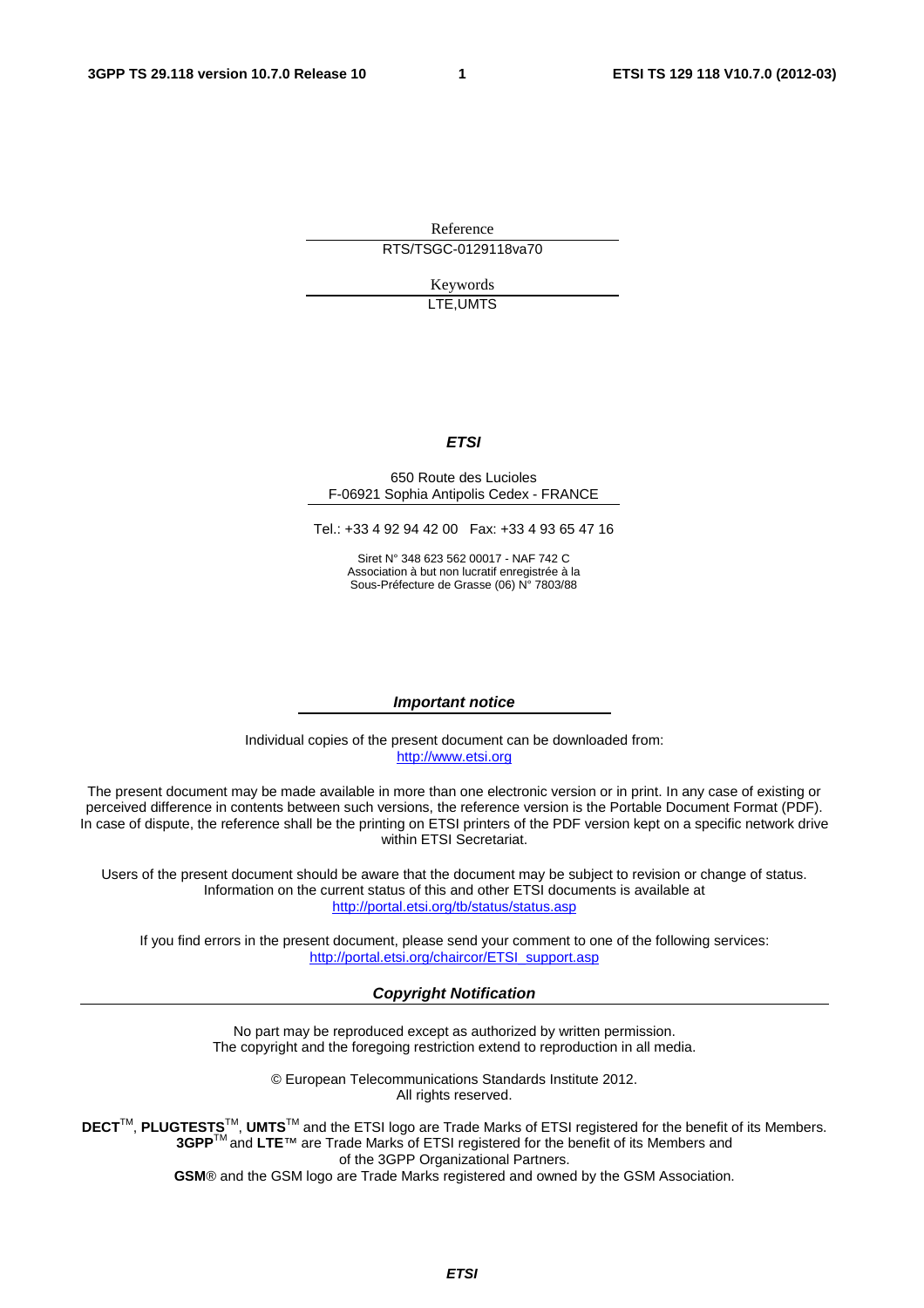## Intellectual Property Rights

IPRs essential or potentially essential to the present document may have been declared to ETSI. The information pertaining to these essential IPRs, if any, is publicly available for **ETSI members and non-members**, and can be found in ETSI SR 000 314: *"Intellectual Property Rights (IPRs); Essential, or potentially Essential, IPRs notified to ETSI in respect of ETSI standards"*, which is available from the ETSI Secretariat. Latest updates are available on the ETSI Web server ([http://ipr.etsi.org\)](http://webapp.etsi.org/IPR/home.asp).

Pursuant to the ETSI IPR Policy, no investigation, including IPR searches, has been carried out by ETSI. No guarantee can be given as to the existence of other IPRs not referenced in ETSI SR 000 314 (or the updates on the ETSI Web server) which are, or may be, or may become, essential to the present document.

## Foreword

This Technical Specification (TS) has been produced by ETSI 3rd Generation Partnership Project (3GPP).

The present document may refer to technical specifications or reports using their 3GPP identities, UMTS identities or GSM identities. These should be interpreted as being references to the corresponding ETSI deliverables.

The cross reference between GSM, UMTS, 3GPP and ETSI identities can be found under [http://webapp.etsi.org/key/queryform.asp.](http://webapp.etsi.org/key/queryform.asp)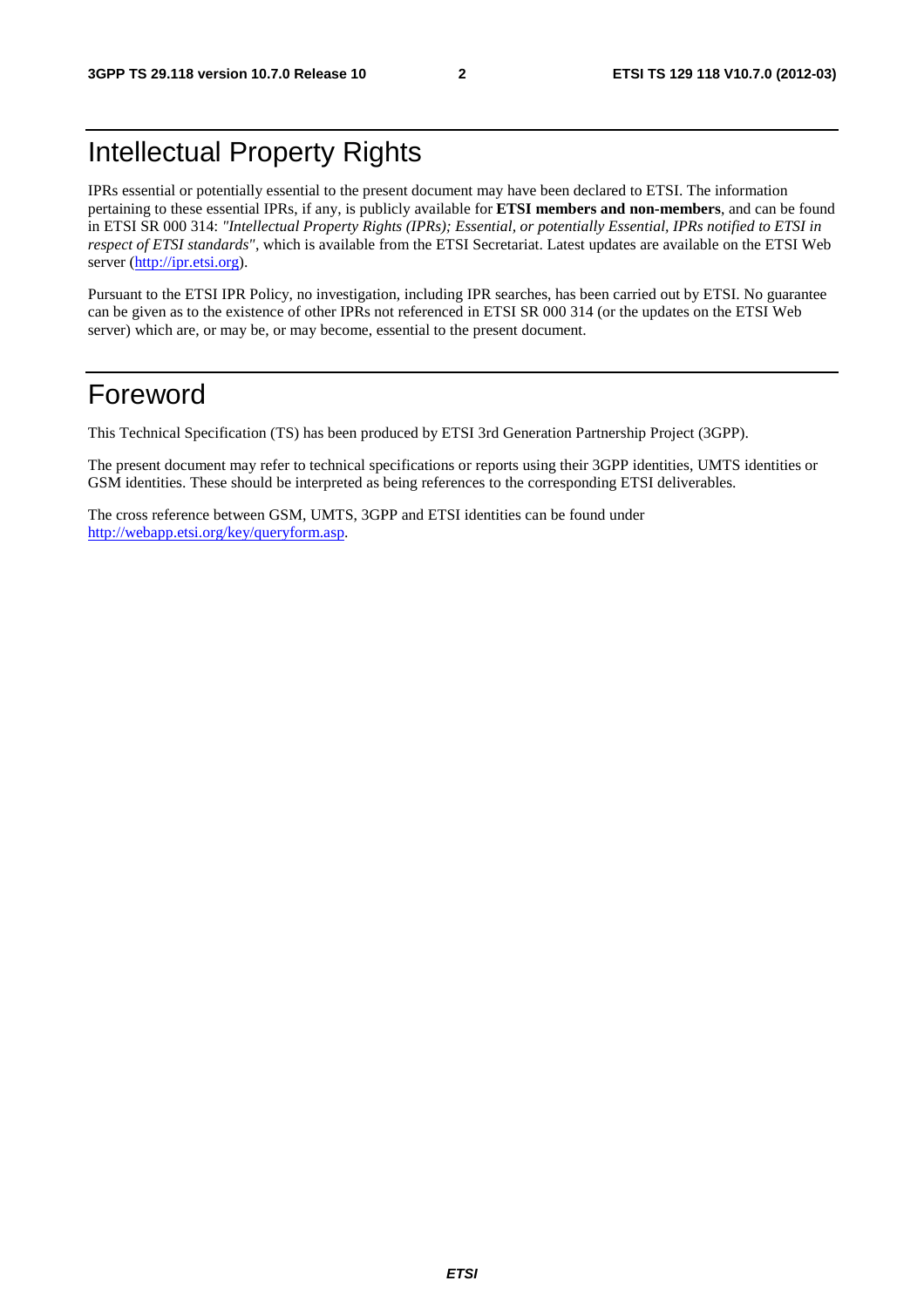$\mathbf{3}$ 

## Contents

| 1          |  |
|------------|--|
| 2          |  |
| 3          |  |
| 3.1<br>3.2 |  |
|            |  |
| 4          |  |
| 4.1        |  |
| 4.2        |  |
| 4.2.1      |  |
| 4.2.2      |  |
| 4.3        |  |
| 4.3.1      |  |
| 4.3.2      |  |
| 4.3.3      |  |
| 5          |  |
| 5.1        |  |
| 5.1.1      |  |
| 5.1.2      |  |
| 5.1.2.1    |  |
| 5.1.2.2    |  |
| 5.1.2.3    |  |
| 5.1.2.4    |  |
| 5.1.2.5    |  |
| 5.1.3      |  |
| 5.1.3.1    |  |
| 5.1.3.2    |  |
| 5.1.3.3    |  |
| 5.2        |  |
| 5.2.1      |  |
| 5.2.2      |  |
| 5.2.2.1    |  |
| 5.2.2.2    |  |
| 5.2.2.3    |  |
| 5.2.2.4    |  |
| 5.2.2.5    |  |
| 5.2.3      |  |
| 5.2.3.1    |  |
| 5.2.3.2    |  |
| 5.2.3.3    |  |
| 5.2.3.4    |  |
| 5.2.3.5    |  |
| 5.3        |  |
| 5.3.1      |  |
| 5.3.2      |  |
| 5.3.2.1    |  |
| 5.3.2.2    |  |
| 5.3.2.3    |  |
| 5.3.2.4    |  |
| 5.3.2.5    |  |
| 5.3.3      |  |
|            |  |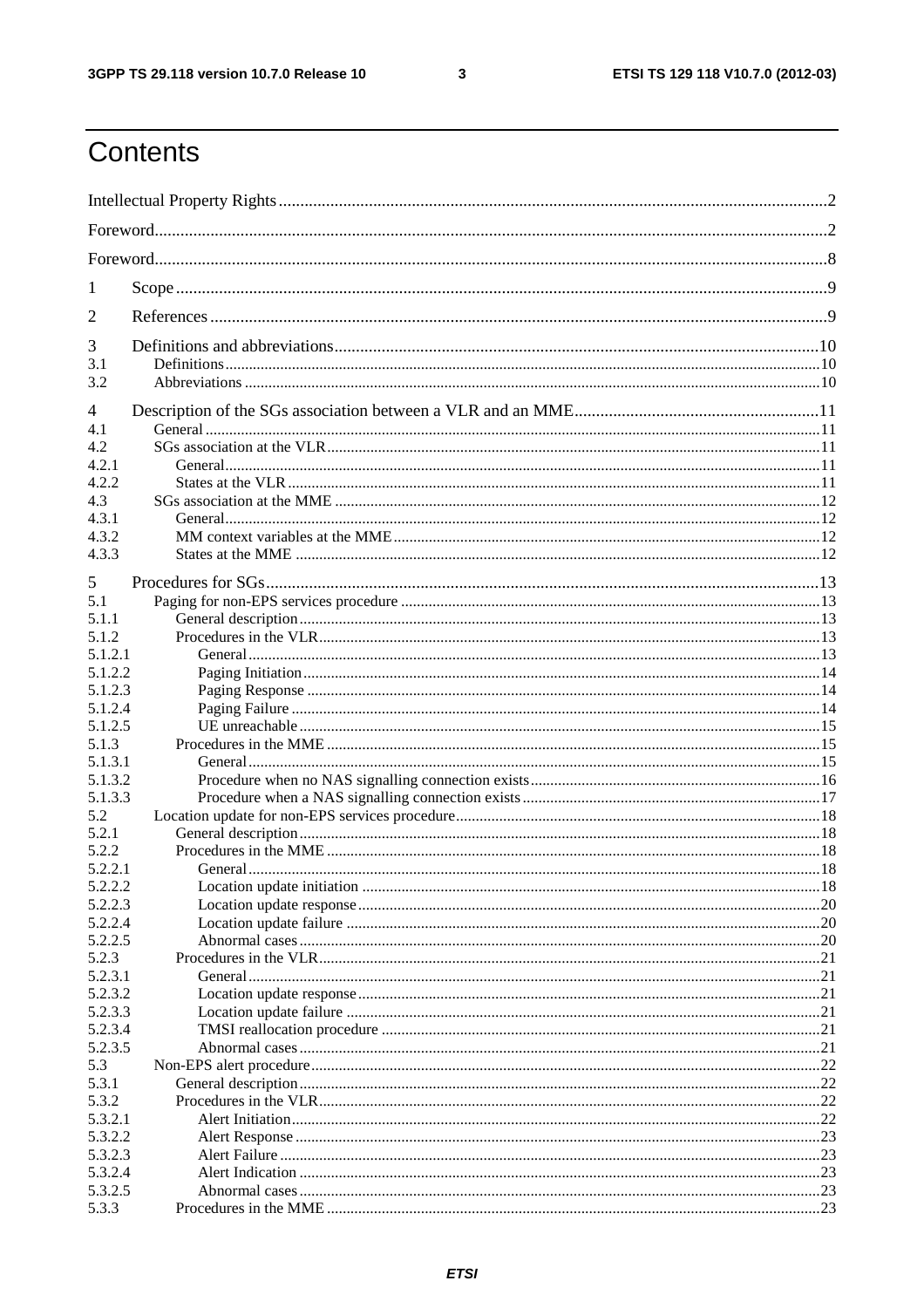#### $\overline{\mathbf{4}}$

| 5.3.3.1    |     |
|------------|-----|
| 5.3.3.2    |     |
| 5.3.3.3    |     |
| 5.4        |     |
| 5.4.1      |     |
| 5.4.2      |     |
| 5.4.2.1    |     |
| 5.4.2.2    |     |
| 5.4.2.3    |     |
|            |     |
| 5.4.3      |     |
| 5.5        |     |
| 5.5.1      |     |
| 5.5.2      |     |
| 5.5.2.1    |     |
| 5.5.2.2    |     |
| 5.5.2.3    |     |
| 5.5.3      |     |
| 5.6        |     |
| 5.6.1      |     |
|            |     |
| 5.6.2      |     |
| 5.6.3      |     |
| 5.7        |     |
| 5.7.1      |     |
| 5.7.2      |     |
| 5.7.2.1    |     |
| 5.7.2.2    |     |
| 5.7.2.3    |     |
| 5.7.3      |     |
| 5.8        |     |
|            |     |
| 5.8.1      |     |
| 5.8.2      |     |
| 5.8.2.1    |     |
| 5.8.2.2    |     |
| 5.8.2.3    |     |
| 5.8.3      |     |
| 5.9        |     |
| 5.9.1      |     |
| 5.9.2      |     |
| 5.10       | .29 |
| 5.10.1     |     |
| 5.10.2     |     |
|            |     |
| 5.10.3     |     |
| 5.11       |     |
| 5.11.1     |     |
| 5.11.2     |     |
| 5.11.2.1   |     |
| 5.11.2.2   |     |
| 5.11.2.2.1 |     |
| 5.11.2.2.2 |     |
| 5.11.2.3   |     |
| 5.11.3     |     |
| 5.11.3.1   |     |
| 5.11.3.2   |     |
|            |     |
| 5.11.3.2.1 |     |
| 5.11.3.2.2 |     |
| 5.11.3.3   |     |
| 5.11.4     |     |
| 5.12       |     |
| 5.12.1     |     |
| 5.12.2     |     |
| 5.12.3     |     |
| 5.13       |     |
|            |     |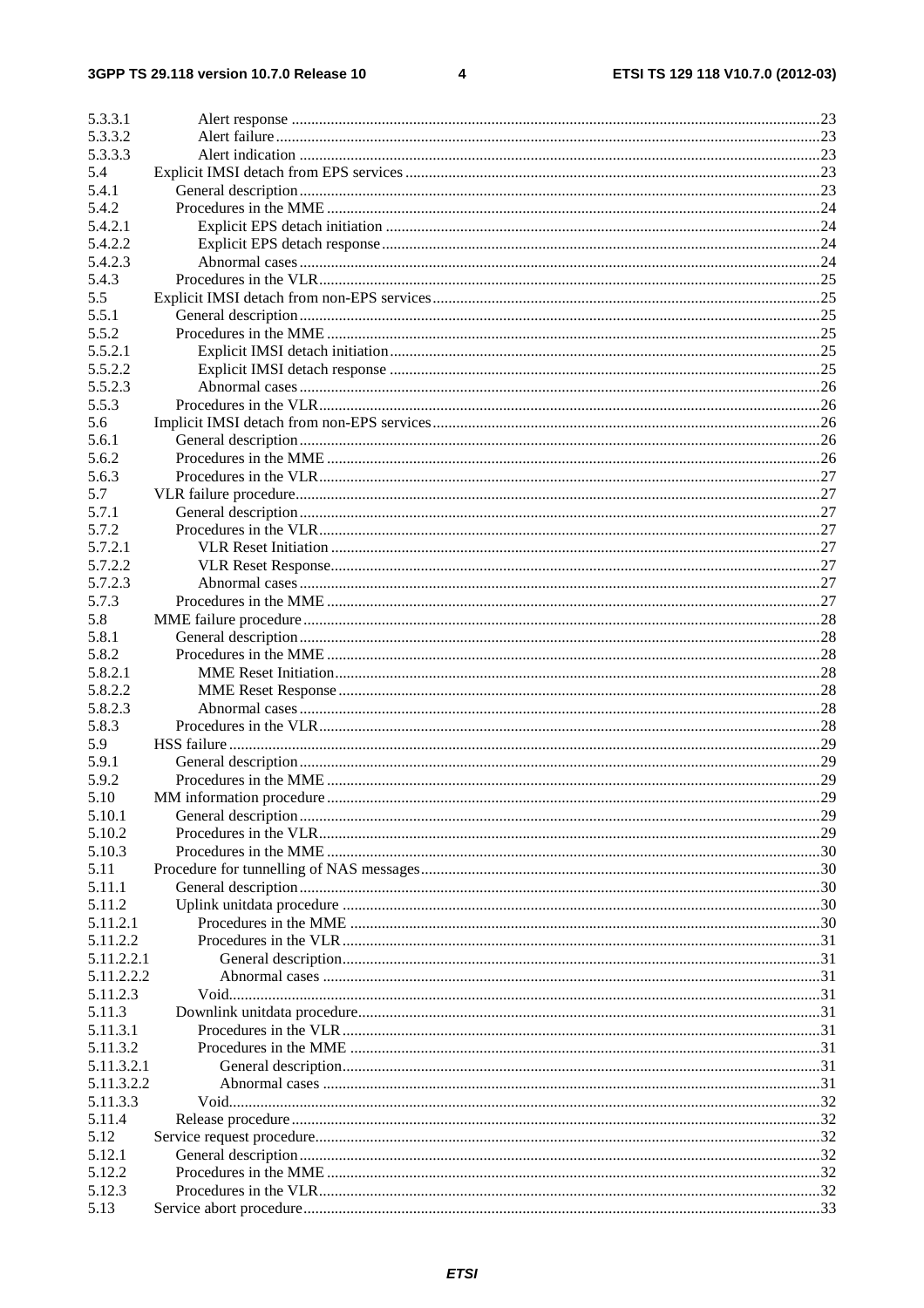#### $5\phantom{a}$

| 5.13.1           |  |
|------------------|--|
| 5.13.2           |  |
| 5.13.3           |  |
|                  |  |
| 6                |  |
| 6.1              |  |
| 6.2              |  |
| 6.3              |  |
| 7                |  |
| 7.1              |  |
| 7.2              |  |
| 7.3              |  |
| 7.4              |  |
| 7.5              |  |
| 7.6              |  |
| 7.7              |  |
| 7.8              |  |
| 7.9              |  |
| 7.10             |  |
| 7.11             |  |
|                  |  |
| 8                |  |
| 8.1              |  |
| 8.2              |  |
| 8.3              |  |
| 8.4              |  |
| 8.5              |  |
| 8.6              |  |
| 8.7              |  |
| 8.8              |  |
| 8.9              |  |
| 8.9.1            |  |
| 8.9.2            |  |
| 8.10             |  |
| 8.10.1           |  |
| 8.10.2           |  |
| 8.11             |  |
| 8.11.1           |  |
| 8.11.2           |  |
| 8.11.3           |  |
| 8.11.4           |  |
| 8.11.5<br>8.11.6 |  |
| 8.12             |  |
| 8.13             |  |
| 8.14             |  |
| 8.14.1           |  |
| 8.14.2           |  |
| 8.14.3           |  |
| 8.14.4           |  |
| 8.14.5           |  |
| 8.14.6           |  |
| 8.14.7           |  |
| 8.14.8           |  |
| 8.14.9           |  |
| 8.14.10          |  |
| 8.15             |  |
| 8.15.1           |  |
| 8.15.2           |  |
| 8.15.3           |  |
| 8.16             |  |
| 8.16.1           |  |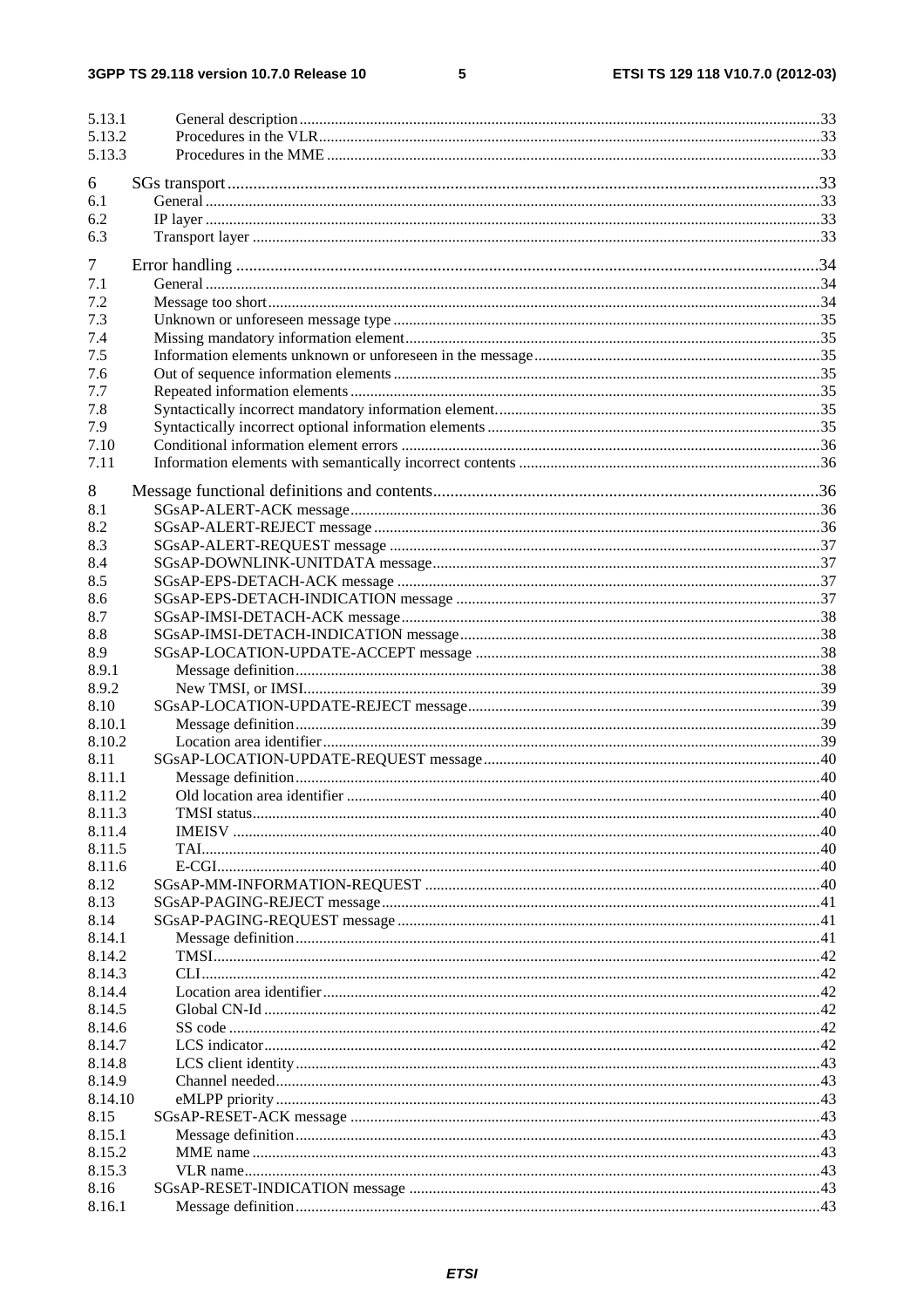#### $\bf 6$

| 8.16.2            |  |
|-------------------|--|
|                   |  |
| 8.16.3            |  |
| 8.17              |  |
| 8.17.1            |  |
| 8.17.2            |  |
| 8.17.3            |  |
| 8.17.4            |  |
| 8.17.5            |  |
| 8.17.6            |  |
| 8.17.7            |  |
| 8.18              |  |
| 8.18.1            |  |
| 8.18.2            |  |
| 8.19              |  |
| 8.20              |  |
| 8.21              |  |
| 8.22              |  |
| 8.22.1            |  |
| 8.22.2            |  |
| 8.22.3            |  |
| 8.22.4            |  |
| 8.22.5            |  |
| 8.22.6            |  |
| 8.23              |  |
|                   |  |
| 8.23.1            |  |
| 8.23.2            |  |
| 8.24              |  |
| 8.24.1            |  |
| 9                 |  |
| 9.1               |  |
| 9.2               |  |
| 9.3               |  |
| 9.3a              |  |
|                   |  |
|                   |  |
| 9.4               |  |
| 9.4.1             |  |
| 9.4.2             |  |
| 9.4.3             |  |
| 9.4.3a            |  |
| 9.4.4             |  |
| 9.4.5             |  |
| 9.4.6             |  |
| 9.4.7             |  |
| 9.4.8             |  |
| 9.4.9             |  |
| 9.4.10            |  |
| 9.4.11            |  |
| 9.4.12            |  |
| 9.4.13            |  |
| 9.4.14            |  |
| 9.4.14a           |  |
| 9.4.15            |  |
| 9.4.16            |  |
| 9.4.17            |  |
| 9.4.18            |  |
| 9.4.19            |  |
| 9.4.20            |  |
| 9.4.21            |  |
| 9.4.21a           |  |
| 9.4.21b           |  |
| 9.4.21c<br>9.4.22 |  |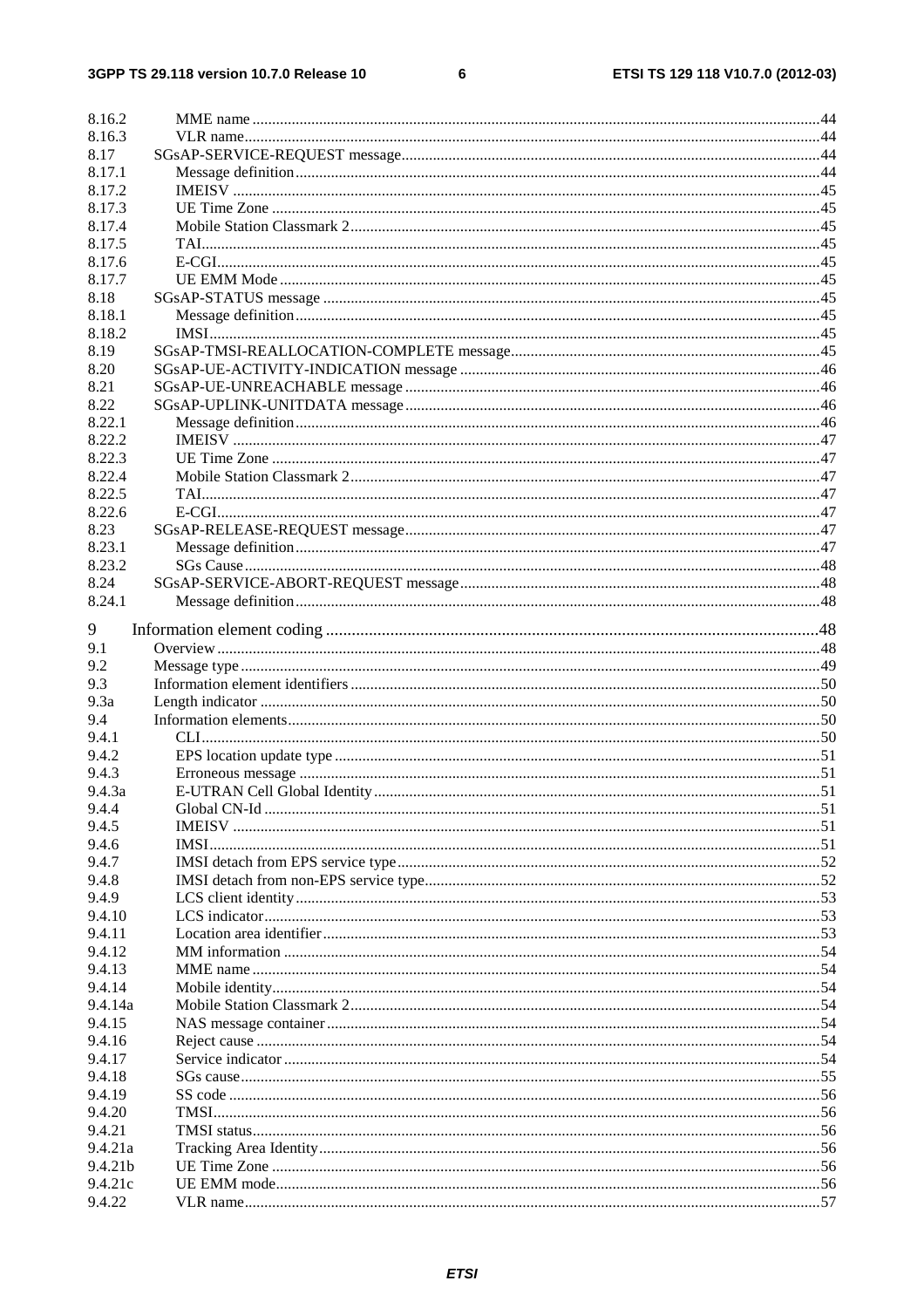$\overline{7}$ 

| 10.2 |  |  |
|------|--|--|
|      |  |  |
|      |  |  |
|      |  |  |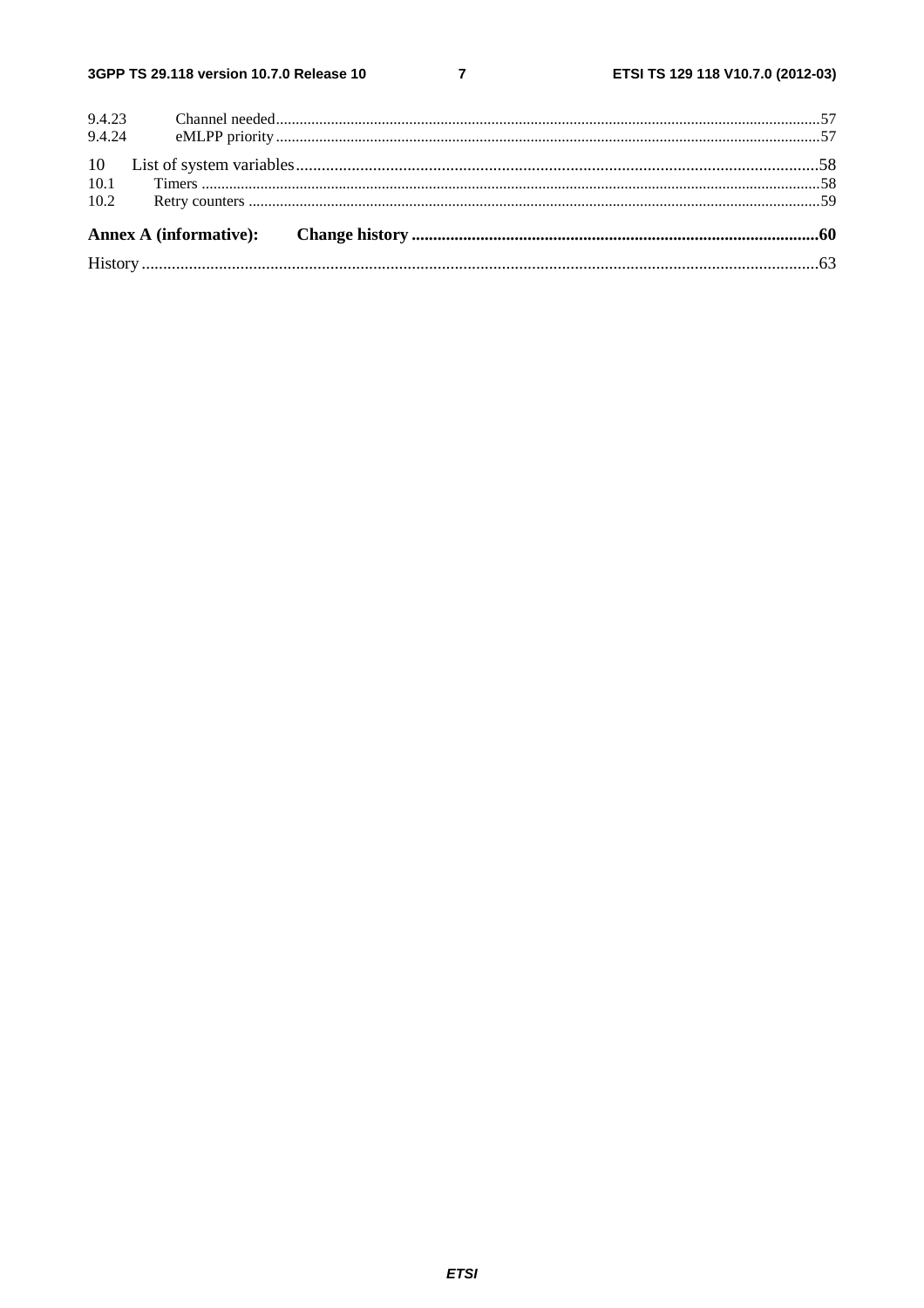## Foreword

This Technical Specification has been produced by the 3<sup>rd</sup> Generation Partnership Project (3GPP).

The contents of the present document are subject to continuing work within the TSG and may change following formal TSG approval. Should the TSG modify the contents of the present document, it will be re-released by the TSG with an identifying change of release date and an increase in version number as follows:

Version x.y.z

where:

- x the first digit:
	- 1 presented to TSG for information;
	- 2 presented to TSG for approval;
	- 3 or greater indicates TSG approved document under change control.
- y the second digit is incremented for all changes of substance, i.e. technical enhancements, corrections, updates, etc.
- z the third digit is incremented when editorial only changes have been incorporated in the document.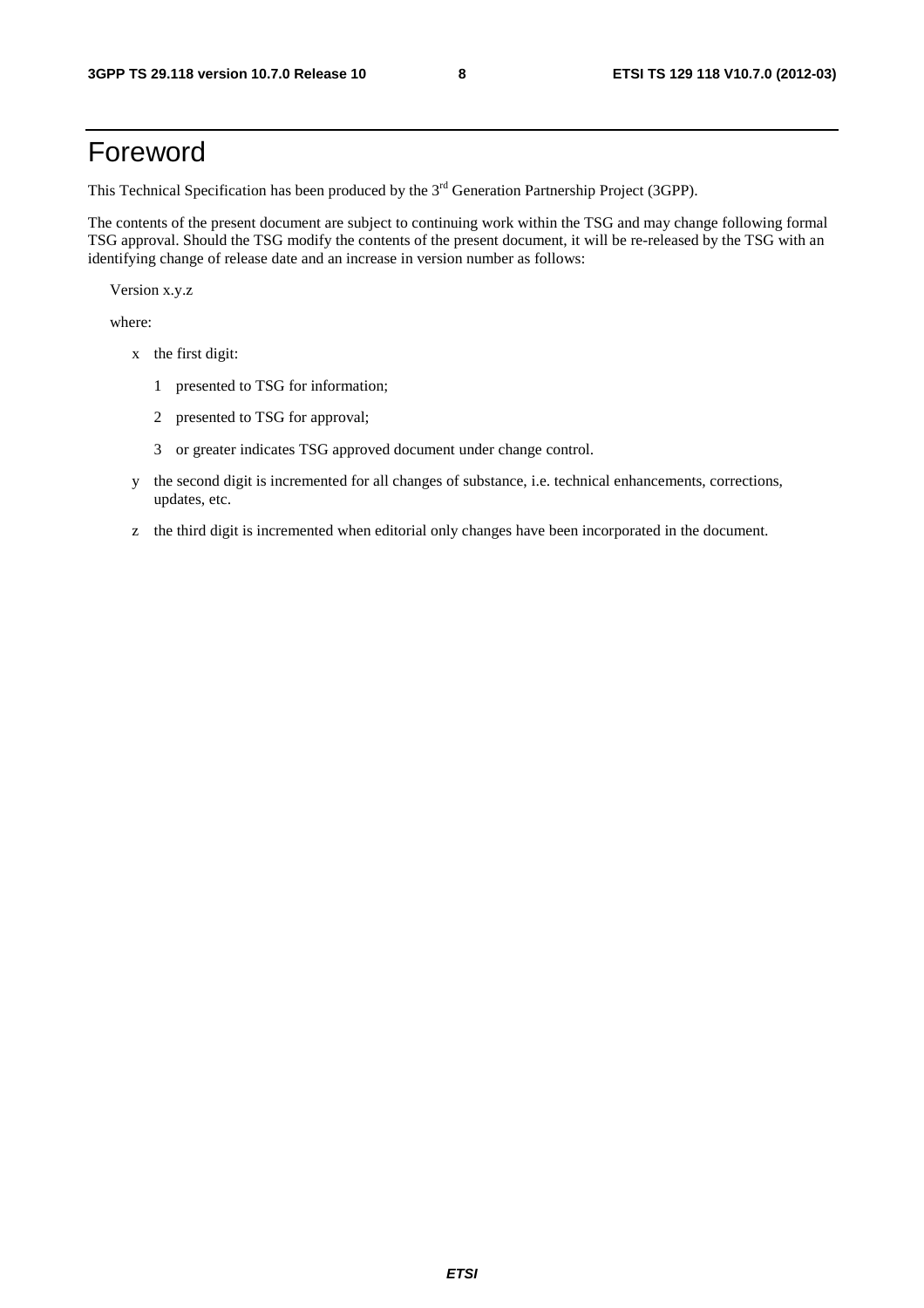## 1 Scope

CS Fallback in the Evolved Packet System (EPS) enables the provisioning of CS-domain services (e.g. voice call, Location Services (LCS) or supplementary services) by reuse of CS infrastructure when the UE is served by E-UTRAN. Additionally, SMS delivery via the CS core network is realized without CS fallback.

The present document specifies the procedures and the SGs Application Part (SGsAP) messages used on the SGs interface between the Mobility Management Entity (MME) in the EPS and the Visitor Location Register (VLR), to allow location management coordination and to relay certain messages related to GSM circuit switched services over the EPS system.

The present document also specifies the use of Stream Control Transmission Protocol (SCTP) for the transport of SGsAP messages.

The present document is applicable to the MME in the EPS and to the VLR. The functional split between the MME and the VLR is defined in 3GPP TS 23.272 [7].

## 2 References

The following documents contain provisions which, through reference in this text, constitute provisions of the present document.

- References are either specific (identified by date of publication, edition number, version number, etc.) or non-specific.
- For a specific reference, subsequent revisions do not apply.
- For a non-specific reference, the latest version applies. In the case of a reference to a 3GPP document (including a GSM document), a non-specific reference implicitly refers to the latest version of that document *in the same Release as the present document*.
- [1] 3GPP TR 21.905: "Vocabulary for 3GPP Specifications".
- [2] 3GPP TS 22.101: "Service aspects; Service principles".
- [3] 3GPP TS 23.003: "Numbering, addressing and identification".
- [4] 3GPP TS 23.007: "Restoration procedures".
- [5] 3GPP TS 23.018: "Basic call handling; Technical realization".
- [5AA] 3GPP TS 23.078: "Customised Applications for Mobile network Enhanced Logic (CAMEL) Phase 4; Stage 2".
- [5A] 3GPP TS 23.081: "Line identification supplementary services".
- [5B] 3GPP TS 23.082: "Call Forwarding (CF) supplementary services".
- [6] Void.
- [6A] 3GPP TS 23.236: "Intra-domain connection of Radio Access Network (RAN) nodes to multiple Core Network (CN) nodes".
- [7] 3GPP TS 23.272: "Circuit Switched Fallback in Evolved Packet System; Stage 2".
- [8] 3GPP TS 24.008: "Mobile radio interface Layer 3 specification; Core network protocols; Stage 3".
- [9] 3GPP TS 24.010: "Supplementary services specification; General aspects".
- [10] 3GPP TS 24.011: "Point-to-Point (PP) Short Message Service (SMS) support on mobile radio interface".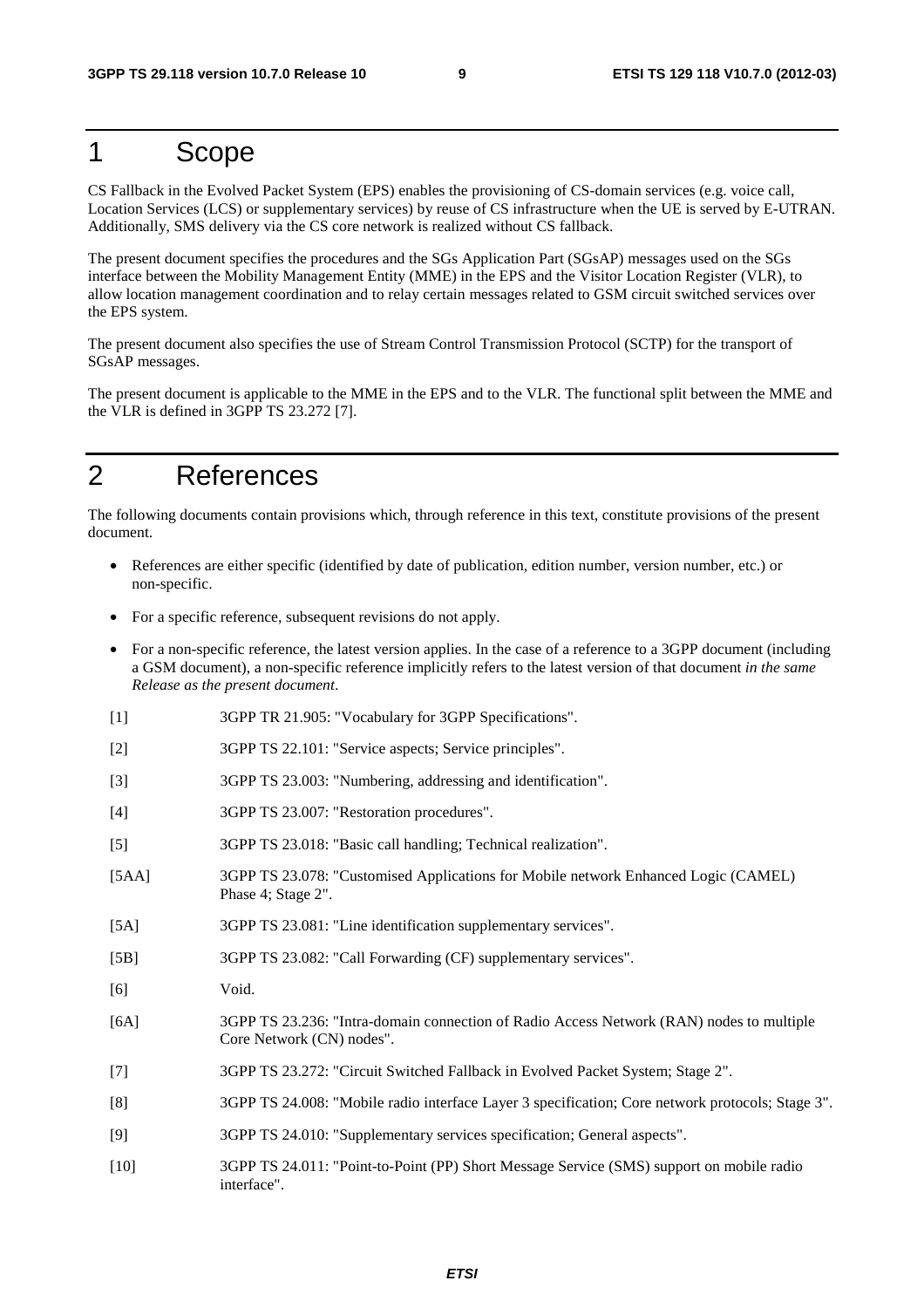- [11] 3GPP TS 24.030: "Location Services (LCS); Supplementary service operations; Stage 3".
- [12] 3GPP TS 24.081: "Line Identification Supplementary Services Stage 3".
- [13] 3GPP TS 24.082: "Call Forwarding (CF) supplementary services; Stage 3".
- [14] 3GPP TS 24.301: "Non-Access-Stratum (NAS) protocol for Evolved Packet System (EPS); Stage 3".
- [15] 3GPP TS 29.002: "Mobile Application Part (MAP) specification".
- [15A] 3GPP TS 29.011: "Signalling interworking for supplementary services".
- [16] 3GPP TS 29.018: "Serving GPRS Support Node (SGSN) Visitors Location Register (VLR) Gs interface layer 3 specification".
- [17] 3GPP TS 29.272: "MME and SGSN Related Interfaces Based on Diameter Protocol".
- [17A] 3GPP TS 29.274: "3GPP Evolved Packet System (EPS); Evolved General Packet Radio Service (GPRS) Tunnelling Protocol for Control plane (GTPv2-C); Stage 3".
- [17B] 3GPP TS 32.250: "Telecommunication management; Charging management; Circuit Switched (CS) domain charging".
- [18] 3GPP TS 32.422: "Telecommunication management; Subscriber and equipment trace; Trace control and configuration management (CM)".
- [19] 3GPP TS 36.331: "Evolved Universal Terrestrial Radio Access (E-UTRA); Radio Resource Control (RRC) protocol specification".
- [20] IETF RFC 791 (September 1981): "Internet Protocol".
- [21] IETF RFC 1035 (November 1987): "Domain Names Implementation and Specification".
- [22] IETF RFC 2460 (December 1998): "Internet Protocol, Version 6 (IPv6) Specification".
- [23] IETF RFC 4960 (September 2007): "Stream Control Transmission Protocol".

## 3 Definitions and abbreviations

## 3.1 Definitions

For the purposes of the present document, the terms and definitions given in 3GPP TR 21.905 [1] apply. Additionally the following definitions of 3GPP TS 24.301 [14] apply:

#### **Non-EPS services**

**SMS only** 

**SMS over SGs** 

## 3.2 Abbreviations

For the purposes of the present document, the abbreviations given in 3GPP TR 21.905 [1] and the following apply. An abbreviation defined in the present document takes precedence over the definition of the same abbreviation, if any, in 3GPP TR 21.905 [1].

| LCS.        | <b>Location Services</b>                    |
|-------------|---------------------------------------------|
| <b>MME</b>  | <b>Mobility Management Entity</b>           |
| <b>NEAF</b> | Non-EPS Alert Flag                          |
| <b>SCTP</b> | <b>Stream Control Transmission Protocol</b> |
| SGsAP       | <b>SGs</b> Application Part                 |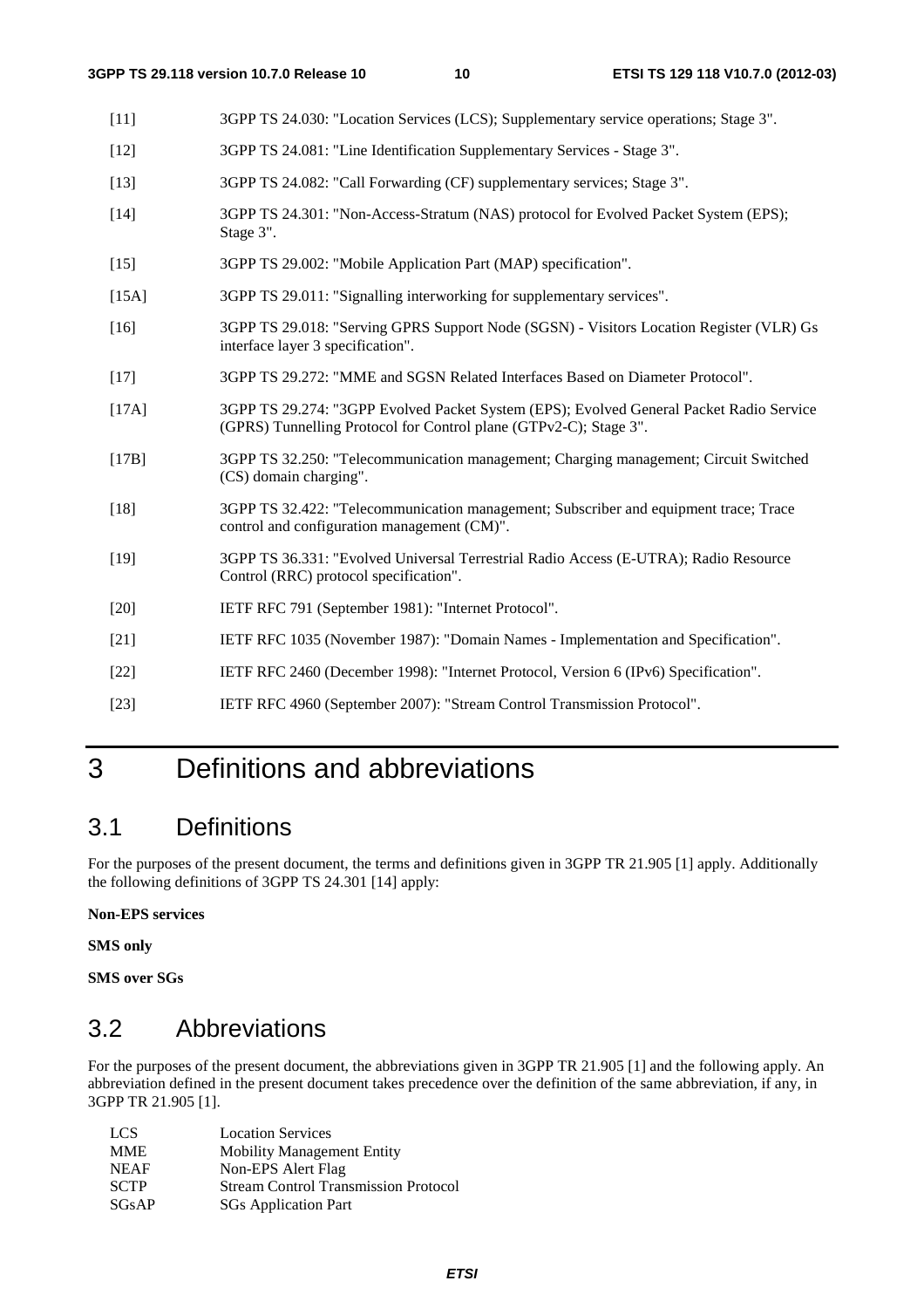| <b>SMS</b> | <b>Short Message Service</b>          |
|------------|---------------------------------------|
| PSI        | <b>Provide Subscriber Information</b> |

## 4 Description of the SGs association between a VLR and an MME

### 4.1 General

CS fallback function and SMS delivery via the CS core network is realized by reusing Gs interface mechanisms as defined in 3GPP TS 29.018 [16] on the interface between the MME in the EPS and the VLR. This interface is called SGs interface.

NOTE: Within this specification, the term VLR refers to MSC/VLR or MSC Server/VLR.

The SGs interface connects the databases in the VLR and the MME. The procedures described in the present document are used to co-ordinate the location information of UEs that are IMSI attached to both EPS and non-EPS services. The SGs interface is also used to convey some circuit switched related procedures via the MME.

The basis for the interworking between a VLR and an MME is the existence of a SGs association between those entities per UE. The SGs association is applicable to UEs which are configured to use CS fallback and SMS over SGs, or SMS over SGs only.

The behaviour of the VLR and the MME entities related to the SGs interface are defined by the state of the SGs association for a UE. Individual SGs association states are maintained at both the VLR and the MME for each UE.

### 4.2 SGs association at the VLR

#### 4.2.1 General

The states associated to the SGs interface in the VLR are specified in subclause 4.2.2 and the state diagram at the VLR is shown in figure 4.2.2.1. The state diagram does not include the message error handling specified in clause 7.

#### 4.2.2 States at the VLR

#### SGs-NULL

There is no SGs association with an MME for the UE and therefore the VLR considers that the UE is IMSI detached for EPS services. In this state no SGsAP-MM-INFORMATION-REQUEST messages are sent to the MME. The VLR may initiate paging on the SGs interface if the "Confirmed by Radio Contact" restoration indicator in the VLR is set to "false" (see 3GPP TS 23.007 [4]). Any message from the MME is ignored except SGsAP-LOCATION-UPDATE-REQUEST, SGsAP-IMSI-DETACH-INDICATION and SGsAP-EPS-DETACH-INDICATION.

#### LA-UPDATE-PRESENT

The VLR has received an SGsAP-LOCATION-UPDATE-REQUEST message from the MME. In this state, the VLR may be waiting for the outcome of the Update Location procedure from the HSS, if the IMSI is not known in the VLR. For UEs which are configured to use CS fallback and SMS over SGs, or SMS over SGs only, the VLR sends SGsAP-PAGING-REQUEST messages via the SGs interface.

#### SGs-ASSOCIATED

The VLR considers that the UE is attached to both EPS and non-EPS services. For UEs which are configured to use CS fallback and SMS over SGs, or SMS over SGs only, the VLR sends SGsAP-PAGING-REQUEST messages via the SGs interface. The VLR can perform the MM information procedure.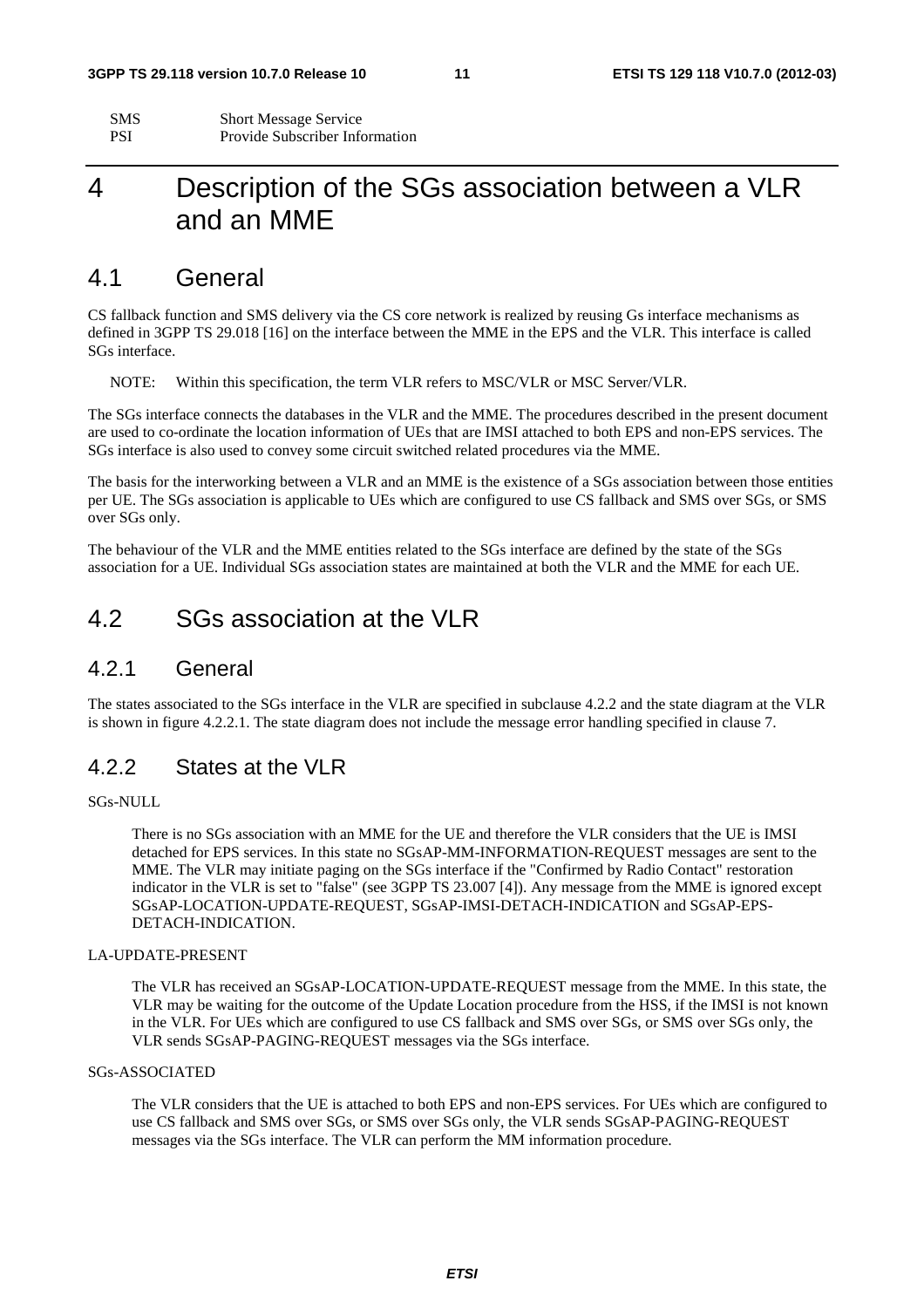

NOTE: Receipt of an SGsAP-RESET-INDICATION message from the MME may change or not the state of the SGs interface of all the associations associated to the restarted MME, see subclause 5.8.3.

**Figure 4.2.2.1: State diagram at the VLR** 

## 4.3 SGs association at the MME

#### 4.3.1 General

The MM context variables associated to the SGs interface in the MME are specified in subclause 4.3.2 and states associated to the SGs interface in the MME are specified in subclause 4.3.3. The state diagram at the MME is shown in figure 4.3.3.1. The state diagram does not include the message error handling specified in clause 7.

### 4.3.2 MM context variables at the MME

#### VLR-Reliable:

TMSI Reallocati<br>
received<br>
ATION messag<br>
associated to the<br>
1: State diag<br>
1: State diag<br>
1: The MME<br>
terface in the N<br>
cified in subclap<br>
the message err<br>
: the MME<br>
eceived a reset<br>
i update (period<br>
on-EPS services proc Boolean set to "false" when the MME has received a reset indication from the VLR. The MME may request the UE, upon reception of the next tracking area update (periodic or combined) procedure, to re-attach to non-EPS services if the UE is still IMSI attached to non-EPS services. Alternatively, the MME may, upon reception of a periodic or combined tracking area update request from a UE that is still attached for non-EPS services, perform immediately the location update for non-EPS services procedure.

#### MME-Reset:

Boolean set to "true" when the MME restarts after a failure. The "MME-Reset" restoration indicator is unique within an MME and it applies to all the MM contexts stored in the MME.

#### 4.3.3 States at the MME

#### SGs-NULL

There is no SGs association with a VLR for the UE and therefore the MME considers that the UE is IMSI detached for non-EPS services. In this state the MME accepts SGsAP-PAGING-REQUEST messages to UEs only if the "MME-Reset" restoration indicator in the MME is set to "true".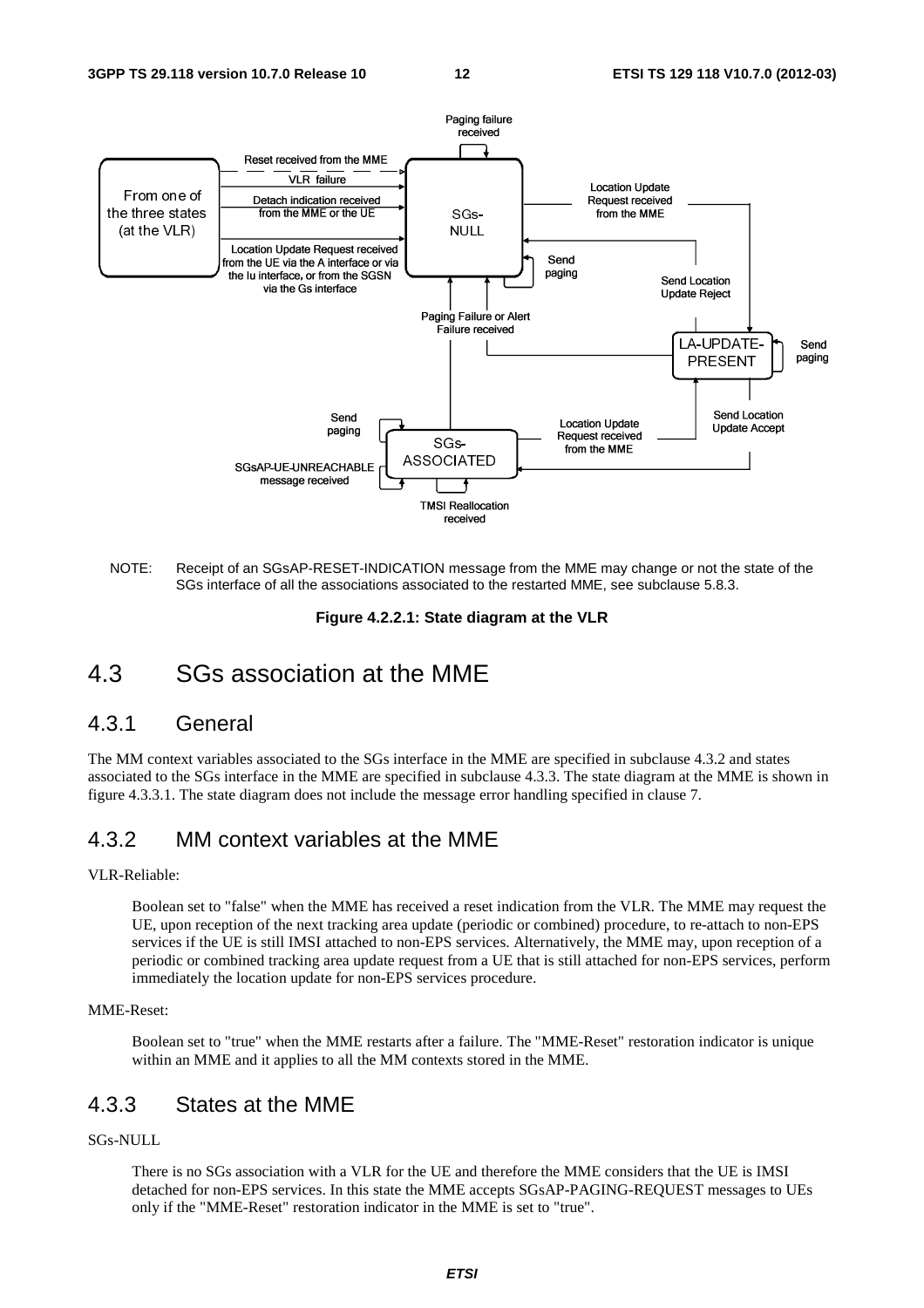#### LA-UPDATE-REQUESTED

The MME has sent an SGsAP-LOCATION-UPDATE-REQUEST message to the VLR. In this state the MME waits for the outcome of the Update Location for non-EPS services procedure at the VLR before sending the response to the UE. In this state the MME accepts SGsAP-PAGING-REQUEST messages.

#### SGs-ASSOCIATED

The MME stores an SGs association for the UE. In this state the MME performs the location update for non-EPS services procedure towards the VLR, e.g. when the location area is changed. All conditions describing when to trigger the location update for non-EPS services procedure are listed in subclause 5.2.2.2.



**Figure 4.3.3.1: State diagram at the MME** 

## 5 Procedures for SGs

### 5.1 Paging for non-EPS services procedure

#### 5.1.1 General description

This procedure is used by the VLR to send an SGsAP-PAGING-REQUEST message to a UE. This procedure applies to UEs that are simultaneously attached for EPS services and non-EPS services, or for EPS services and SMS only.

#### 5.1.2 Procedures in the VLR

#### 5.1.2.1 General

The VLR shall handle the timers, queuing and retransmission for sending the SGsAP-PAGING-REQUEST message on the SGs interface in the same way that it handles the sending of a PAGING message on the A or Iu interface.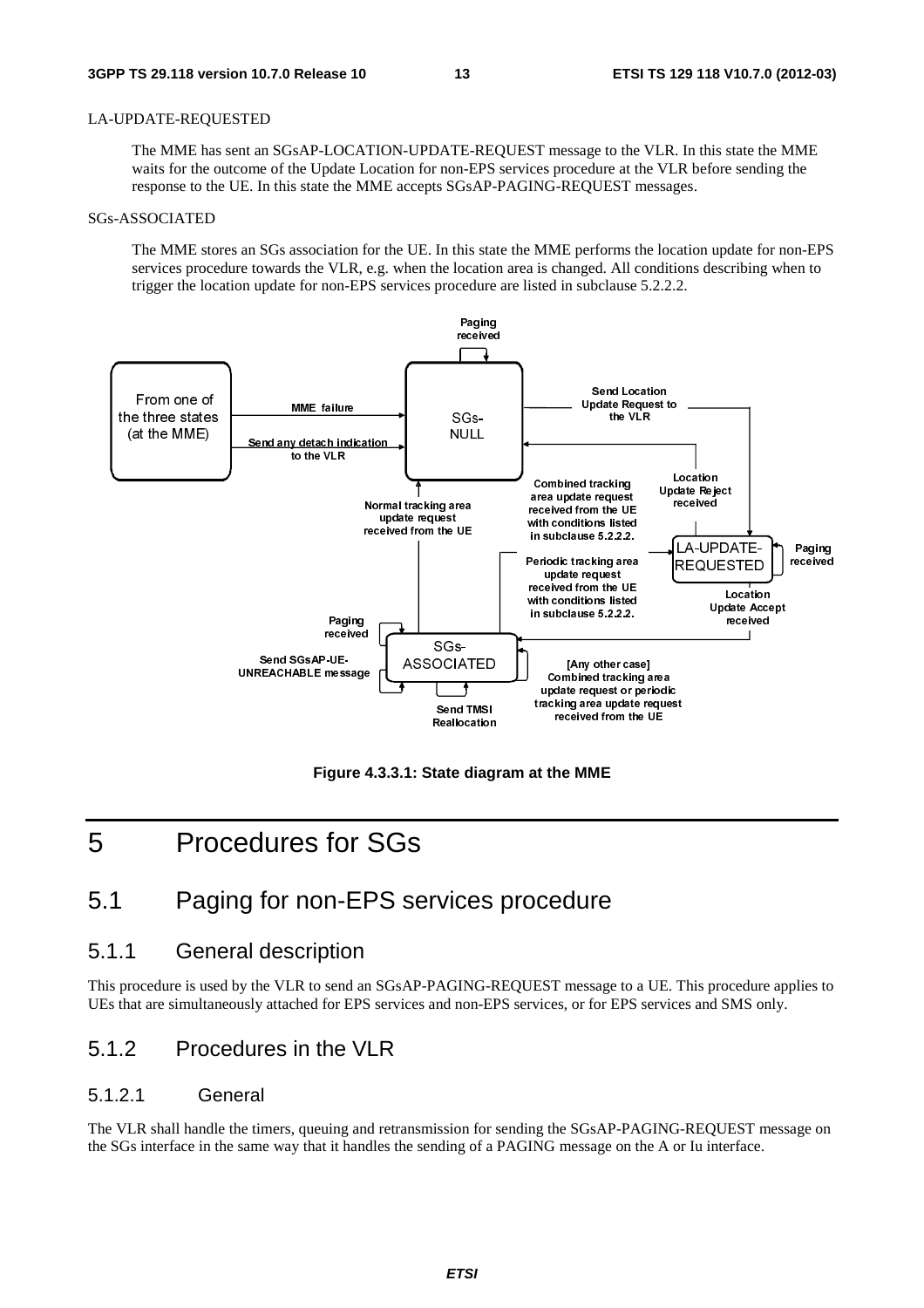#### 5.1.2.2 Paging Initiation

When a VLR has to page a UE, the VLR shall check whether the VLR has a SGs association for that UE. The VLR sends SGsAP-PAGING-REQUEST messages to the MME if the state of the SGs association for the UE is SGs-ASSOCIATED, LA-UPDATE-PRESENT or if the state of the SGs association is SGs-NULL and the "Confirmed by Radio Contact" restoration indicator is set to "false". The sending of the SGsAP-PAGING-REQUEST message does not change the state of the SGs association with the MME.

If the "Confirmed by Radio Contact" restoration indicator is set to "true", the VLR shall include the Location area identifier information element into the SGsAP-PAGING-REQUEST message, otherwise (i.e. after a VLR failure), the VLR shall not include the Location area identifier information element. When sending the SGsAP-PAGING-REQUEST message, the VLR shall start timer Ts5.

If the state of the SGs association is SGs-NULL and the "Confirmed by Radio Contact" restoration indicator is set to "false", the VLR shall also perform a search procedure as specified in 3GPP TS 23.018 [5].

In this message, the VLR includes the Service indicator information element which will be used to indicate the type of CS service. If the SGs paging request is sent as a result of reception of Provide Subscriber Information Request message, the VLR sets the Service indicator information element to either "SMS indicator" or "CS call indicator" as specified in subclause 7.2.3.5 of 3GPP TS 23.018 [5]. For SMS, SMS indicator is used. For all the other CS services, CS call indicator is used.

If the Calling Line Identification of the service (see 3GPP TS 24.081 [12]) is available in the VLR, the VLR may include the CLI information element in the SGsAP-PAGING-REQUEST message. The conditions specified in 3GPP TS 23.081 [5A] and 3GPP TS 29.011 [15A] apply also here. If the paging is due to a NW-initiated Call Independent SS procedure as defined in 3GPP TS 24.010 [9], the VLR shall include the SS code as defined in 3GPP TS 29.002 [15]. If the paging is due to a Mobile Terminated Location Request as defined in 3GPP TS 24.030 [11], the VLR shall include LCS client identity and LCS indicator as defined in 3GPP TS 29.002 [15] in the SGsAP-PAGING-REQUEST.

While domain specific access control of the PS domain is ongoing, the VLR shall be configured to send paging messages on both the SGs and the A/Iu interface. The VLR may apply implementation specific rules for sending the paging on the A/Iu interface; e.g. paging on the A/Iu interface may be limited to cases when the UE does not respond to a first paging on SGs interface.

#### 5.1.2.3 Paging Response

The VLR stops the paging procedure on expiry of timer Ts5 or on receipt of a SGsAP-SERVICE-REQUEST message from the MME.

NOTE 1: On receipt of an SCCP connection establishment containing the Initial L3 message from the UE via the A or Iu interface, the VLR stops the paging procedure if ongoing, see 3GPP TS 24.008 [8].

Upon receiving the SGsAP-SERVICE-REQUEST message with the UE EMM mode information element indicating "EMM-CONNECTED", if Call Forwarding on No Reply (CFNRy) is activated for the subscriber, the VLR shall start the CFNRy timer as specified in 3GPP TS 23.082 [5B].

If the paging response is received via the A or Iu interface from a location area which differs from the one stored in the VLR, the VLR shall move the SGs association to the SGs-NULL state after the UE has been authenticated successfully.

NOTE 2: UE sends this paging response as a result of receiving paging request with IMSI and with CN domain indicator set to "CS" (see 3GPP TS 24.301 [14]).

#### 5.1.2.4 Paging Failure

On receipt of an SGsAP-PAGING-REJECT message before the timer Ts5 expires, the VLR stops timer Ts5. If the SGs cause information element in the SGsAP-PAGING-REJECT message does not indicate "Mobile terminating CS fallback call rejected by the user", the SGs association is moved to the SGs-NULL state and within this state the SGs association is marked with the contents of the SGs cause information element. If the SGs cause information element in the SGsAP-PAGING-REJECT message indicates "IMSI detached for EPS services" the VLR shall send the paging message on the A/Iu interface. If the SGs cause information element indicates "Mobile terminating CS fallback call rejected by the user", the SGs association state shall not be changed.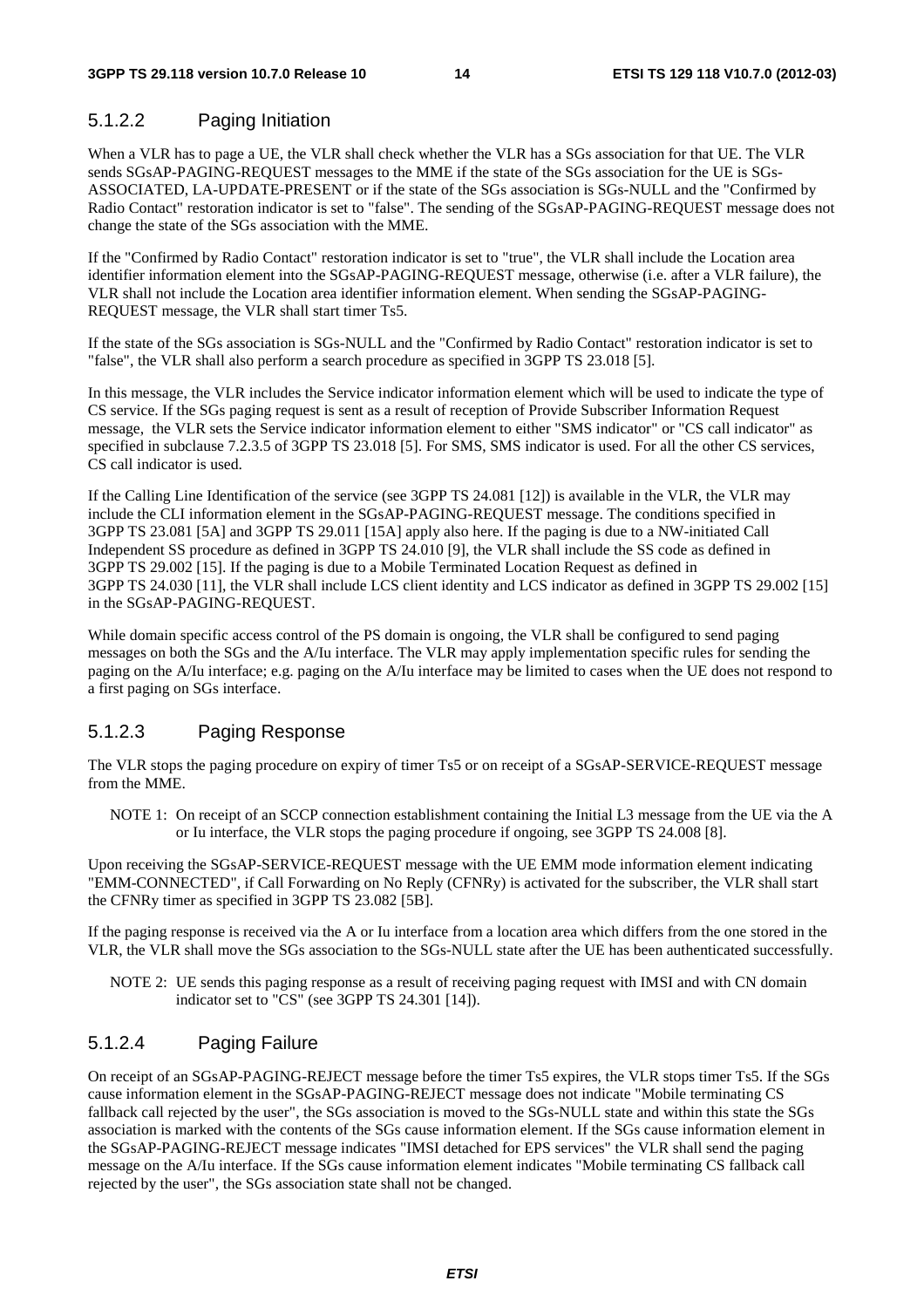When the VLR receives the SGsAP-PAGING-REJECT message with the SGs cause information element indicating "Mobile terminating CS fallback call rejected by the user", the VLR shall trigger User Determined User Busy (UDUB) as specified in 3GPP TS 24.082 [13].

#### 5.1.2.5 UE unreachable

On receipt of an SGsAP-UE-UNREACHABLE message before the timer Ts5 expires, the VLR stops timer Ts5, and the paging procedure for that paging request towards the MME is stopped. The state of the SGs association at the VLR is unchanged.

- NOTE 1: A/Iu paging can be ongoing.
- NOTE 2: If the VLR considers the paging procedure completed, and no response from the UE has been received, and CFNRc has been configured and activated for the terminating UE, the VLR applies the equivalent handling as for Call Forwarding on Not Reachable, as specified in 3GPP TS 23.082 [5B] and 3GPP TS 29.011 [15A].

#### 5.1.3 Procedures in the MME

#### 5.1.3.1 General

The MME accepts SGsAP-PAGING-REQUEST messages in any state of the SGs association. In the SGs-NULL state, the MME accepts SGsAP-PAGING-REQUEST messages only if the "MME-Reset" restoration indicator is set to "true". When a MME receives a SGsAP-PAGING-REQUEST message from a VLR, the MME shall first check if the UE is known by the MME. The handling of the paging request depends on the state of the SGs association, the EMM context variables at the MME, and the Service indicator information element in the SGsAP-PAGING-REQUEST message. The MME may process the paging request and subsequent SGs procedures related to this request preferentially compared to other normal procedures if the SGsAP-PAGING-REQUEST message includes the eMLPP priority information element (see 3GPP TS 23.272 [7]).

If the Service indicator information element in the SGsAP-PAGING-REQUEST message indicates "CS call indicator", the MME shall handle the paging request as follows:

- a) If the UE is known:
	- if the UE is considered to be IMSI attached for EPS services and "SMS only", the MME shall return an SGsAP-PAGING-REJECT message to the VLR indicating in the SGs cause information element "Mobile terminating CS fallback call rejected by the user";
	- if the UE is considered to be IMSI attached for EPS and non-EPS services (i.e. the SGs association is not in the state SGs-NULL), the MME shall page the UE based on the location information stored in the MME, i.e. in all tracking areas of the stored list. If the SGsAP-PAGING-REQUEST message does not include the Location area identifier information element, the MME may set the "VLR-Reliable" MM context variable to "false";
	- if the UE is marked as IMSI detached for EPS services or IMSI (implicitly or explicitly) detached for non-EPS services (i.e. the state of the SGs association is SGs-NULL), the MME shall return an SGsAP-PAGING-REJECT message to that VLR indicating in the SGs cause information element the detach circumstance ("IMSI detached for EPS services", "IMSI detached for non-EPS services" or "IMSI implicitly detached for non-EPS services"); or
	- if the UE is marked as unreachable, indicated by Paging Proceed Flag set to "false", the MME shall return an SGsAP-UE-UNREACHABLE message to that VLR indicating in the SGs cause information element "UE unreachable". The state of the SGs association does not change at the MME.
- b) If the UE is not known and the "MME-Reset" restoration indicator at the MME is set to "false":
	- the MME shall return an SGsAP-PAGING-REJECT message to that VLR indicating in the SGs cause information element "IMSI unknown".
- c) If the UE is not known and the "MME-Reset" restoration indicator at the MME is set to "true", the MME shall handle the paging request as follows: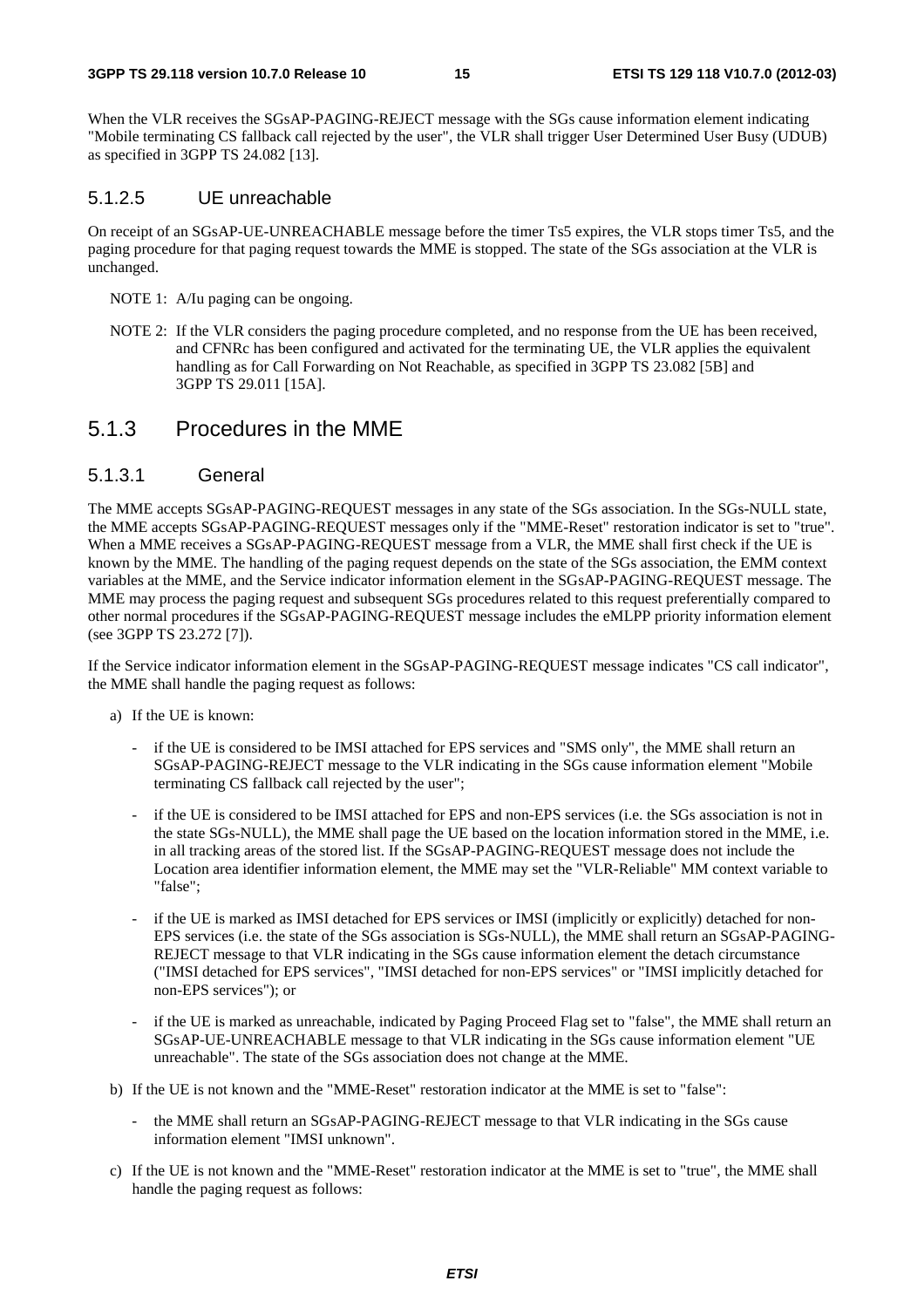- if the MME only supports "SMS only", the MME shall return an SGsAP-PAGING-REJECT message to the VLR indicating in the SGs cause information element "Mobile terminating CS fallback call rejected by the user";
- if the SGsAP-PAGING-REQUEST message includes the Location area identifier information element, the MME shall page the UE in all the tracking areas served by the MME that can be mapped to the location area indicated in the Location area identifier information element; or
- if the SGsAP-PAGING-REQUEST message does not include the Location area identifier information element, the MME may page in all the tracking areas served by the MME, or the tracking areas served by the MME and by the VLR.
- NOTE 1: The MME can initiate the paging procedure using IMSI with CN domain indicator set to "PS" to request the UE to initiate the attach procedure as described in 3GPP TS 24.301 [14].

If the Service indicator information element in the SGsAP-PAGING-REQUEST message indicates "SMS indicator", the MME shall handle the paging request as follows:

- a) If the UE is known:
	- if the UE is considered to be IMSI attached for EPS and non-EPS services or IMSI attached for EPS services and "SMS only", the MME shall page the UE based on the location information stored in the MME. If the SGsAP-PAGING-REQUEST message does not include the Location area identifier information element, the MME may set the "VLR-Reliable" MM context variable to "false"; or
- NOTE 2: If location area identifier information element is included in the SGsAP-PAGING-REQUEST, it is not used in paging the UE.
	- if the UE is marked as IMSI detached for EPS services or IMSI (implicitly or explicitly) detached for non-EPS services, or as unreachable, the MME shall proceed as specified for the case when the service indicator indicates "CS call indicator".
- b) If the UE is not known and the "MME-Reset" restoration indicator at the MME is set to "false":
	- the MME shall return an SGsAP-PAGING-REJECT message to that VLR indicating in the SGs cause information element "IMSI unknown".
- c) If the UE is not known and the "MME-Reset" restoration indicator at the MME is set to "true", the MME shall handle the paging request as follows:
	- if the SGsAP-PAGING-REQUEST message includes the Location area identifier information element, the MME shall page the UE in all the tracking areas served by the MME that can be mapped to the location area indicated in the Location area identifier information element; or
	- if the SGsAP-PAGING-REOUEST message does not include the Location area identifier information element, the MME may page in all the tracking areas served by the MME, or the tracking areas served by the MME and by the VLR.

#### 5.1.3.2 Procedure when no NAS signalling connection exists

If the Service indicator information element in the SGsAP-PAGING-REQUEST message indicates "CS call indicator" and the MME accepts the paging request, the MME shall proceed as follows:

- If the SGsAP-PAGING-REQUEST message includes the Location area identifier and the "VLR-Reliable" MM context variable in the MME is set to "true":
	- if the UE is considered to be IMSI attached for EPS and non-EPS services, the MME pages the UE with CN domain indicator set to "CS". If the SGsAP-PAGING-REQUEST message includes the TMSI and the location area stored in the MME is the same as the one received in the SGsAP-PAGING-REQUEST message, then the MME uses the S-TMSI as paging address at the radio interface; else the MME uses the IMSI; and
	- if the UE is not known, or is marked as IMSI detached for EPS services or IMSI (implicitly or explicitly) detached for non-EPS services, the MME pages the UE with IMSI and CN domain indicator set to "PS".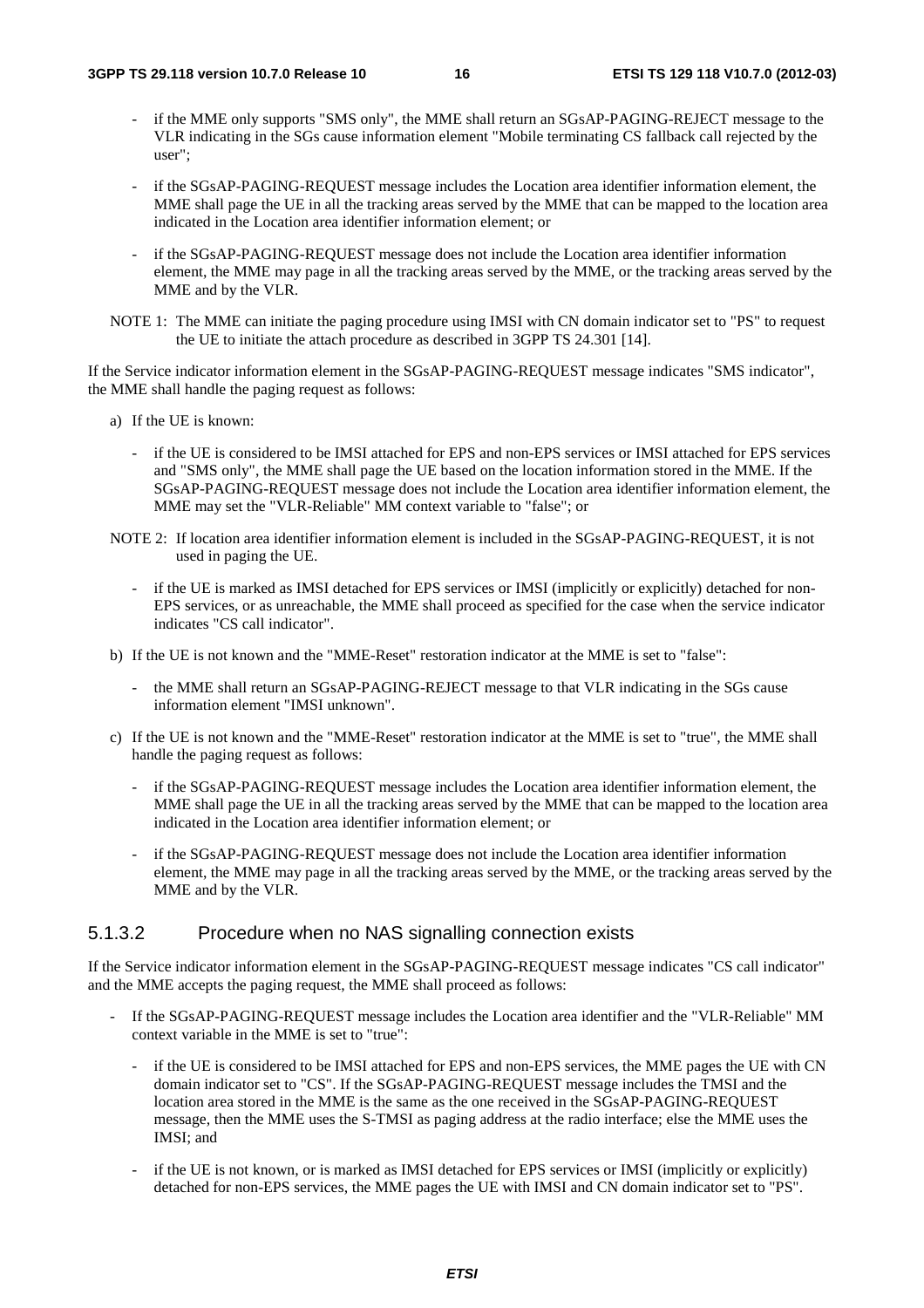- If the SGsAP-PAGING-REQUEST message does not include the Location area identifier, or the "VLR-Reliable" MM context variable in the MME is set to "false":
	- if the UE is considered to be IMSI attached for EPS and non-EPS services, MME uses IMSI as paging address at the radio interface and CN domain indicator set to "CS".. When the MME receives the paging response from the UE, if the CS domain uses TMSI allocation , the MME requests the UE to re-attach for non-EPS services ; otherwise, the MME takes action as described in subclause 5.12.2 and 3GPP TS 24.301 [14], subclause 5.6.1; and
- NOTE: The information whether the CS domain uses TMSI allocation can be made available via administration. TMSI allocation in the CS domain is a pre-requisite for some network features, e.g. for MTRF without HLR support and for the deployment of MSC pools for GERAN.
	- if the UE is not known, or is marked as IMSI detached for EPS services or IMSI (implicitly or explicitly) detached for non-EPS services, the MME pages the UE with IMSI with CN domain indicator set to "PS" to force the UE to re-attach to EPS and non-EPS services as described in 3GPP TS 24.301 [14].

If the Service indicator information element in the SGsAP-PAGING-REQUEST message indicates "SMS indicator" and the MME accepts the paging request, the MME shall proceed as follows:

- If the UE is not known in the MME, the IMSI is used instead of the S-TMSI as a paging address at the radio interface. If the UE is known in the MME, the MME shall use the S-TMSI as paging address at the radio interface. The MME shall take action as described in 3GPP TS 24.301 [14], subclause 5.6.2.4.
- If the SGsAP-PAGING-REQUEST message does not include the Location area identifier information element or the "VLR-Reliable" MM context variable is set to "false", then when the MME receives the paging response from the UE, the MME requests the UE to re-attach for non-EPS services as specified in 3GPP TS 24.301 [14].

Independent of the Service indicator information element, if the MME has activated Idle mode Signalling Reduction for the UE, the MME shall forward the paging request to the associated SGSN, as described in 3GPP TS 29.274 [17A].

Independent of the Service indicator information element, the MME shall not retransmit the paging message to the UE. Additionally, if the MME has activated Idle mode Signalling Reduction for the UE, the MME shall not retransmit the paging request to the associated SGSN.

### 5.1.3.3 Procedure when a NAS signalling connection exists

If the Service indicator information element in the SGsAP-PAGING-REQUEST message indicates "CS call indicator",and the MME accepts the paging request the MME shall proceed as follows:

- The MME requests the UE to re-attach for non-EPS services as specified in 3GPP TS 24.301 [14] if:
	- the SGsAP-PAGING-REQUEST message does not include the Location area identifier, or the "VLR-Reliable" MM context variable in the MME is set to "false"; and
	- the CS domain uses TMSI allocation; and
- otherwise, the MME sends the CS SERVICE NOTIFICATION message to the UE through the NAS signalling connection, including the CS service related parameters (CLI, SS code, LCS indicator and LCS client identity), received from the VLR.

NOTE: The information whether the CS domain uses TMSI allocation can be made available via administration.

If the Service indicator information element in the SGsAP-PAGING-REQUEST message indicates "SMS indicator" and the MME accepts the paging request, the MME shall proceed as follows:

- If the Location area identifier information element is not included in the SGsAP-PAGING-REOUEST message or the "VLR-Reliable" MM context variable is set to "false", the MME requests the UE to re-attach for non-EPS services as specified in 3GPP TS 24.301 [14]; and
- otherwise, the MME need not take any action towards the UE.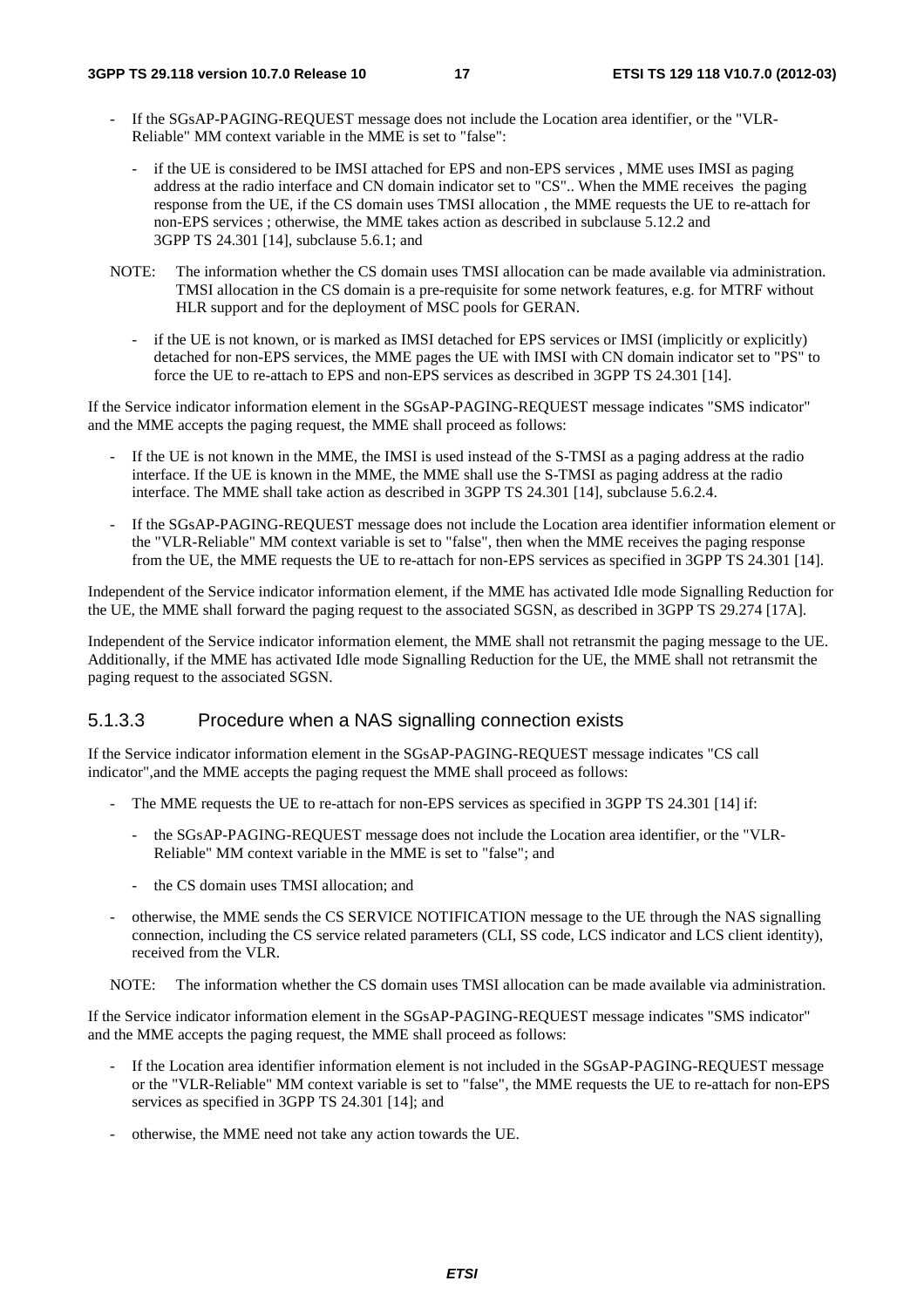## 5.2 Location update for non-EPS services procedure

### 5.2.1 General description

The location update for non-EPS services procedure is a general procedure used by UEs which are configured to use CS fallback and SMS over SGs, or SMS over SGs only. This procedure allows UEs and the network to perform:

- combined IMSI attach for EPS and non-EPS services or for SMS only;
- IMSI attach for non-EPS services or for SMS only if the UE is already IMSI attached for EPS services;
- normal location update procedure to the VLR if the UE is IMSI attached for both EPS and non-EPS services, or for SMS only; or
- allocation of new TMSI to an UE.

The location update for non-EPS services procedure in the SGs interface is always started as a consequence of a direct action from the UE. The combined attach and tracking area update procedures are further specified in 3GPP TS 23.272 [7] and 3GPP TS 24.301 [14].

When a UE is IMSI attached for EPS and non-EPS services, the VLR shall stop any implicit detach timer. Instead the MME uses the "Paging Proceed Flag" to determine the likely availability of the UE to the network. Upon reception of the periodic Tracking Area Update message, the MME does not report to the VLR, and the MME shall not change the state of the SGs association. When the UE performs a detach only for EPS services, and the VLR's implicit detach timer is not already running, the EPS detach indication to the VLR shall cause the VLR's implicit detach timer to be restarted from its initial value.

If the MME performs an implicit detach for both EPS and non-EPS services, then the MME shall send to the VLR an SGsAP-IMSI-DETACH-INDICATION message with cause "Implicit network initiated IMSI detach from EPS and non-EPS services", as further described in subclause 5.6 (the implicit IMSI detach message indicates that the UE is unavailable for both EPS and non-EPS services).

### 5.2.2 Procedures in the MME

#### 5.2.2.1 General

The location update for non-EPS services procedure is initiated with a combined attach or a combined tracking area update procedure. On receipt of an ATTACH REQUEST message or a TRACKING AREA UPDATE REQUEST message from the UE, the MME shall handle the EPS related request as specified in 3GPP TS 24.301 [14]. The location update for non-EPS services procedure is started by the MME when it receives the Update Location Ack message containing subscription data from the HSS. The MME shall wait for the outcome of both location update procedures towards the VLR and the HSS before sending the response message to the UE. If the Update Location Answer message indicates that the UE has subscription for packet only (see 3GPP TS 29.272 [17]), the MME sends the response message to the UE without starting the location update for non-EPS services procedure.

#### 5.2.2.2 Location update initiation

If timer Ts6-1 is not running, the MME shall start the location update for non-EPS services procedure when it receives from the UE:

- an attach request indicating combined EPS/IMSI attach;
- a combined tracking area update request indicating Combined TA/LA updating with IMSI attach;
- a combined tracking area update request and the MME detects that the LAI has changed;
- a combined tracking area update request and the state of the SGs association is SGs-NULL; or
- a combined tracking area update request and the MME serving the UE has changed.

If timer Ts6-1 is not running, the MME may start the location update for non-EPS services procedure when it receives from the UE: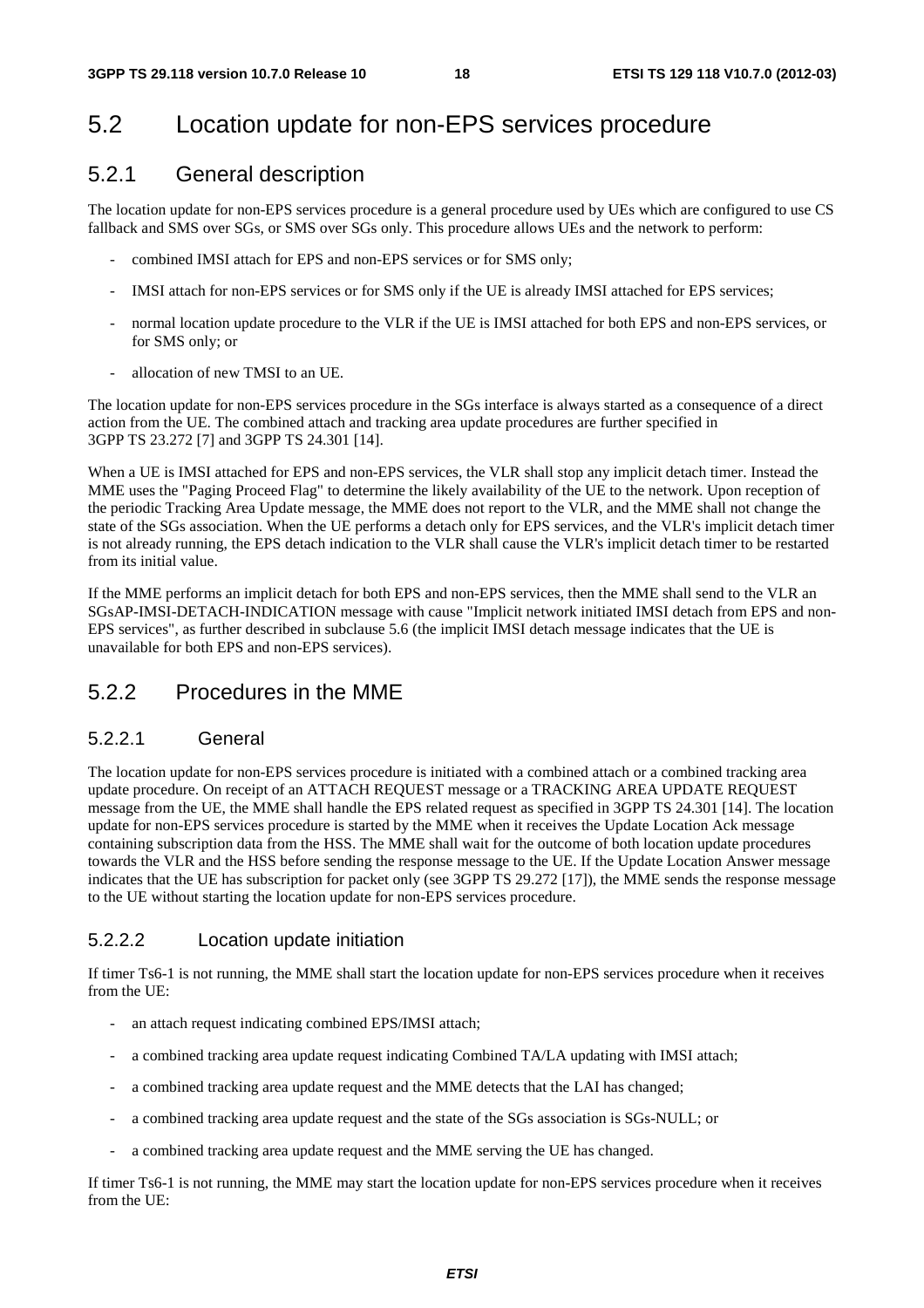#### **3GPP TS 29.118 version 10.7.0 Release 10 19 ETSI TS 129 118 V10.7.0 (2012-03)**

- a combined tracking area update request or a periodic tracking area update , if the MM context variable "VLR-Reliable" for the MS is set to "false" (see subclause 5.7.3).

If multiple PLMNs are available for the CS domain, the MME shall select a PLMN for CS domain as specified in 3GPP TS 23.272 [7]. If the MME cannot select any PLMN for CS domain for the UE, the MME informs the UE that the CS domain is not available.

The MME shall determine the new location area identification as follows:

- if the MME received a combined attach request or combined tracking area update request from the UE with an indication for "SMS only", or the network only supports "SMS only" or the network only has a few VLRs that support SGs interface, the MME may allocate a default location area identification specifically configured for that case;
- else the MME derives the location area identification from the current tracking area identity where the UE is located. For this the MME may take any access restrictions provided by the HSS into account, if the network is using separate location areas for GERAN and UTRAN cells.

The MME shall derive the VLR name from the location area identification which was determined. In case multiple VLRs serve this location area identification, the MME shall use the location area identification and an IMSI hash value to retrieve the VLR name.The MME shall include the location area identification in the new location area identifier information element in the SGsAP-LOCATION-UPDATE-REQUEST message.

NOTE: The selection of the VLR in the MME follows the same rule as the selection of the VLR in the SGSN, as defined in 3GPP TS 23.236 [6A], and the same IMSI hash values and IMSI hash tables are used by the MME and the SGSN.

In networks supporting the feature "Intra Domain Connection of RAN Nodes to Multiple CN Nodes" as defined in 3GPP TS 23.236 [6A], the MME shall support load re-distribution of UEs to another VLR than the current one. When the MME receives a periodic tracking area update request or a combined tracking area update request, the MME shall check whether for this UE there is a SGs association to a VLR for which load re-distribution has been initiated in the MME by O&M. If this is the case, the MME derives the new VLR name using the new IMSI hash table configured in the MME. The MME shall then send the SGsAP-LOCATION-UPDATE-REQUEST message to the new selected VLR.

The SGsAP-LOCATION-UPDATE-REQUEST message includes the type of location update performed by the UE in the EPS location update type information element. If the UE has performed a combined attach or a combined tracking area update indicating "combined TA/LA updating with IMSI attach", the MME indicates "IMSI attach", otherwise the MME indicates "Normal location update".

The MME shall include the TMSI status in the SGsAP-LOCATION-UPDATE-REQUEST message if the UE indicates in the ATTACH REQUEST or the TRACKING AREA UPDATE REQUEST message that it has no valid TMSI available. The MME shall also include the old location area identifier in the SGsAP-LOCATION-UPDATE-REQUEST message if the UE included the old location area identification in the ATTACH REQUEST or TRACKING AREA UPDATE REQUEST message.

If the MME supports the "Automatic Device Detection" (see 3GPP TS 22.101 [2]) or the "Trace for Management Based Activation/Deactivation" (see 3GPP TS 32.422 [18]), the MME shall include the IMEISV in the SGsAP-LOCATION-UPDATE-REQUEST message.

The MME shall include the UE's current TAI and E-CGI in the SGsAP-LOCATION-UPDATE-REQUEST message.

When the MME sends the SGsAP-LOCATION-UPDATE-REQUEST, the MME shall start timer Ts6-1.

If timer Ts6-1 is running and the MME receives from the UE:

- an attach request indicating combined EPS/IMSI attach; or
- a combined tracking area update with or without IMSI attach.

Then:

if the LAI determined by the MME is the same as in the outstanding request, the MME shall not process this new request and shall wait for the VLR response to the ongoing procedure;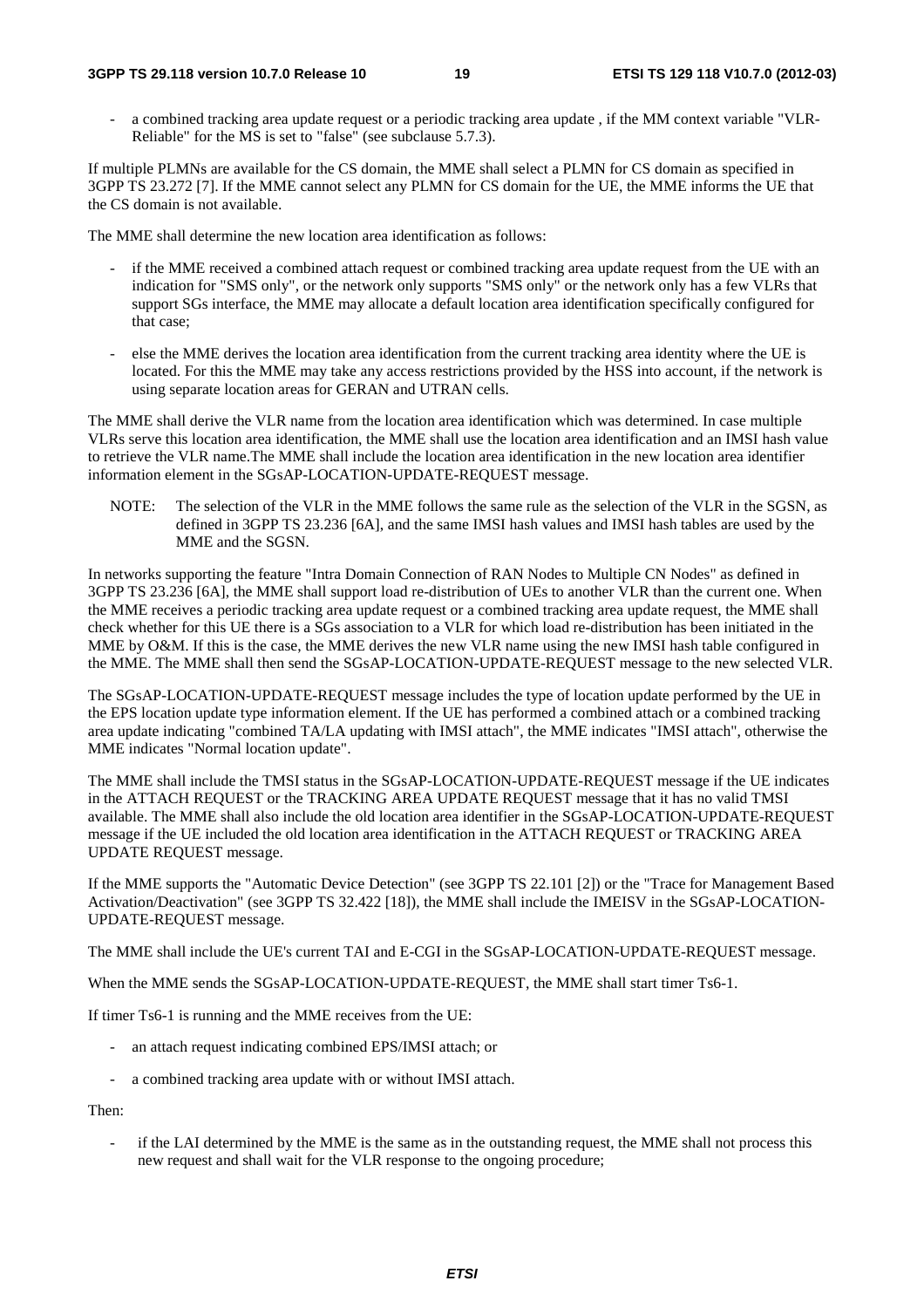- if the LAI determined by the MME is different but the VLR name is the same as for previous LAI, any response from the VLR to the outstanding request is ignored, the MME shall stop and reset timer Ts6-1 and the MME shall start the location update for non-EPS services procedure; or
- if the LAI determined by the MME is different and the VLR name is different as for previous LAI, any response from the previously addressed VLR to the outstanding request is ignored, the MME shall stop and reset timer Ts6-1, and the MME shall start the location update for non-EPS services procedure.

When the MME receives from the UE a tracking area update request and the MME serving the UE has changed, the MME shall stop and reset timer Ts6-1.

#### 5.2.2.3 Location update response

If the MME receives an SGsAP-LOCATION-UPDATE-ACCEPT message from the VLR, the MME shall stop timer Ts6-1 and:

- move the state of the SGs association to SGs-ASSOCIATED:
- set the MM context variable "VLR-Reliable" to "true"; and
- indicate to the UE the acceptance of the VLR to the location update procedure. The message sent to the UE includes the Location Area Identity (see 3GPP TS 24.301 [14]).

The MME shall wait for the outcome of the location update for non-EPS services procedure towards the VLR before sending a response to location update procedure to the UE. When the MME receives an SGsAP-LOCATION-UPDATE-REJECT message from the VLR, it will map the reject cause received to the appropriate reject cause as specified in 3GPP TS 24.301 [14], and report this reject cause to the UE.

If the VLR included the Mobile identity information element in the SGsAP-LOCATION-UPDATE-ACCEPT message, the MME shall relay the information received to the UE. If the Mobile identity information element contains a new TMSI, this will cause the UE to perform a TMSI reallocation procedure. In this case, the MME shall send to the VLR the SGsAP-TMSI-REALLOCATION-COMPLETE message when the MME receives the ATTACH COMPLETE or the TRACKING AREA UPDATE COMPLETE message from the UE. If the Mobile identity information element contains an IMSI, this will cause the UE to deallocate its TMSI.

#### 5.2.2.4 Location update failure

If the MME receives an SGsAP-LOCATION-UPDATE-REJECT message from the VLR, the MME shall

- stop timer Ts6-1;
- move the state of the SGs association to SGs-NULL; and
- indicate to the UE the rejection of the Location Update procedure by the VLR as specified in 3GPP TS 24.301 [14]. The Reject cause value sent by the VLR shall be mapped to the appropriate reject cause as specified in 3GPP TS 24.301 [14], and the latter is forwarded to the UE.

#### 5.2.2.5 Abnormal cases

If timer Ts6-1 expires, the MME shall abort the Location Update for non-EPS service procedure and indicate this to the UE with the Reject cause value 'MSC temporarily not reachable'. The state of the SGs association to the VLR shall be SGs-NULL.

If the MME receives an SGsAP-LOCATION-UPDATE-ACCEPT message and timer Ts6-1 is not running then:

- if timer Ts8 is running (see subclause 5.4), the message shall be ignored;
- if timer Ts9 is running (see subclause 5.5), the message shall be ignored; or
- if timers Ts8 and Ts9 are not running:
	- if the state of the SGs association to the VLR is SGs-ASSOCIATED, the message shall be ignored; or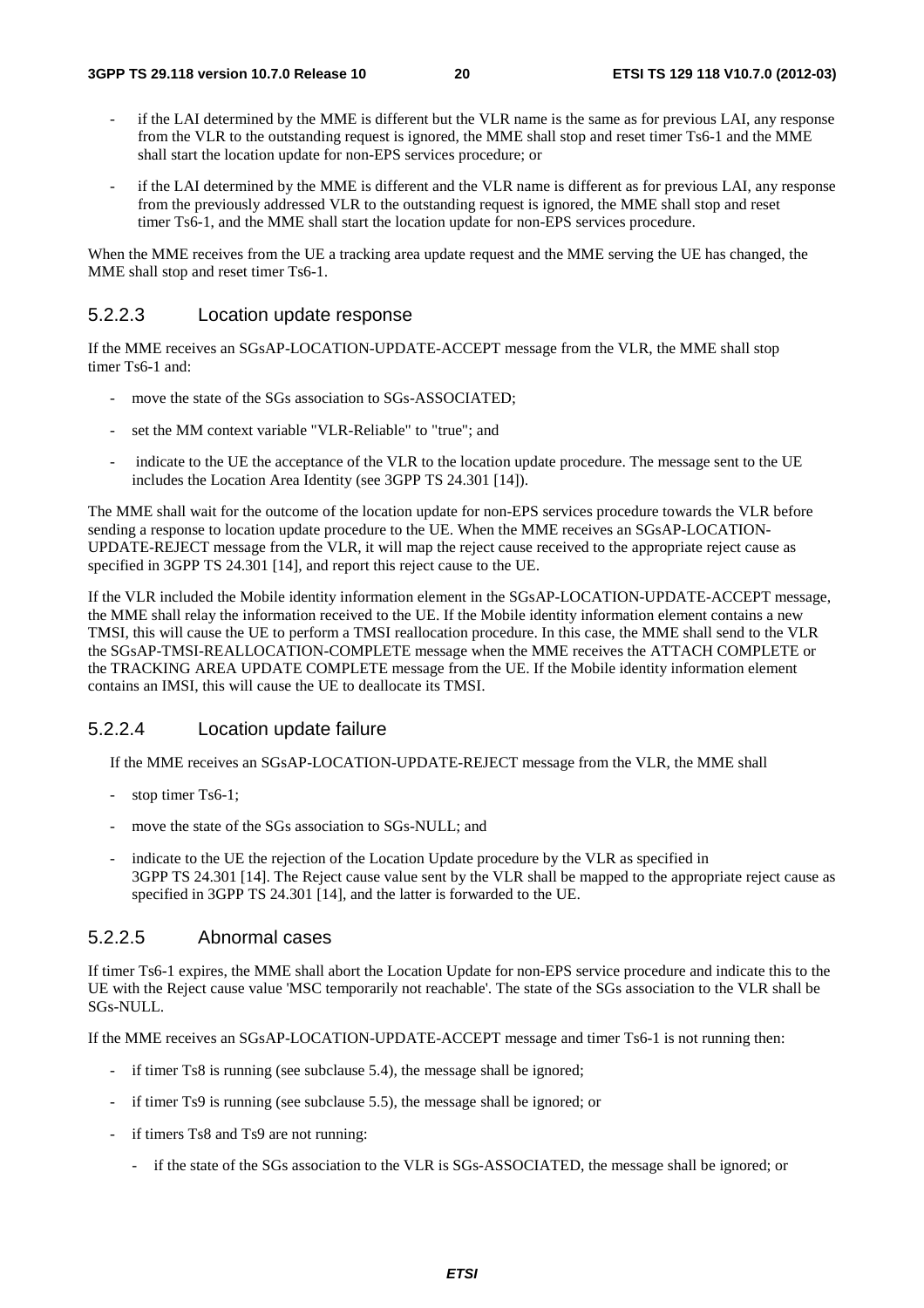if the state of the SGs association to the VLR is different than SGs-ASSOCIATED, the message shall be treated as a message incompatible with the protocol state of the MME (see subclause 7.3).

#### 5.2.3 Procedures in the VLR

#### 5.2.3.1 General

When a VLR receives an SGsAP-LOCATION-UPDATE-REQUEST message, the VLR shall check whether the IMSI is known. If the IMSI is not known, the VLR shall retrieve the MM context of the UE from the HSS.

#### 5.2.3.2 Location update response

If the location update is accepted by the VLR and, if necessary, by the HSS, the VLR shall:

- move the SGs association to the SGs-ASSOCIATED state:
- set the "Confirmed by Radio Contact" restoration indicator to "true";
- update the SGs association by storing the MME address included in SGsAP-LOCATION-UPDATE-REQUEST message; and
- send an SGsAP-LOCATION-UPDATE-ACCEPT message to the sending MME. This message includes the location area identifier received in the New location area identifier information element in the previous SGsAP-LOCATION-UPDATE-REQUEST message.

After the VLR has updated the SGs association, if Ts5 is still running for a MT service for this UE, the VLR shall repeat SGs Paging Request towards the updated SGs association.

#### 5.2.3.3 Location update failure

If the location update is rejected by the VLR, the VLR shall:

- send an SGsAP-LOCATION-UPDATE-REJECT message to the MME with the appropriate reject cause as indicated in 3GPP TS 24.008 [8] and shall indicate to the MME the Location area identifier received in the corresponding SGsAP-LOCATION-UPDATE-REQUEST message; and
- move the SGs association to SGs-NULL.

#### 5.2.3.4 TMSI reallocation procedure

If the VLR decides to allocate a new TMSI to the UE, the VLR shall include the new TMSI in the SGsAP-LOCATION-UPDATE-ACCEPT message. After sending the SGsAP-LOCATION-UPDATE-ACCEPT message with a new TMSI the VLR shall start timer Ts6-2. If the VLR decides to deallocate the TMSI of the UE, the VLR shall include the IMSI of the UE in the SGsAP-LOCATION-UPDATE-ACCEPT message.

Upon receipt of the SGsAP-TMSI-REALLOCATION-COMPLETE message, the VLR shall stop the timer Ts6-2 and consider the new TMSI as valid.

If the IMSI was sent to the UE, the VLR considers the old TMSI as deleted.

If no SGsAP-TMSI-REALLOCATION-COMPLETE message is received by the VLR before the timer Ts6-2 expires, the VLR aborts the TMSI reallocation procedure. The outcome of the TMSI reallocation procedure does not change the state of the SGs association. The VLR uses the IMSI or the new TMSI for paging.

#### 5.2.3.5 Abnormal cases

The following abnormal cases can be identified:

i) MM signalling via A or Iu interface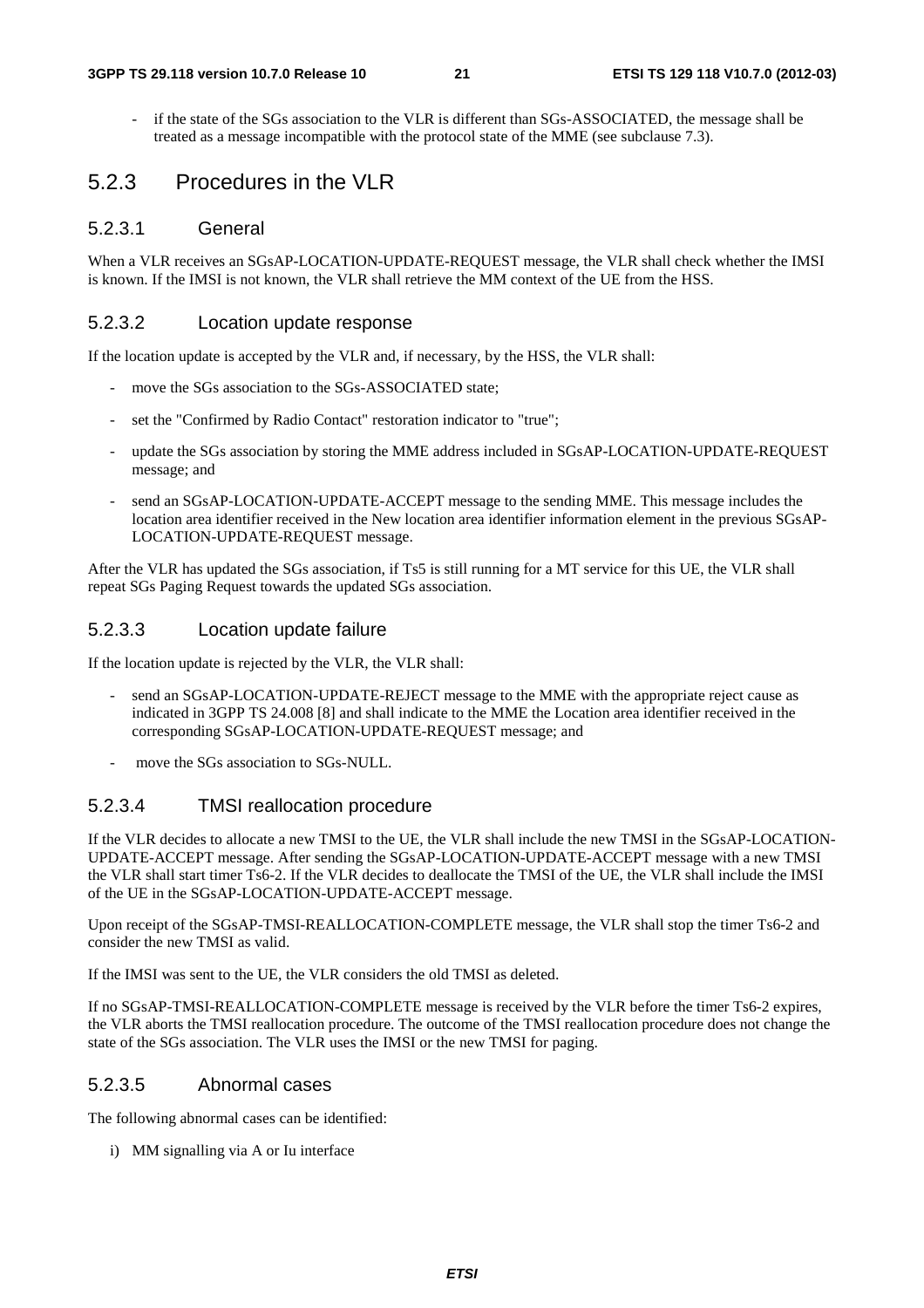If the VLR receives a Location Update request or an IMSI detach indication from the UE by the A or Iu interface when the state of the SGs association in the VLR is not SGs-NULL, the VLR shall move the state of the SGs association to SGs-NULL.

ii) Additional Location Update Request

If the state of the SGs association in the VLR is LA-UPDATE PRESENT and an SGsAP-LOCATION-UPDATE-REQUEST message is received, then:

- if the message is from the same MME and indicates the same New location area identifier information element as the outstanding location update request, then the VLR shall ignore this additional SGsAP-LOCATION-UPDATE-REQUEST message;
- if the message is from the same MME but indicates a different New location area identifier information element to the outstanding location update request, then the VLR shall treat this additional SGsAP-LOCATION-UPDATE-REQUEST message and the VLR shall not send any response to the previous SGsAP-LOCATION-UPDATE-REQUEST message; or
- if the message is from a different MME (indicating either the same or different New location area identifier information element) to the outstanding location update request, then the VLR shall treat this additional SGsAP-LOCATION-UPDATE-REQUEST message and the VLR shall not send any response to the previous SGsAP-LOCATION-UPDATE-REQUEST message.

iii) Detach signalling from the MME

If the state of the SGs association in the VLR is LA-UPDATE PRESENT and either an SGsAP-EPS-DETACH-INDICATION or an SGsAP-IMSI-DETACH-INDICATION message is received, then the VLR shall abandon the Location Update for non-EPS services procedure (neither an SGsAP-LOCATION-UPDATE-ACCEPT nor an SGsAP-LOCATION-UPDATE-REJECT messages is sent) and the further actions described in subclauses 5.4 or 5.5 or 5.6 are followed.

iv) Signalling via Gs interface

If the VLR receives for a UE a BSSAP+-LOCATION-UPDATE-REQUEST message (as defined in 3GPP TS 29.018 [16]) from an SGSN when the state of the SGs association for this UE in the VLR is not SGs-NULL, the VLR shall move the state of the SGs association to SGs-NULL.

v) New Location Update Request during TMSI reallocation procedure

 If the VLR receives an SGsAP-LOCATION-UPDATE-REQUEST message while Ts6-2 is running, the VLR shall stop timer Ts6-2, abort the TMSI reallocation procedure and proceed with the new location update for non-EPS services procedure. If the VLR needs to page the MS during the new location update for non-EPS services procedure, the VLR uses the IMSI or the new TMSI from the aborted TMSI reallocation procedure for paging.

## 5.3 Non-EPS alert procedure

#### 5.3.1 General description

This procedure is used by the VLR to request from an MME an indication when any signalling activity from the UE is detected. This procedure can be invoked at any time by the VLR. The MME shall acknowledge the SGsAP-ALERT-REQUEST message.

### 5.3.2 Procedures in the VLR

#### 5.3.2.1 Alert Initiation

The VLR may start the Non-EPS alert procedure at any time. When the VLR wants to request from an MME that further activity from a UE is reported by the MME, the VLR shall send an SGsAP-ALERT-REQUEST message to that MME. The VLR starts timer Ts7 when the SGsAP-ALERT-REQUEST message is sent.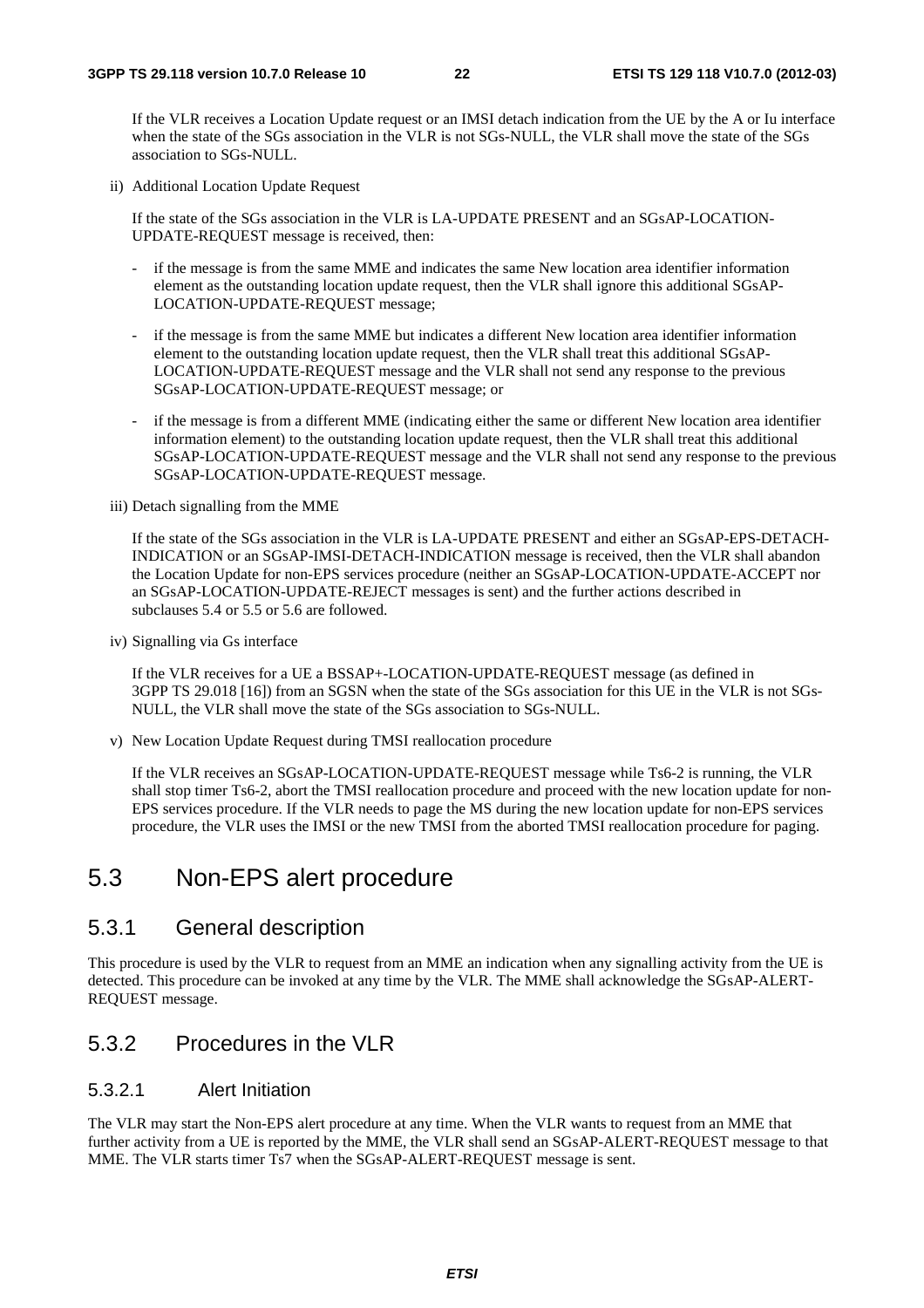#### 5.3.2.2 Alert Response

When an SGsAP-ALERT-ACK message is received, the VLR shall stop the timer Ts7. The state of the SGs association is not changed.

#### 5.3.2.3 Alert Failure

If an SGsAP-ALERT-REJECT message is received, the VLR shall stop the timer Ts7, move the state of the SGs association to SGs-NULL and within this state the SGs association is marked with the contents of the SGs cause information element.

#### 5.3.2.4 Alert Indication

The VLR shall not change the state of the SGs association upon reception of an SGsAP-UE-ACTIVITY-INDICATION message.

#### 5.3.2.5 Abnormal cases

If no SGsAP-ALERT-ACK message is received before the timer Ts7 expires, the VLR shall retransmit the SGsAP-ALERT-REQUEST message a maximum of Ns7 times.

NOTE: If no SGsAP-ALERT-ACK message is received after that, a report is made to the O&M system. The state of the SGs association is not changed.

#### 5.3.3 Procedures in the MME

#### 5.3.3.1 Alert response

The MME may receive an SGsAP-ALERT-REQUEST message in any state of the SGs association. Upon receipt of an SGsAP-ALERT-REQUEST message from the VLR and if the IMSI is known in the MME, the MME shall reply with an SGsAP-ALERT-ACK message and set the NEAF. If the MME has activated Idle mode Signaling Reduction for the UE, the MME shall send an Alert MME Notification message to the associated SGSN, as described in 3GPP TS 29.274 [17A], except for the conditions specified in subclause 8.2.5c of 3GPP TS 23.272 [7].

#### 5.3.3.2 Alert failure

If an SGsAP-ALERT-REQUEST message is received for an IMSI that is unknown at the MME, the MME shall return an SGsAP-ALERT-REJECT message to the VLR indicating the SGs cause information element value "IMSI unknown".

#### 5.3.3.3 Alert indication

The MME shall report to the VLR upon detection of any activity in E-UTRAN (either signalling or, indirectly detected via S-GW, data transfer) from the UE if the NEAF is set. If the MME detects EPS signalling that leads to a procedure towards the VLR, the MME shall follow this procedure and reset the NEAF. If the MME detects activity that does not lead to any procedure towards the VLR, the MME shall send an SGsAP-UE-ACTIVITY-INDICATION message towards the VLR and reset the NEAF. Upon receipt of a UE Activity Notification message from the SGSN, the MME shall reply with a UE Activity Acknowledge message, send an SGsAP-UE-ACTIVITY-INDICATION message to the VLR and reset the NEAF flag.

### 5.4 Explicit IMSI detach from EPS services

### 5.4.1 General description

This procedure is used by the MME to indicate to the VLR that the UE has been detached from EPS services and therefore the SGs association between the MME and the VLR has to be deactivated. This procedure only applies to UEs which are not in the SGs-NULL state at the MME. The procedures specified in this subclause apply to EPS detach indication initiated by the UE or by the network as specified in 3GPP TS 24.301 [14].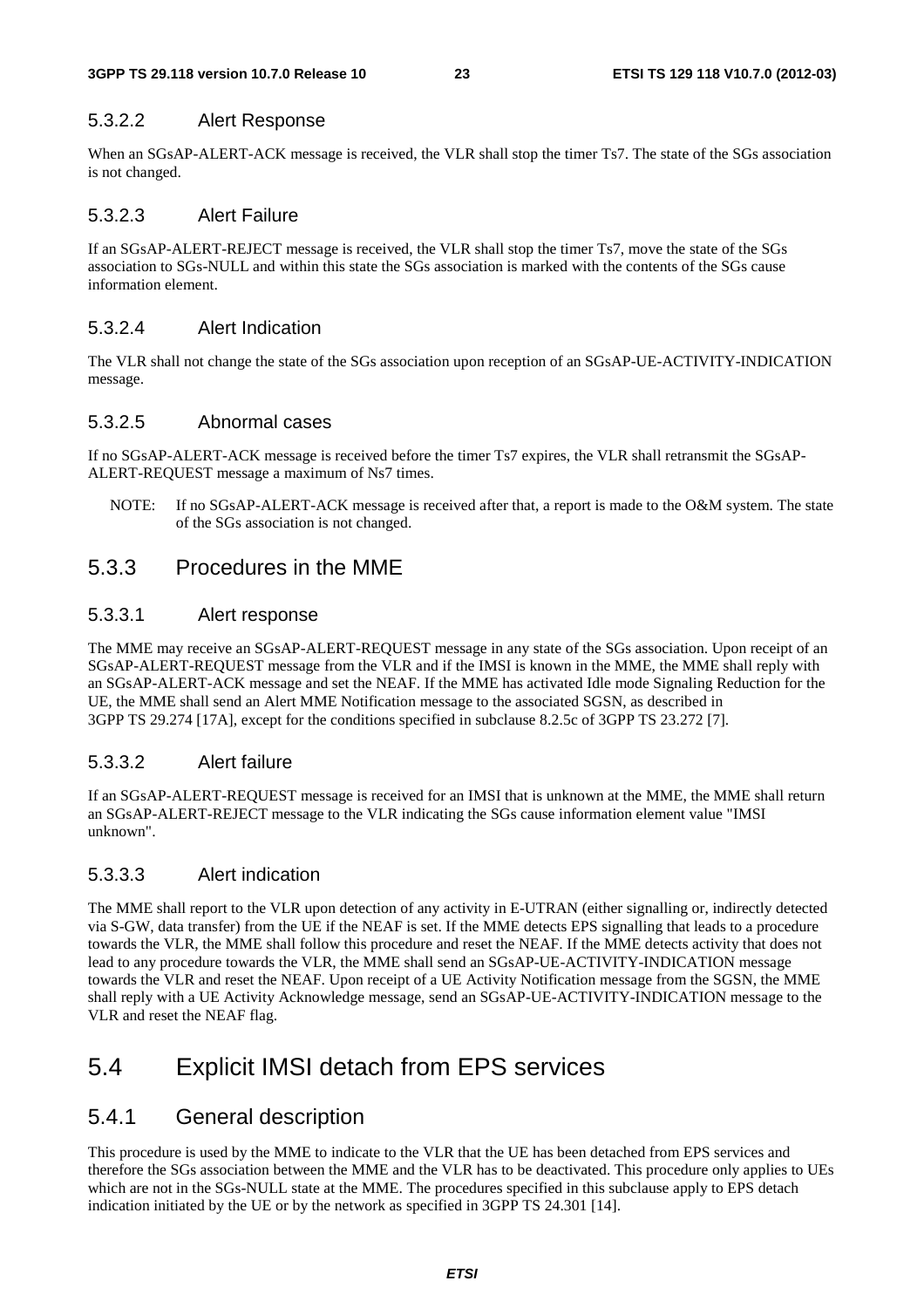The procedure is also used by the MME to indicate to the VLR when a combined tracking area update procedure has been rejected by the MME or the MME receives the Detach Notification from the SGSN, as described in 3GPP TS 29.274 [17A], when Idle mode Signalling Reduction is activated.

The procedure is also used by the MME to indicate to the VLR when a periodic tracking area update procedure has been rejected by the MME for a UE for which an SGs association exists.

The Explicit IMSI detach from EPS services procedure aborts any other ongoing procedure related to this UE on the SGs interface in the MME and in the VLR.

#### 5.4.2 Procedures in the MME

#### 5.4.2.1 Explicit EPS detach initiation

The MME shall send an SGsAP-EPS-DETACH-INDICATION message to a VLR if:

- the MME receives a detach for EPS from the UE;
- the MME performs network initiated EPS detach procedure;
- the combined tracking area update procedure is rejected by the MME;
- the periodic tracking area update procedure is rejected by the MME for a UE for which an SGs association exists; or
- the MME receives a Detach Notification from the SGSN with the Detach type indicating "PS Detach".

If the MME receives a Detach Request from a UE or Detach Notification from an SGSN and the state of the SGs association to a VLR for that UE is not SGs-NULL, the MME shall check the detach type indicated in the Detach Request message or the detach type indicated in the Detach Notification message. If the UE has indicated EPS detach the MME shall send an SGsAP-EPS-DETACH-INDICATION message to the VLR indicating "UE initiated IMSI detach from EPS services".

If the MME performs a network initiated detach procedure and the state of the SGs association to a VLR for that UE is not SGs-NULL, the MME shall send an SGsAP-EPS-DETACH-INDICATION message to the VLR indicating "Network initiated IMSI detach from EPS services".

If the combined or periodic tracking area update procedure is rejected at the MME for a UE with an SGs association state different from SGs-NULL, the MME shall send an SGsAP-EPS-DETACH-INDICATION to the VLR indicating "EPS services not allowed".

After sending of the SGsAP-EPS-DETACH-INDICATION message, the MME shall move the state of the SGs association to SGs-NULL. The MME shall start timer Ts8 upon transmission of the SGsAP-EPS-DETACH-INDICATION message and the MME shall stop and reset timer Ts6-1 if running.

#### 5.4.2.2 Explicit EPS detach response

If the MME receives an SGsAP-EPS-DETACH-ACK message from the VLR, the MME shall stop timer Ts8. If a confirmation of the detach needs to be sent to the UE, the MME shall not wait for the reception of the SGsAP-EPS-DETACH-ACK message to send such confirmation.

#### 5.4.2.3 Abnormal cases

If no SGsAP-EPS-DETACH-ACK message is received by the MME in response to a previous SGsAP-EPS-DETACH-INDICATION message before timer Ts8 expires, the MME shall repeat the SGsAP-EPS-DETACH-INDICATION message a maximum of Ns8 times.

NOTE: If no SGsAP-EPS-DETACH-ACK message is received after that, a report is made to the O&M system. The state of the SGs association during the acknowledgement procedure remains SGs-NULL.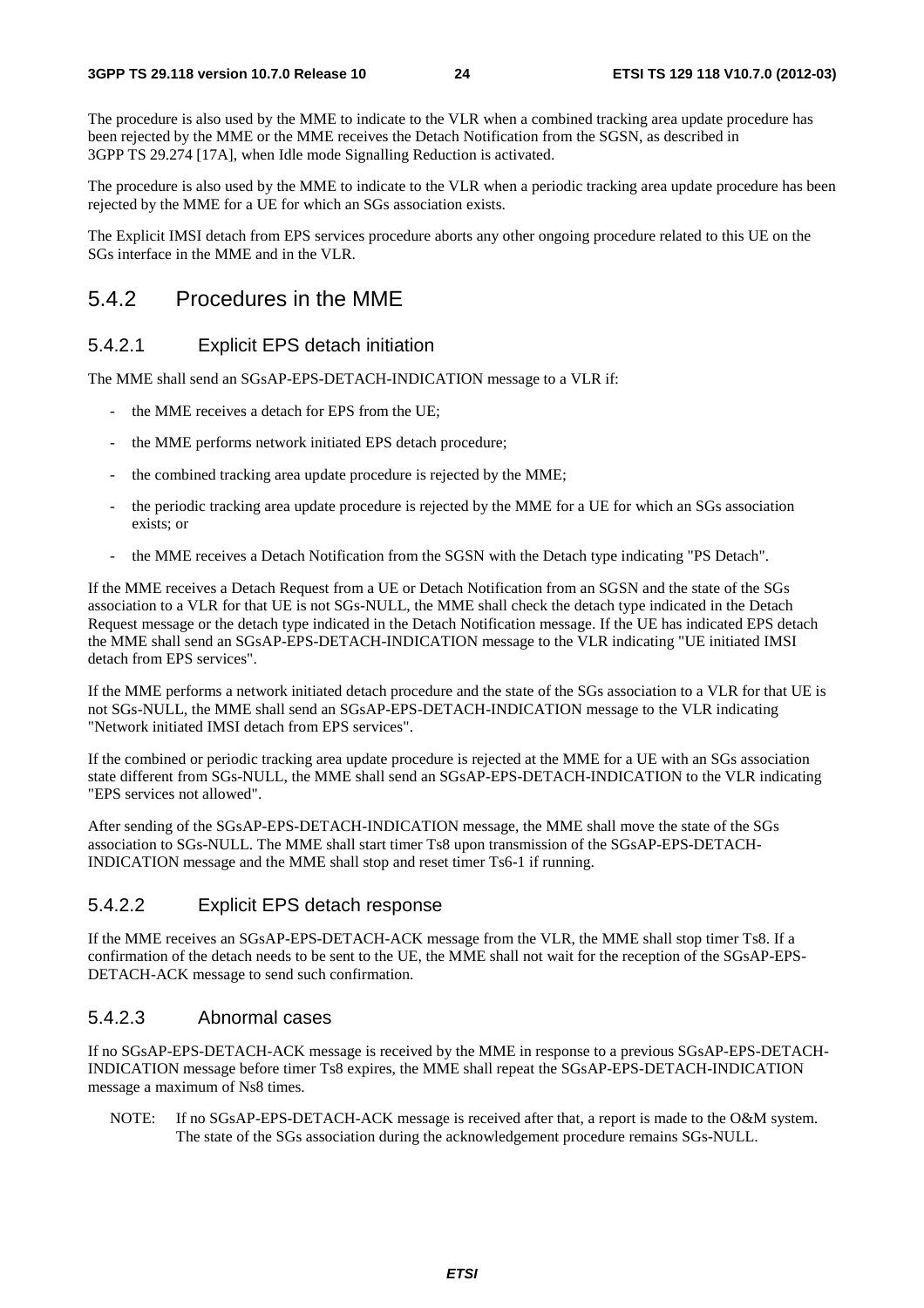## 5.4.3 Procedures in the VLR

When a VLR receives an SGsAP-EPS-DETACH-INDICATION message, the VLR shall send an SGsAP-EPS-DETACH-ACK message to the sending MME. The VLR shall check the MME name indicated in the SGsAP-EPS-DETACH-INDICATION message. If the received MME name is not changed comparing to the MME name stored in the VLR, the VLR shall move the state of the SGs association for the UE from any state to SGs-NULL and marks the SGs association as "detached for EPS services". Otherwise, the VLR shall not change the state of the SGs association.

If the VLR"s implicit detach timer is not running then the VLR shall set and restart the implicit detach timer upon reception of an SGsAP-EPS-DETACH-INDICATION message. If the VLR"s implicit detach timer is running (the state of the SGs association was already SGs-NULL) then the reception of an SGsAP-EPS-DETACH-INDICATION message shall not affect VLR"s implicit detach timer.

## 5.5 Explicit IMSI detach from non-EPS services

## 5.5.1 General description

This procedure is used by the MME to indicate to the VLR that the UE has performed IMSI detach from non-EPS services and therefore the SGs association between the MME and the VLR has to be deactivated. This procedure applies only to UEs for which there is a SGs association at the MME. The procedures specified in this subclause apply only to IMSI detach request, combined IMSI and EPS detach requests from the UE or Detach Notification message from an SGSN.

The explicit IMSI detach from non-EPS services procedure aborts any other ongoing procedure related to this UE on the SGs interface in the MME and in the VLR.

In order to ensure that the VLR and the UE are synchronized as to which paging channel to use for any of the subsequent paging events, the MME shall attempt to inform the VLR about the detach event by using a retry scheme if the initial delivery of the SGsAP-IMSI-DETACH-INDICATION message fails.

### 5.5.2 Procedures in the MME

#### 5.5.2.1 Explicit IMSI detach initiation

When an MME receives a Detach Request from a UE for which an SGs association exists, the MME shall check the detach type indicated. If the UE is indicating IMSI detach or combined EPS/IMSI detach, the MME shall send an SGsAP-IMSI-DETACH-INDICATION message to the VLR indicating "Explicit UE initiated IMSI detach from non-EPS services" or "Combined UE initiated IMSI detach from EPS and non-EPS services".

When an MME receives a Detach Notification message for a UE from an SGSN and an SGs association for the UE exists, the MME shall check the cause and detach type indicated. If the cause is indicating "IMSI Detach only", the MME shall send an SGsAP-IMSI-DETACH-INDICATION message to the VLR indicating "Explicit UE initiated IMSI detach from non-EPS services". If the cause is indicating "Complete Detach" and detach type is indicating "Combined PS/CS Detach" as specified in 3GPP TS 29.274 [17A], the MME shall send an SGsAP-IMSI-DETACH-INDICATION message to the VLR indicating "Combined UE initiated IMSI detach from EPS and non-EPS services".

After the sending of the SGsAP-IMSI-DETACH-INDICATION message to the VLR, the MME shall move the state of the SGs association to SGs-NULL. The MME shall start timer Ts9 upon transmission of the SGsAP-IMSI-DETACH-INDICATION message and the MME shall stop and reset timer Ts6-1, if running.

#### 5.5.2.2 Explicit IMSI detach response

If the MME receives an SGsAP-IMSI-DETACH-ACK message from the VLR, the MME shall stop timer Ts9. If the detach type received from the UE indicated IMSI only detach or combined EPS/IMSI detach not due to switch off, the MME shall wait for the reception of the SGsAP-IMSI-DETACH-ACK message before sending the confirmation of the detach to the UE.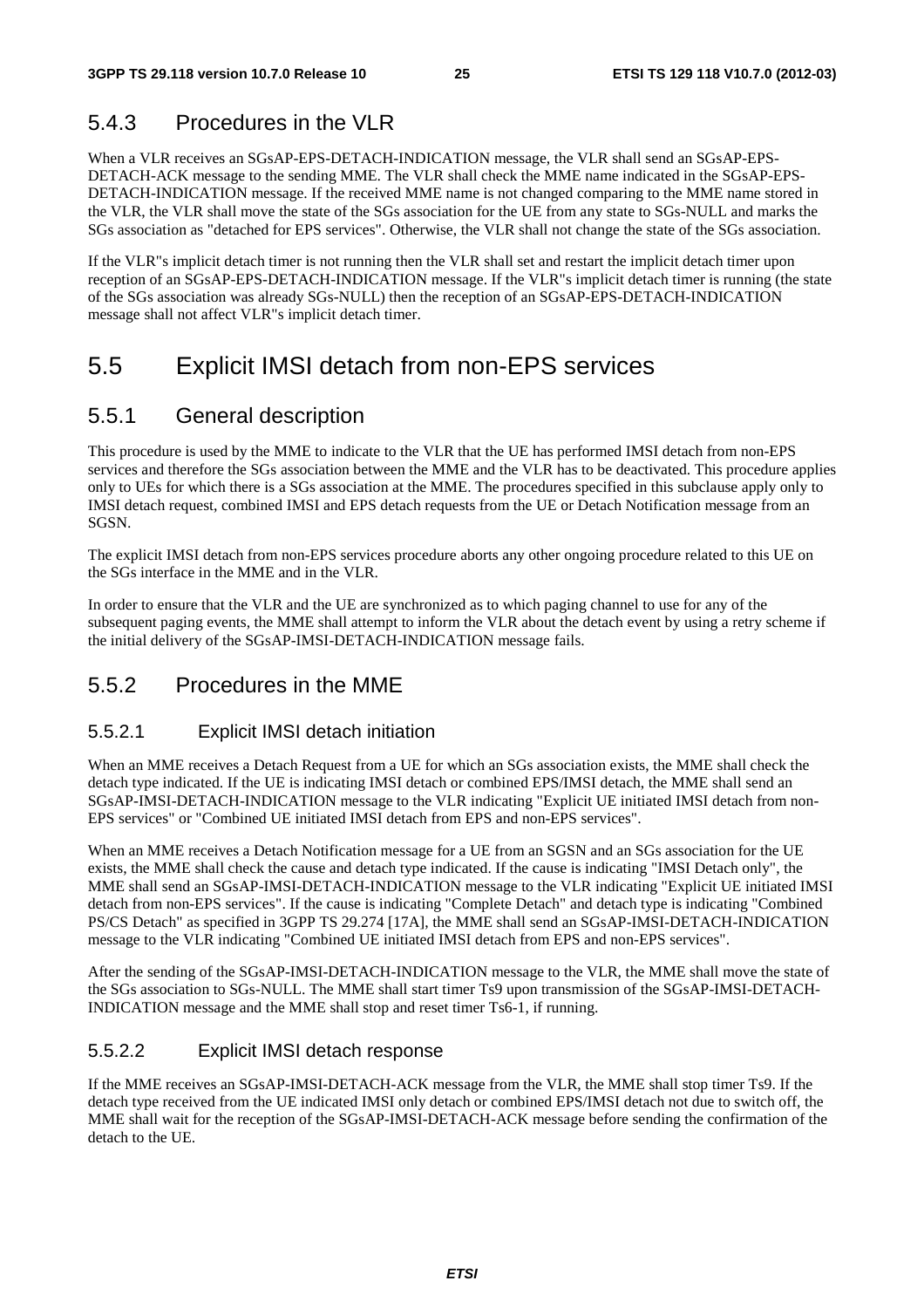#### 5.5.2.3 Abnormal cases

The following abnormal cases can be identified:

i) no SGsAP-IMSI-DETACH-ACK received for a detach with switch off

If the MME sent an SGsAP-IMSI-DETACH-INDICATION message for a combined IMSI and EPS detach due to switch off and timer Ts9 expires, the MME shall repeat the SGsAP-IMSI-DETACH-INDICATION message a maximum of Ns9 times.

ii) no SGsAP-IMSI-DETACH-ACK received for a detach with no switch off

If the MME sent an SGsAP-IMSI-DETACH-INDICATION message for an IMSI only detach or a combined IMSI and EPS detach not due to switch off and timer Ts9 expires, the MME shall repeat the SGsAP-IMSI-DETACH-INDICATION message a maximum of Ns9 times. If no SGsAP-IMSI-DETACH-ACK is received after that the MME shall send the confirmation of the detach to the UE.

#### 5.5.3 Procedures in the VLR

When a VLR receives an SGsAP-IMSI-DETACH-INDICATION message, the VLR shall send an SGsAP-IMSI-DETACH-ACK message to the sending MME.

The VLR shall check the MME name indicated in the SGsAP-IMSI-DETACH-INDICATION message. If the received MME name is not changed comparing to the MME name stored in the VLR, the VLR shall move the state of the SGs association for the UE from any state to SGs-NULL. If the SGsAP-IMSI-DETACH-INDICATION message indicated "Explicit UE initiated IMSI detach from non-EPS services", the VLR marks the SGs association as "IMSI detached for non-EPS services". If the SGsAP-IMSI-DETACH-INDICATION message indicated "Combined UE initiated IMSI detach from EPS and non-EPS services", the VLR marks the SGs association as "IMSI detached for EPS and non-EPS services". The VLR shall mark the UE as detached.

If the received MME name is different from the MME name stored in the VLR, the VLR shall not change the state of the SGs association.

### 5.6 Implicit IMSI detach from non-EPS services

#### 5.6.1 General description

This procedure is used by the MME to indicate when an internal MME timer mechanism has caused the MME to delete the EMM context of an UE or mark its EMM context as detached. This procedure only applies to UEs for which there is an SGs association at the MME.

The implicit IMSI detach from non-EPS services procedure aborts any other ongoing procedure related to this UE on the SGs interface in the MME and in the VLR.

In order to ensure that the VLR and the UE are synchronized as to which paging channel to use for any of the subsequent paging events the MME shall attempt to inform the VLR about the detach event by using a retry scheme if the initial delivery of the SGsAP-IMSI-DETACH-INDICATION message fails.

### 5.6.2 Procedures in the MME

When the implicit IMSI detach from non-EPS services procedure is started for a UE by the above mentioned internal MME timer mechanism, the MME shall send an SGsAP-IMSI-DETACH-INDICATION message to the VLR indicating "Implicit network initiated IMSI detach from EPS and non-EPS services".

After the sending of the SGsAP-IMSI-DETACH-INDICATION message, the MME shall move the state of the SGs association to SGs-NULL. The MME shall start timer Ts10 upon transmission of the SGsAP-IMSI-DETACH-INDICATION message.

If the MME receives an SGsAP-IMSI-DETACH-ACK message from the VLR, the MME shall stop timer Ts10.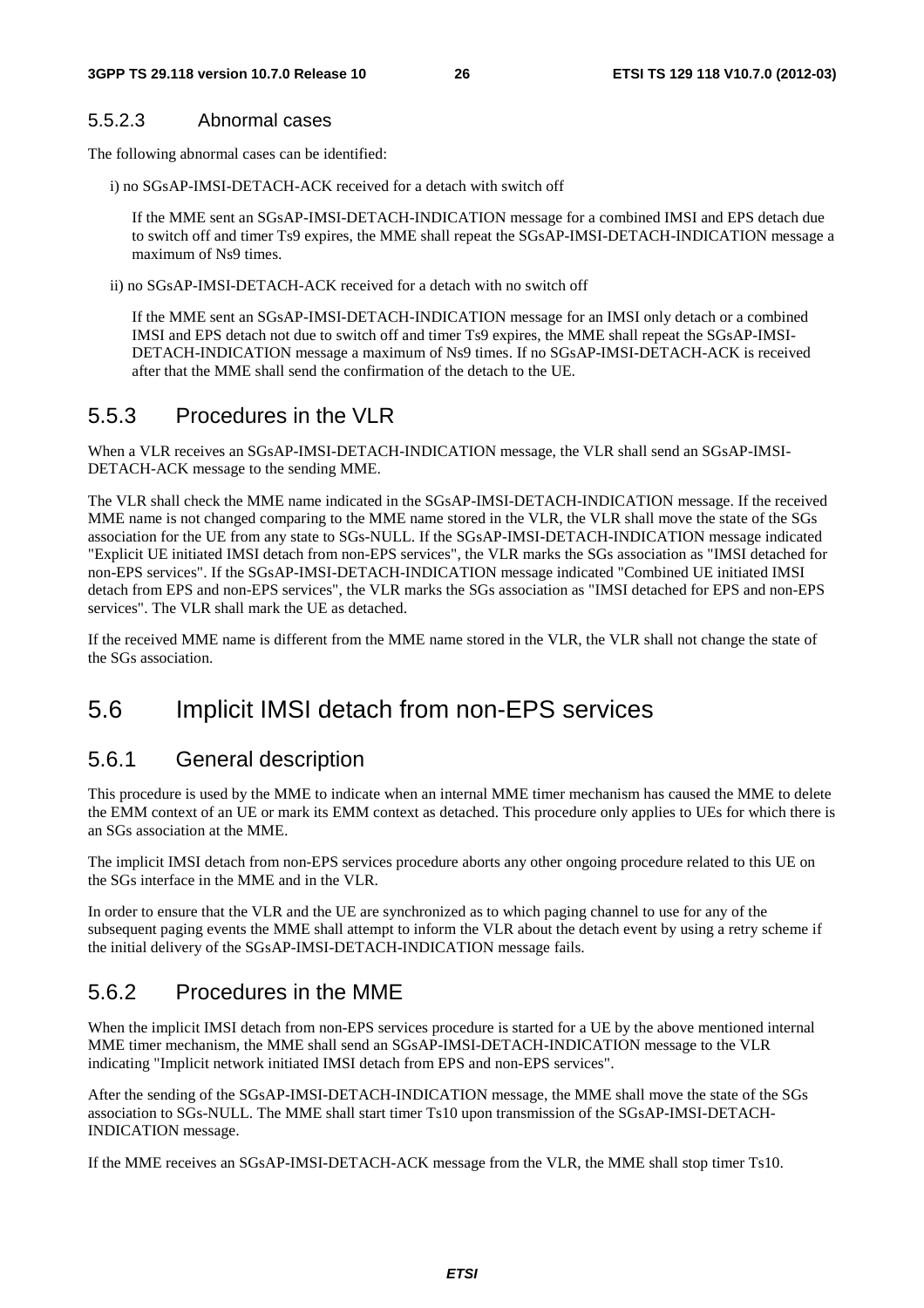If no SGsAP-IMSI-DETACH-ACK message is received by the MME to a previous SGsAP-IMSI-DETACH-INDICATION message before timer Ts10 expires, the MME shall repeat the SGsAP-IMSI-DETACH-INDICATION message a maximum of Ns10 times. The state of the SGs association during the acknowledgement procedure remains SGs-NULL.

### 5.6.3 Procedures in the VLR

When a VLR receives the SGsAP-IMSI-DETACH-INDICATION message, the VLR shall send an SGsAP-IMSI-DETACH-ACK message to the sending MME.

The VLR shall check the MME name indicated in the SGsAP-IMSI-DETACH-INDICATION message. If the received MME name is not changed comparing to the MME name stored in the VLR and the state of the SGs association is not SGs-NULL, the VLR proceeds as follows:

The VLR shall move the state of the SGs association for the UE to SGs-NULL. If the VLR does not have an SCCP connection for the UE, the VLR shall mark the UE as detached. Additionally, the VLR marks the SGs association as "IMSI implicitly detached for EPS and non-EPS services".

If the received MME name is different from the MME name stored in the VLR, the VLR shall not change the state of the SGs association.

## 5.7 VLR failure procedure

### 5.7.1 General description

This procedure is used by the VLR to inform the MMEs with an SGs association about the recovery from an internal failure that has affected the SGs association with the MMEs.

NOTE: The VLR recovery procedure is handled in such a way that the signalling load on the VLR and MMEs does not create any overload problem.

#### 5.7.2 Procedures in the VLR

#### 5.7.2.1 VLR Reset Initiation

In the event of a failure at the VLR which has resulted in the loss of the SGs association information for some UEs, the VLR shall move from any state to the SGs-NULL state for these UEs. The VLR shall also set the "Confirmed by Radio Contact" restoration indicator to "false" (see 3GPP TS 23.007 [4]) for affected UEs. The VLR shall not send any SGsAP-MM-INFORMATION-REQUEST messages to UEs with the SGs association in the SGs-NULL state.

When the VLR restarts, the VLR shall send an SGsAP-RESET-INDICATION message to all the MMEs connected to the VLR by the SGs interface. This message indicates to the MME that for the UEs with an SGs association to that VLR, the SGs association is no longer reliable. The VLR shall also start a separate timer Ts11 for each MME.

#### 5.7.2.2 VLR Reset Response

Upon receipt of an SGsAP-RESET-ACK message from an MME, the VLR shall stop the timer Ts11 for that MME.

#### 5.7.2.3 Abnormal cases

If the VLR does not receive an SGsAP-RESET-ACK message from that MME before the timer Ts11 expires, the VLR shall retransmit the SGsAP-RESET-INDICATION message. The retransmission is repeated a maximum of Ns11 times.

NOTE: If no SGsAP-RESET-ACK is received after that a report is made to the O&M system.

### 5.7.3 Procedures in the MME

Upon receipt of an SGsAP-RESET-INDICATION message from the VLR, the MME is informed that all the SGs associations with that VLR for all the UEs registered in the MME are no longer reliable because the VLR has lost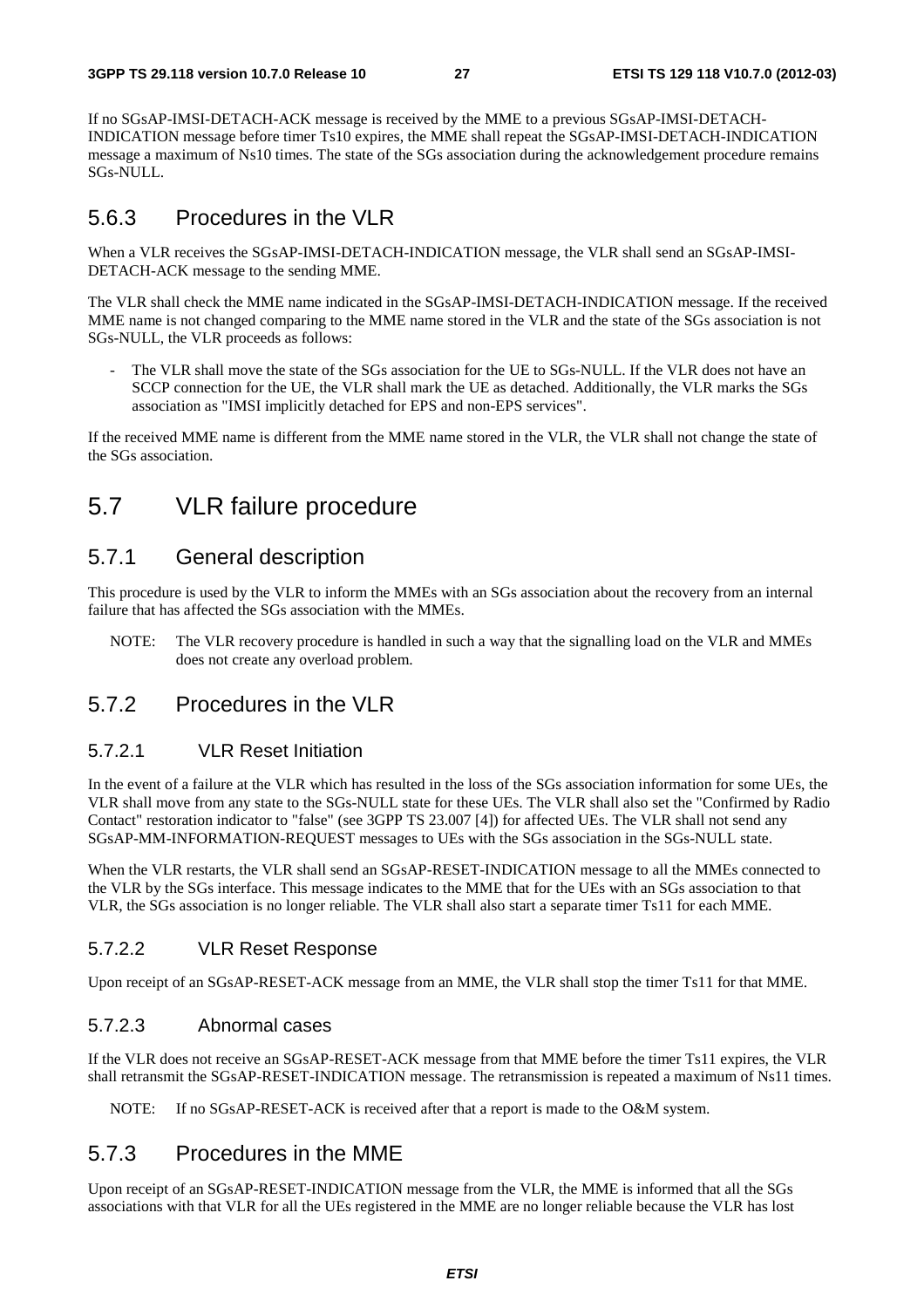information about the state of the UEs and during the failure the VLR might have missed signalling messages. The MME shall set the "VLR-Reliable" MM context variable to "false". The detach procedures for deleting the SGs association are still applicable (see subclauses 5.4, 5.5 and 5.6). If the "VLR-Reliable" MM context variable is set to "false", upon reception of a Combined Tracking Area update request or a periodic Tracking Area Update from the UE that is attached for non-EPS service, the MME may request the re-attach to non-EPS services, or may alternatively immediately perform the Location Update for non-EPS services procedure towards the VLR as described in subclause 5.2.

The MME sends an SGsAP-RESET-ACK message to the VLR.

### 5.8 MME failure procedure

#### 5.8.1 General description

This procedure is used by the MME to inform the associated VLRs about the recovery from an internal failure that has affected the SGs association with the VLRs.

NOTE: The MME recovery procedure is handled in such a way that the signalling load on the MME and VLRs does not create any overload problem.

#### 5.8.2 Procedures in the MME

#### 5.8.2.1 MME Reset Initiation

In the event of a failure at the MME which has resulted in the loss of the SGs association information on some UEs, the MME shall move from any state to the SGs-NULL state for these affected UEs. The MME shall also set the "MME-Reset" MM context variable to "true" and start the timer Ts12-1. When the timer Ts12-1 expires the "MME-Reset" MM context variable is set to "false".

The MME may send an SGsAP-RESET-INDICATION message to all the VLRs connected to the MME by SGs interfaces. The SGsAP-RESET-INDICATION message indicates to the VLR that all the SGs associations with that particular MME for all the UEs registered in the VLR are no longer reliable. The normal procedures for updating the SGs association are still applicable (see subclauses 5.2, 5.4, 5.5 and 5.6). The MME shall also start a separate timer Ts12-2 for each VLR.

If the MME does not send an SGsAP-RESET-INDICATION message, the MME shall move from any state to the SGs-NULL state only for the associations of the UEs affected by the loss of VLR association information.

NOTE: The option to not send any SGsAP-RESET-INDICATION message to all the VLRs connected to the MME by SGs interfaces reduces subsequent paging signalling initiated by VLRs by avoiding a complete search of the UE on the entire VLR area.

#### 5.8.2.2 MME Reset Response

Upon receipt of an SGsAP-RESET-ACK message, the MME shall stop the timer Ts12-2 for that VLR.

#### 5.8.2.3 Abnormal cases

If the MME does not receive an SGsAP-RESET-ACK message from that VLR before the timer Ts12-2 expires, the MME shall retransmit the SGsAP-RESET-INDICATION message. The retransmission is repeated a maximum of Ns12 times.

NOTE: If no SGsAP-RESET-ACK is received after that a report is made to the O&M system.

### 5.8.3 Procedures in the VLR

Upon receipt of an SGsAP-RESET-INDICATION message from the MME, the VLR is informed that all the SGs associations with that MME for all the UEs registered in the MME are no longer reliable because the MME has lost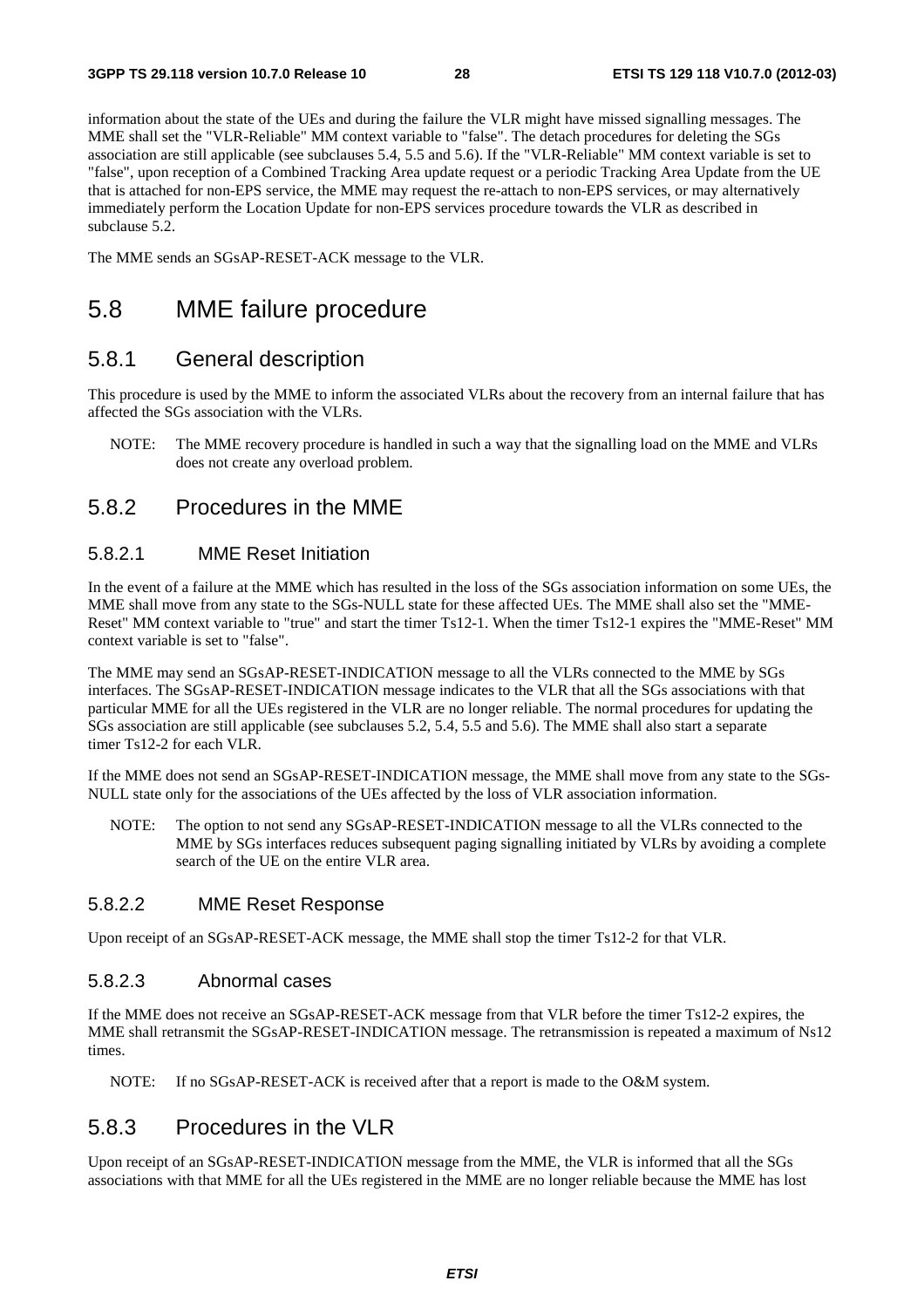information about the state of the UEs for that VLR and during the failure the MME might have missed signalling messages. The VLR shall either:

- set the "Confirmed by Radio Contact" restoration indicator to "false" in all the SGs associations containing the restarted MME and set the state of all the SGs associations containing the restarted MME to the SGs-NULL state; or
- keep the 'Confirmed by Radio Contact' restoration indication and the state of all the SGs associations containing the restarted MME unchanged.
- NOTE: The option to not set the 'Confirmed by Radio Contact' restoration indicator to 'false' in all the associations containing the restarted MME reduces subsequent paging signalling the VLR can initiate by avoiding a complete search of the UE on the entire VLR area.

The VLR shall then send an SGsAP-RESET-ACK message to the MME.

If the "Confirmed by Radio Contact" restoration indicator is "false" the VLR may send paging messages on both the SGs and the A/Iu interface.

## 5.9 HSS failure

### 5.9.1 General description

This subclause describes the MME behaviour towards the VLR as a consequence of an HSS reset.

In the case of an HSS failure, the HSS informs the associated MMEs about the recovery from an internal failure that has affected the SGs association with the MMEs according to the HSS reset procedure specified in 3GPP TS 29.272 [17].

This information is used in the MME to trigger the VLR to perform a location update towards the HSS in order to restore the HSS subscriber data.

### 5.9.2 Procedures in the MME

Upon receipt of a HSS reset indication from the HSS, the MME shall set the NEAF for all registered UEs in the MME for which a valid SGs association with a VLR exists.

Upon detection of any signalling activity from the UE, the MME shall report to the VLR if the NEAF, as defined in subclause 5.3.3, is set for this UE. If the MME detects signalling that leads to a procedure towards the VLR, the MME shall follow this procedure and reset the NEAF. If the MME detects activity that does not lead to any procedure towards the VLR, the MME shall send an SGsAP-UE-ACTIVITY-INDICATION message towards the VLR and reset the NEAF. The MME may delay sending the activity indication for a maximum operator-configuration depending time period to avoid high signalling load.

## 5.10 MM information procedure

### 5.10.1 General description

The MM information procedure is performed between the VLR and the MME via the SGs interface if the target UE for the MM information procedure is IMSI attached to both EPS and non-EPS services (i.e. the state of the SGs association is SGs-ASSOCIATED). The outcome of the MM Information procedure does not change the state of the SGs association at the VLR or MME.

### 5.10.2 Procedures in the VLR

If for the target UE for the MM information procedure the state of the SGs association in the VLR is SGs-ASSOCIATED, the VLR may initiate the MM information procedure by transferring an SGsAP-MM-INFORMATION-REQUEST message to the MME.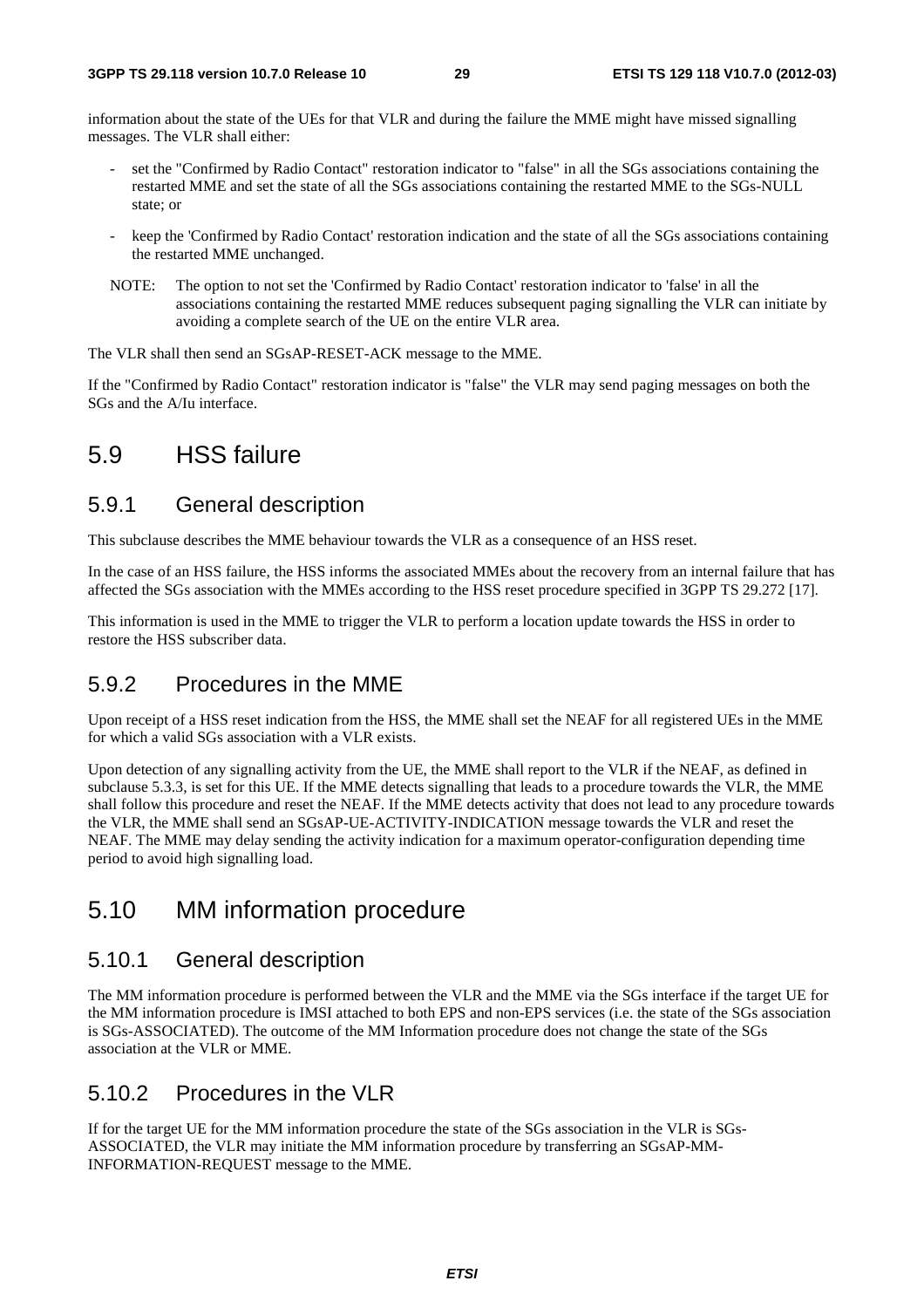### 5.10.3 Procedures in the MME

If an SGsAP-MM-INFORMATION-REQUEST message is received for a UE for which there exists an SGs association at the MME, and the network only spans one time zone, the MME shall check and update the contents of the MM information information element as follows:

- if LSA Identity has been included in the MM information, the MME shall discard the LSA Identity; and
- other user information in the MM information are kept unchanged.

NOTE: For the determination of the number of time zones, both CS and PS domain are taken into account.

If the network spans more than one time zone, the MME shall check and update the contents of the MM information information element as follows:

- if Network Daylight Saving Time has been included in the MM information, then the MME shall discard the Network Daylight Saving Time;
- if Local Time Zone has been included in the MM information, then the MME shall replace the Local Time Zone with the Local Time Zone applicable for this UE. In addition, if the local time zone in the MME has been adjusted for daylight saving time, the MME shall indicate this by including the value used for adjustment in Network Daylight Saving Time IE in the MM information;
- if Universal time and local time zone has been included in the MM information, then the MME shall replace it with the Universal time and local time zone applicable for this UE. In addition, if the local time zone in the MME has been adjusted for daylight saving time, the MME shall indicate this by including the value used for adjustment in Network Daylight Saving Time IE in the MM information;
- if LSA Identity has been included in the MM information, the MME shall discard the LSA Identity; and
- other user information in the MM information are kept unchanged.

The MME shall then send the resultant contents of the MM information information element to the UE indicated in the SGsAP-MM-INFORMATION-REQUEST message, using an EMM INFORMATION message as defined in 3GPP TS 24.301 [14].

## 5.11 Procedure for tunnelling of NAS messages

### 5.11.1 General description

The tunnelling of NAS messages procedure is used to encapsulate the NAS messages exchanged between the UE and the VLR. This procedure can be used by either the VLR or the MME depending on the direction of the NAS message. The two procedures are identified as uplink unitdata, in the direction from the MME to the VLR, and downlink unitdata in the direction from the VLR to the MME.

#### 5.11.2 Uplink unitdata procedure

#### 5.11.2.1 Procedures in the MME

When the MME receives an Uplink NAS Transport message (see 3GPP TS 24.301 [14]) from a UE, the MME shall copy the value part of the NAS message container information element to the value part of the NAS message container information element of the SGsAP-UPLINK-UNITDATA message and send the SGsAP-UPLINK-UNITDATA message to the VLR if the "VLR-Reliable" MM context variable is not set to "false". If the "VLR-Reliable" MM context variable is set to "false", the MME requests the UE to re-attach for non-EPS services as specified in 3GPP TS 24.301 [14].

In order to permit the VLR to create an accurate charging record, the MME shall add the IMEISV, the UE Time Zone, the Mobile Station Classmark 2, and the UE"s current TAI and E-CGI to the SGsAP-UPLINK-UNITDATA message.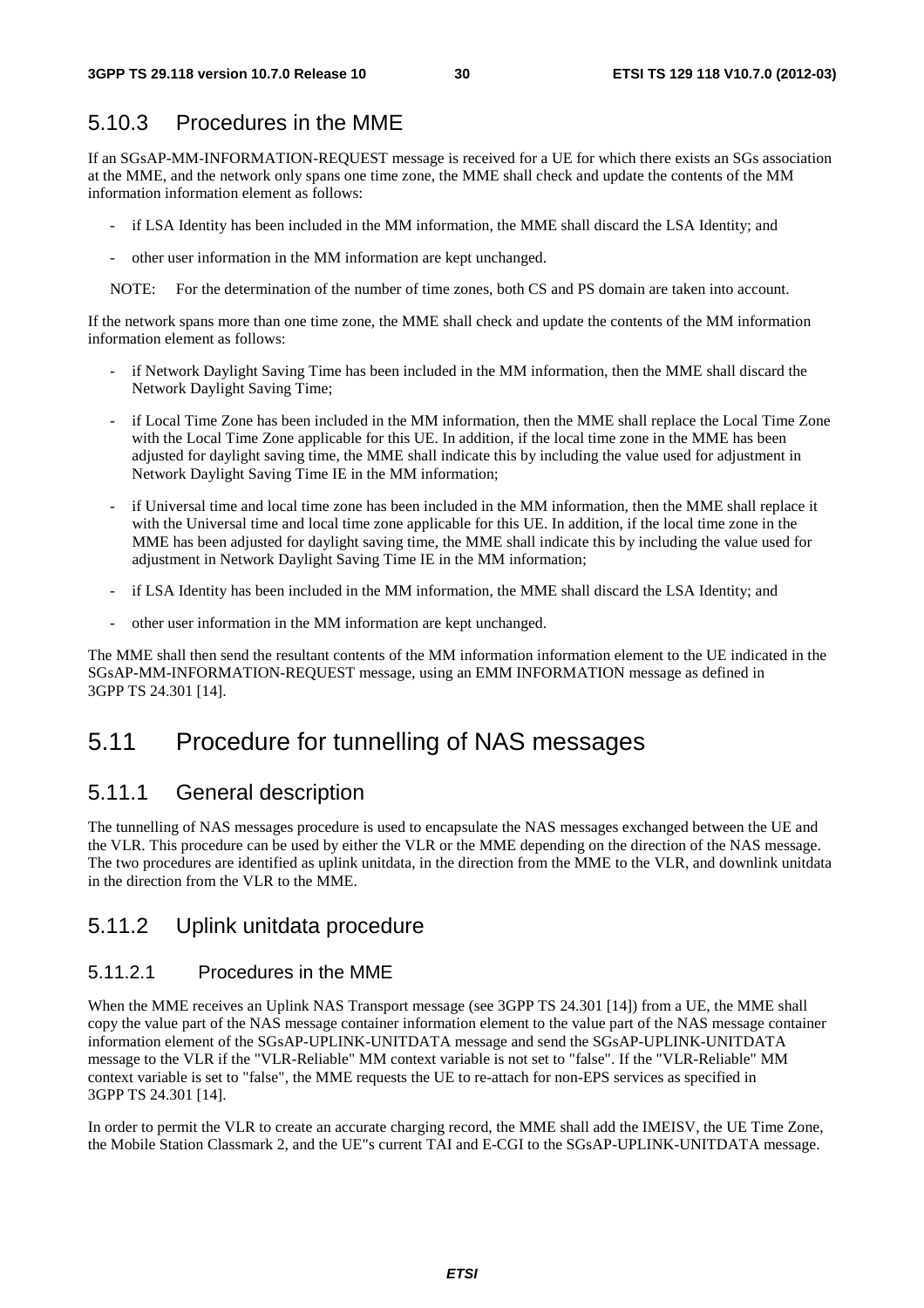#### 5.11.2.2 Procedures in the VLR

#### 5.11.2.2.1 General description

Upon reception of an SGsAP-UPLINK-UNITDATA, the VLR shall extract the NAS message container information element and treat the value part of this information element according to the procedures defined in 3GPP TS 24.011 [10].

Other parameters in the message may be used as specified in 3GPP TS 32.250 [17B] and 3GPP TS 23.078 [5AA].

#### 5.11.2.2.2 Abnormal cases

The following abnormal cases can be identified:

i) subscriber data does not exist or is not confirmed by HLR

 If the VLR receives an SGsAP-UPLINK-UNITDATA message from the MME for a UE for which subscriber data does not exist or is not confirmed by HLR, then the VLR shall ignore the received message, and return an SGsAP-RELEASE-REQUEST message to the MME with an SGs cause information element indicating "IMSI unknown".

ii) subscriber data exists, but there is no SGs association for the UE at the VLR

 If the VLR receives an SGsAP-UPLINK-UNITDATA message from the MME for a UE for which no SGs association exists, then the VLR shall ignore the received message, and return an SGsAP-RELEASE-REQUEST message to the MME with an SGs cause information element indicating "IMSI detached for non-EPS services".

#### 5.11.2.3 Void

### 5.11.3 Downlink unitdata procedure

#### 5.11.3.1 Procedures in the VLR

When the VLR needs to send a NAS message to the UE, the VLR shall first verify whether or not it has an SGs association for the UE. If the state of the SGs association for the UE is SGs-ASSOCIATED and LA-UPDATE-PRESENT, then the VLR continues with the procedure. The VLR shall build and encapsulate the NAS message into the value part of the NAS message container information element of an SGsAP-DOWNLINK-UNITDATA message and send the SGsAP-DOWNLINK-UNITDATA message to the MME.

#### 5.11.3.2 Procedures in the MME

#### 5.11.3.2.1 General description

Upon reception of an SGsAP-DOWNLINK-UNITDATA message, the MME shall copy the value part of the NAS message container information element to the value part of the NAS message container information element of a Downlink NAS Transport message (see 3GPP TS 24.301 [14]) and send the Downlink NAS Transport message to the UE.

#### 5.11.3.2.2 Abnormal cases

The following abnormal cases can be identified:

i) subscriber data does not exist or is not confirmed by HSS

 If the MME receives an SGsAP-DOWNLINK-UNITDATA message from the VLR for a UE for which subscriber data does not exist or is not confirmed by HSS, then the MME shall ignore the received message.

ii) subscriber data exists, but there is no SGs association for the UE at the MME

 If the MME receives an SGsAP-DOWNLINK-UNITDATA message from the VLR for a UE for which there is no SGs association, then the MME shall ignore the received message.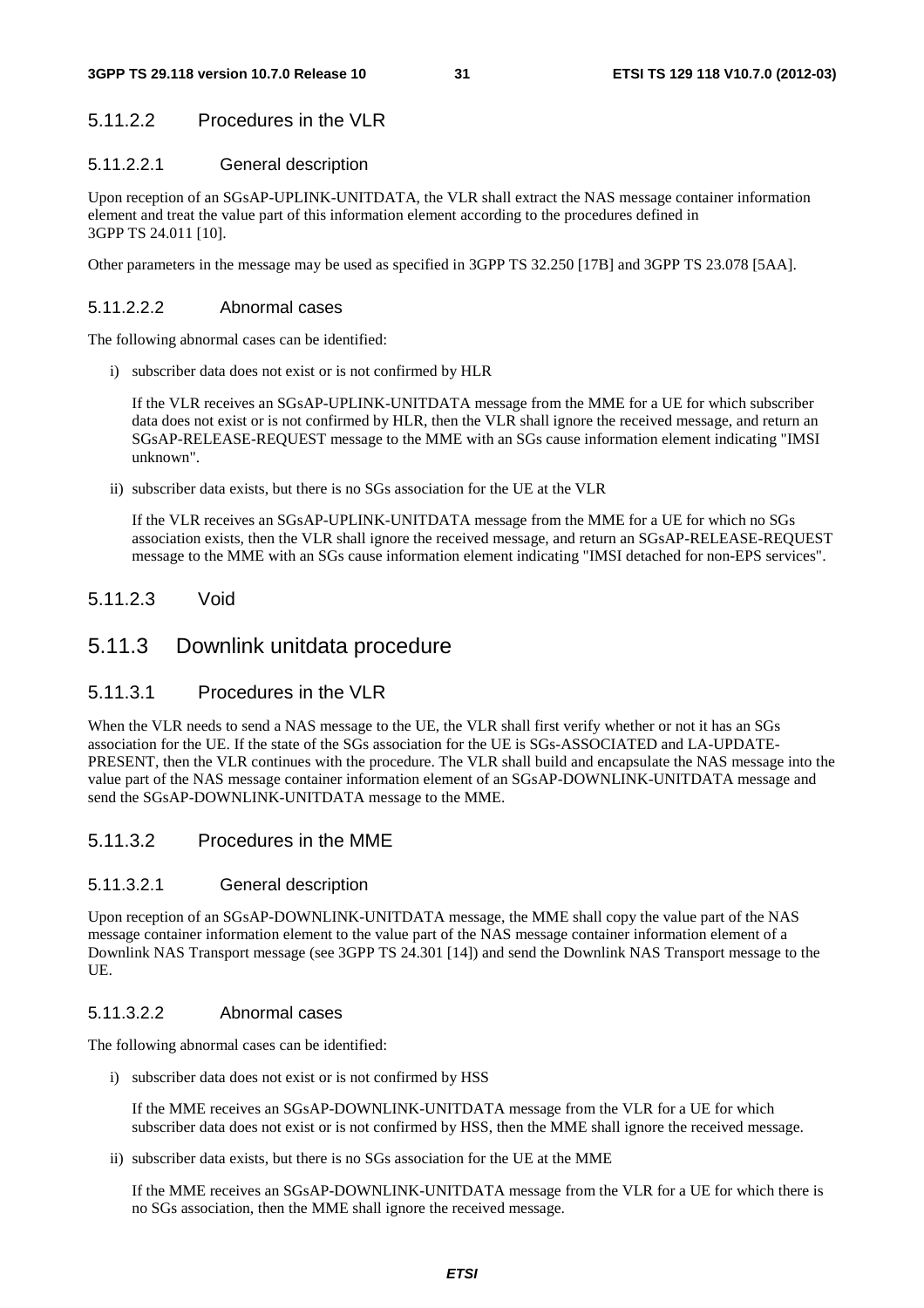#### 5.11.3.3 Void

### 5.11.4 Release procedure

When the VLR determines that there are no more NAS messages to be exchanged between the VLR and the UE, or when a further exchange of NAS messages for the specified UE is not possible due to an error, the VLR shall send the SGsAP-RELEASE-REQUEST message to the MME, including the IMSI of the UE for which there are no more NAS messages to be tunnelled.

NOTE: For the SMS transport, the VLR can send the SGsAP-RELEASE-REQUEST message when the SMS transaction is complete (reception of a CP-ACK message for the MO case, sending of a CP-ACK message for the MT case), upon reception of a CP-ERROR message, abort of SMS transaction by upper layers, or upon some error cases such as TC1 expiry, no SGs association for the UE or IMSI unknown.

Upon receipt of an SGsAP-RELEASE-REQUEST message with an SGs cause information element indicating "IMSI unknown" or "IMSI detached for non-EPS services", the MME shall set the "VLR-Reliable" MM context variable to "false". In addition, the MME requests the UE to re-attach for non-EPS services as specified in 3GPP TS 24.301 [14].

## 5.12 Service request procedure

### 5.12.1 General description

After the reception of an SGsAP-PAGING-REQUEST message from the VLR, the MME will use this procedure to indicate to the VLR that a NAS signalling connection exists between the UE and the MME. The procedure can be invoked, by the MME, either upon reception of a Service Request message from the UE or directly after receiving the SGsAP-PAGING-REQUEST message from the VLR, based on the UE"s EMM mode.

### 5.12.2 Procedures in the MME

When receiving the SGsAP-PAGING-REQUEST message, the MME shall first take action as described in subclause 5.1.3 and check whether the UE, for which the paging is sent, is in EMM-IDLE or EMM-CONNECTED mode.

If the MME accepts the paging request, the MME shall proceed as follows:

- If the UE was in EMM-CONNECTED mode, the MME shall immediately create and send an SGsAP-SERVICE-REQUEST message to the VLR. If the UE subsequently rejects the CS fallback call, the MME shall send the SGsAP-PAGING-REJECT message to the VLR with the SGs cause information element indicating "Mobile terminating CS fallback call rejected by the user"; or
- If the UE was in EMM-IDLE mode, the MME shall send the SGsAP-SERVICE-REQUEST message to the VLR when the UE enters EMM-CONNECTED mode.

The MME shall set the service indicator in the SGsAP-SERVICE-REQUEST message equal to what was received in the SGsAP-PAGING-REQUEST message. Additionally, in order to permit the VLR to create an accurate charging record, the MME shall add the IMEISV, the UE Time Zone, the Mobile Station Classmark 2, and the UE's current TAI and E-CGI to the SGsAP-SERVICE-REQUEST message.

### 5.12.3 Procedures in the VLR

Upon reception of the SGsAP-SERVICE-REQUEST message, the VLR shall stop Timer Ts5 and consider the paging procedure as successful. If the paging procedure is for SMS, the VLR shall then start the delivery of the SMS message(s) according to the subclause 5.11.3.1. If the paging procedure with the Service indicator information element indicating "SMS Indicator" was triggered upon reception of a Provide Subscriber Information Request message, the VLR can return an SGs AP-RELEASE-REQUEST message to the MME as specified in subclause 7.2.3.5 of 3GPP TS 23.018 [5].

Other parameters in the message may be used as specified in 3GPP TS 32.250 [17B] and 3GPP TS 23.078 [5AA].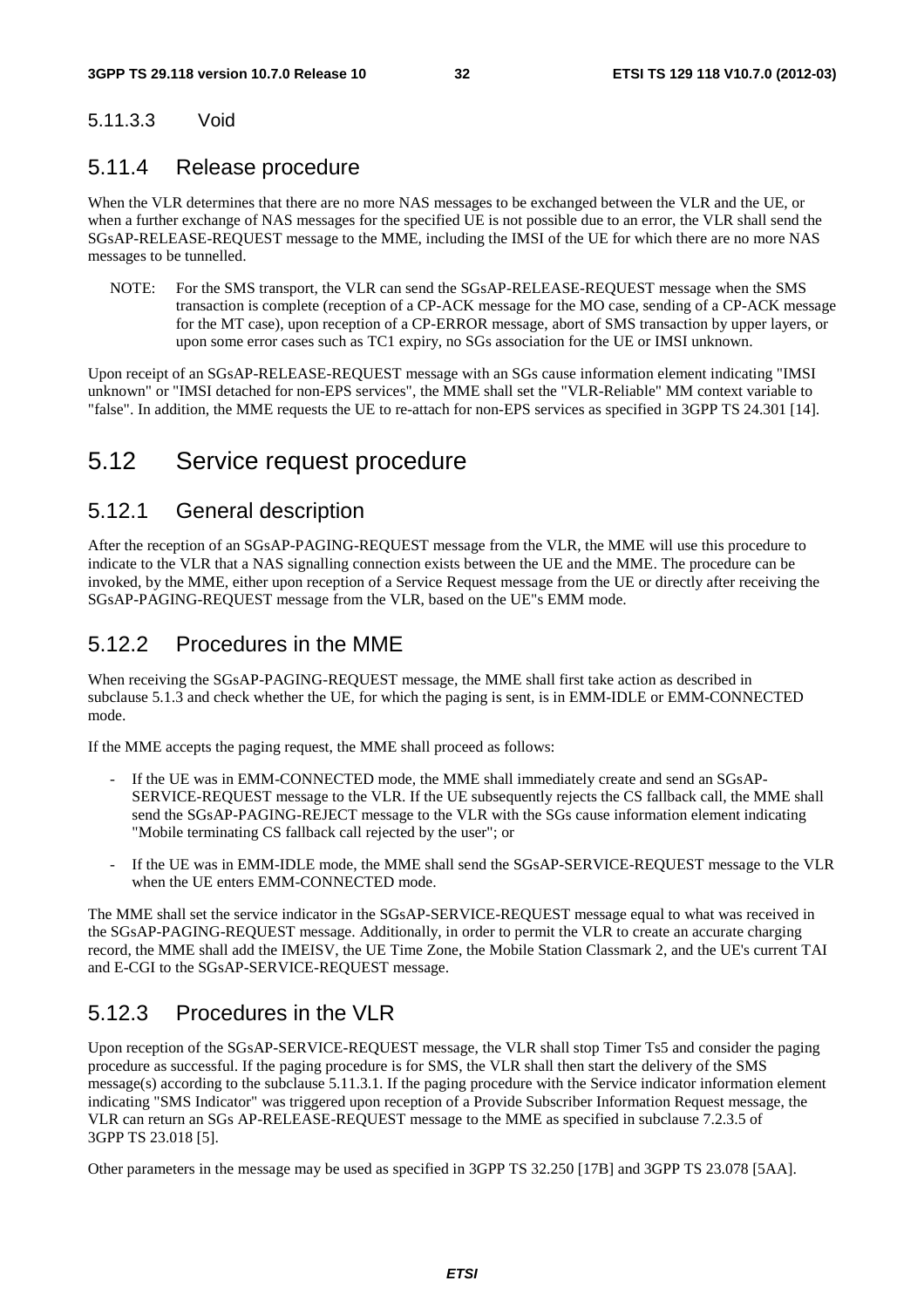## 5.13 Service abort procedure

### 5.13.1 General description

This procedure can be invoked by the VLR to abort a mobile terminating CS fallback call during call establishment. The procedure applies to UEs that are simultaneously attached for EPS services and non-EPS services, but not to UEs attached for EPS services and SMS only.

### 5.13.2 Procedures in the VLR

If the VLR decides to abort a mobile terminating CS fallback call for which it has sent an SGsAP-PAGING-REQUEST message to the MME, and the VLR has not received an SCCP connection establishment containing the Initial L3 message from the UE via the A or Iu interface, the VLR shall send the SGsAP-SERVICE-ABORT-REQUEST message to the MME. The state of the SGs association is not changed.

### 5.13.3 Procedures in the MME

When the MME receives the SGsAP-SERVICE-ABORT-REQUEST message from the VLR, the MME shall set the Call Cancelled Flag to "true".

If the MME receives an EXTENDED SERVICE REQUEST message from the UE with Service type set to "mobile terminating CS fallback or 1xCS fallback" and CSFB response set to "CS fallback accepted by the UE" and the Call Cancelled Flag is set to "true", the MME shall reject the CS fallback call as specified in 3GPP TS 24.301 [14] and set the Call Cancelled Flag to "false".

If the Call Cancelled Flag is set to "true", the MME shall set the Call Cancelled Flag to "false":

- upon reception of the EXTENDED SERVICE REQUEST message from the UE with Service type set to a value other than "mobile terminating CS fallback or 1xCS fallback" or CSFB response set to a value other than "CS fallback accepted by the UE"; or
- upon reception of a new SGsAP-PAGING-REQUEST message from the VLR.

When the MME receives the SGsAP-SERVICE-ABORT-REQUEST message after the UE has accepted the CS fallback call, the MME shall discard the SGsAP-SERVICE-ABORT-REQUEST message. The state of the SGs association is not changed.

## 6 SGs transport

## 6.1 General

This subclause specifies the standards for signalling transport to be used across SGs interface. SGs interface is a logical interface between the MME and the VLR. All the SGsAP messages described in the present document require an SCTP association between the MME and the VLR.

## 6.2 IP layer

The MME and the VLR shall support IPv6 (see IETF RFC 2460 [22]) and/or IPv4 (see IETF RFC 791 [20]).

The IP layer of SGs only supports point-to-point transmission for delivering SGsAP messages.

## 6.3 Transport layer

SCTP (see IETF RFC 4960 [23]) shall be supported as the transport layer of SGsAP messages.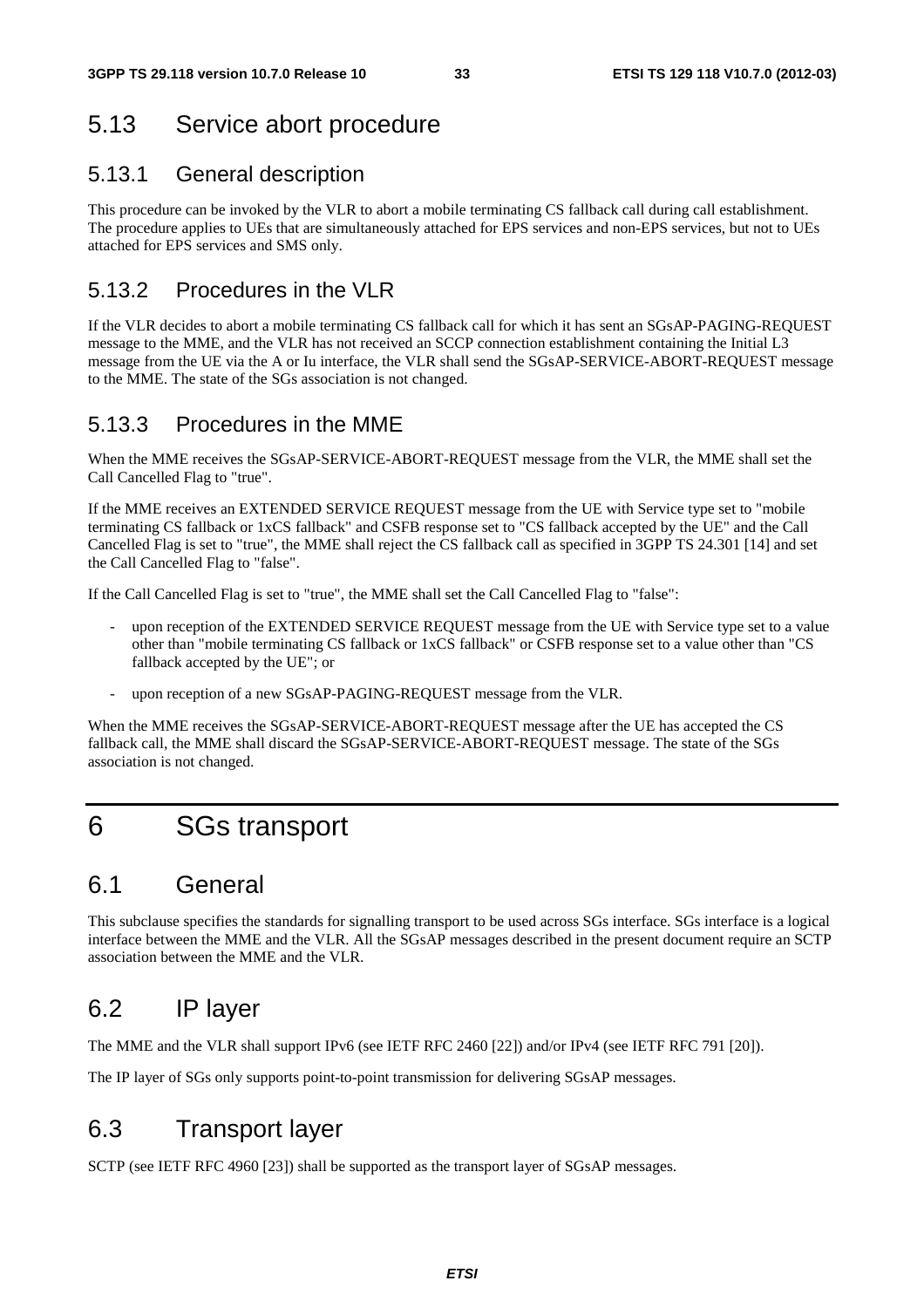Semi-permanent SCTP associations shall be established between the MME and VLR, i.e. the SCTP associations shall remain up under normal circumstances.

Transport network redundancy can be achieved by SCTP multi-homing between two end-points, of which one or both is assigned with multiple IP addresses. SCTP end-points shall support a multi-homed remote SCTP end-point. For SCTP endpoint redundancy, an SCTP endpoint (in the MME or VLR) may send an INIT, at any time for an already established SCTP association, which the other SCTP endpoint shall handle as defined in IETF RFC 4960 [23].

MME and VLR shall support a configuration with a single SCTP association per MME/VLR pair. Configurations with multiple SCTP endpoints per MME/VLR pair may be supported.

Within the SCTP association established between one MME and one VLR, both MME and VLR shall reserve several stream identifiers, based on the INIT message exchange for the sole use of SGsAP procedures.

The MME shall establish the SCTP association.

The registered port number for SGsAP is 29118.

The payload protocol identifier to be used for SGsAP is 0.

## 7 Error handling

## 7.1 General

This subclause specifies procedures for the handling of unknown, unforeseen, and erroneous protocol data by the receiving entity (i.e. the MME or the VLR). These procedures are called "error handling procedures", but in addition to providing recovery mechanisms for error situations, they define a compatibility mechanism for future extensions of the protocol.

In this subclause, the following terminology is used:

- an information element is defined to be syntactically incorrect in a message if it contains at least one value defined as "reserved", or if its value part violates coding rules. However, it is not a syntactical error that an information element indicates in its Length Indicator a greater length than defined in the relevant subclause; and
- a message is defined to have semantically incorrect contents if it contains information which, possibly dependant on the state of the receiver, is in contradiction to the resources of the receiver and/or to the procedural part of current specification.

When a receiving entity detects the need to send an SGsAP-STATUS message (see errors detailed below), the entity shall copy the IMSI information element value (if included) of the incorrect message to the IMSI information element of the SGsAP-STATUS message. The message in error is also included in the SGsAP-STATUS message. Both the receiving and the sending entity shall abandon the procedure related to the incorrect message and return to the state from where the procedure related to the incorrect message was started.

An SGsAP-STATUS message shall not be sent in response to a received SGsAP-STATUS message.

Both the receiving and the sending entity shall inform the O&M entity upon sending or receiving an SGsAP-STATUS message.

The next subclauses shall be applied in order of precedence.

### 7.2 Message too short

When the receiving entity receives a message that is too short to contain a complete message type information element, the receiving entity shall ignore that message.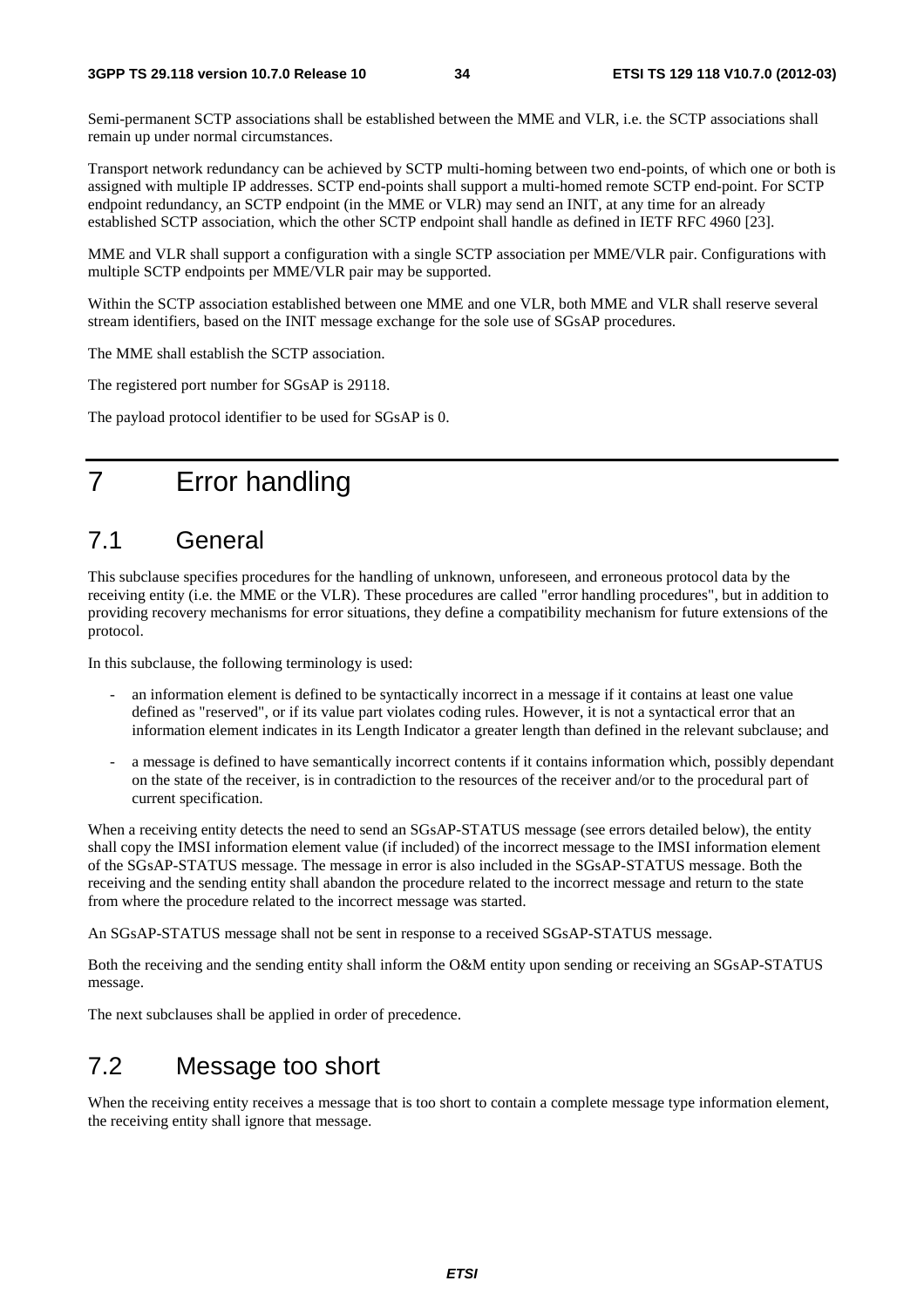### 7.3 Unknown or unforeseen message type

The entity receiving a message with a message type not defined or not implemented shall ignore the message. The receiving entity shall return an SGsAP-STATUS message with the SGs cause information element set to "message unknown" and the Erroneous message information element containing the received message.

The entity receiving a message that is not compatible with the protocol state shall return an SGsAP-STATUS message with the SGs cause information element set to "message not compatible with the protocol state" and the erroneous message.

The entity receiving a message that is not defined to be received by that entity (i.e. the message is sent in the wrong direction) shall treat the message as unknown message and shall ignore the message. The entity shall return an SGsAP-STATUS message with the SGs cause information element set to "message unknown" and the Erroneous message information element containing the received message.

## 7.4 Missing mandatory information element

When the receiving entity diagnoses a "missing mandatory information element" error, the receiving entity shall ignore the message and return an SGsAP-STATUS message with the SGs cause information element set to "missing mandatory information element" and shall return the Erroneous message information element containing the received message.

## 7.5 Information elements unknown or unforeseen in the message

The receiving entity shall ignore all information elements unknown or unforeseen in a message.

## 7.6 Out of sequence information elements

The receiving entity shall ignore all information elements that are out of sequence.

## 7.7 Repeated information elements

If an information element with format T, TV, or TLV is repeated in a message in which repetition of the information element is not specified, the receiving entity shall only handle the contents of the information element appearing first and shall ignore all subsequent repetitions of the information element. When repetition of information elements is specified, the receiving entity shall only handle the contents of specified repeated information elements. If the limit on repetition of information elements is exceeded, the receiving entity shall handle the contents of information elements appearing first up to the limit of repetitions and shall ignore all subsequent repetitions of the information element.

## 7.8 Syntactically incorrect mandatory information element.

On receipt of a message which contains a syntactically incorrect mandatory information element, the receiver shall ignore the message and return an SGsAP-STATUS message with the SGs cause information element set to "invalid mandatory information" and shall return the Erroneous message information element containing the received message.

## 7.9 Syntactically incorrect optional information elements

The receiving entity shall treat all optional information elements that are syntactically incorrect in a message as not present in the message.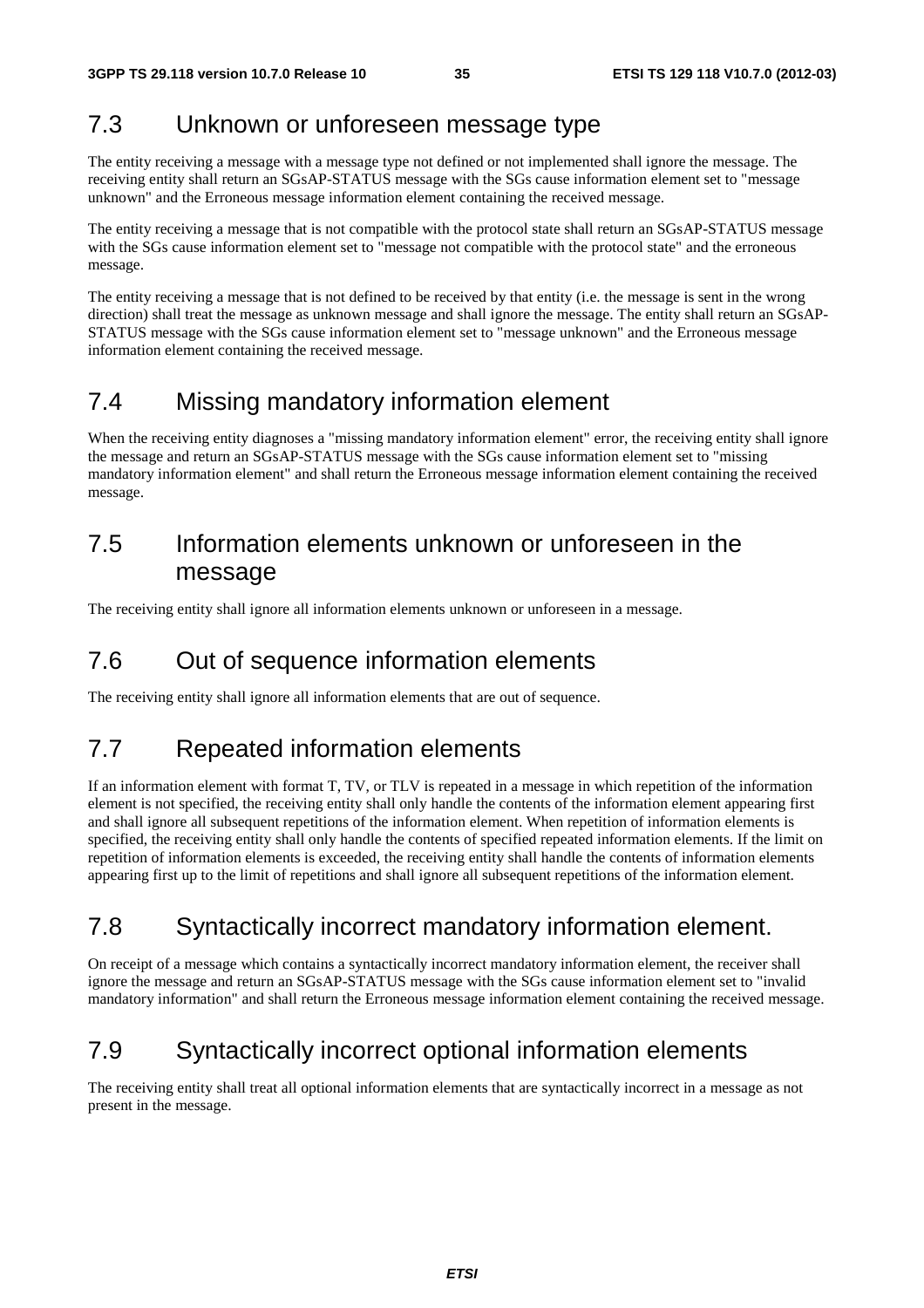## 7.10 Conditional information element errors

When the entity receiving a message diagnoses a "missing conditional information element" error or an "unexpected conditional information element" error or when it receives a message containing at least one syntactically incorrect conditional information element which is required to be present in the message, the receiving entity shall ignore the message and return an SGsAP-STATUS message with the SGs cause information element set to "conditional information element error" and shall return the Erroneous message information element containing the received message.

When the entity receives a message containing a syntactically incorrect conditional information element which is not required to be present in the message, nor required to be absent in the message, then the receiving entity shall ignore that information element.

## 7.11 Information elements with semantically incorrect contents

When an information element with semantically incorrect contents is received, the foreseen reactions of the procedural part of the present specification are performed.

If however no such reactions are specified, the receiving entity shall ignore that information element and treat the rest of the message. If, because this information element was ignored, the rest of the message can no longer be handled then the receiving entity shall return an SGsAP-STATUS message with the SGs cause information element set to "semantically incorrect message" and shall return the Erroneous message information element containing the received message.

## 8 Message functional definitions and contents

### 8.1 SGsAP-ALERT-ACK message

This message is sent by the MME to the VLR to acknowledge a previous SGsAP-ALERT-REQUEST message. Table 8.1.1 shows the content of the SGsAP-ALERT-ACK message.

| Information element | <b>Type/Reference</b> | <b>Presence</b> | <b>Format</b> | Length   |
|---------------------|-----------------------|-----------------|---------------|----------|
| Message type        | Message type<br>9.2   | M               |               |          |
| <b>IMSI</b>         | IMSI<br>9.4.6         | М               | TLV           | $6 - 10$ |

#### **Table 8.1.1: SGsAP-ALERT-ACK message content**

## 8.2 SGsAP-ALERT-REJECT message

This message is sent from the MME to the VLR to indicate that the MME could not identify the IMSI indicated in the SGsAP-ALERT-REQUEST message. Table 8.2.1 shows the content of the SGsAP-ALERT-REJECT message.

#### **Table 8.2.1: SGsAP-ALERT-REJECT message content**

| Information element | <b>Type/Reference</b>      | <b>Presence</b> | <b>Format</b> | Length   |
|---------------------|----------------------------|-----------------|---------------|----------|
| Message type        | Message type<br>9.2        | М               |               |          |
| <b>IMSI</b>         | <b>IMSI</b><br>9.4.6       | М               | TLV           | $6 - 10$ |
| <b>SGs Cause</b>    | <b>SGs cause</b><br>9.4.18 | м               | TLV           | w        |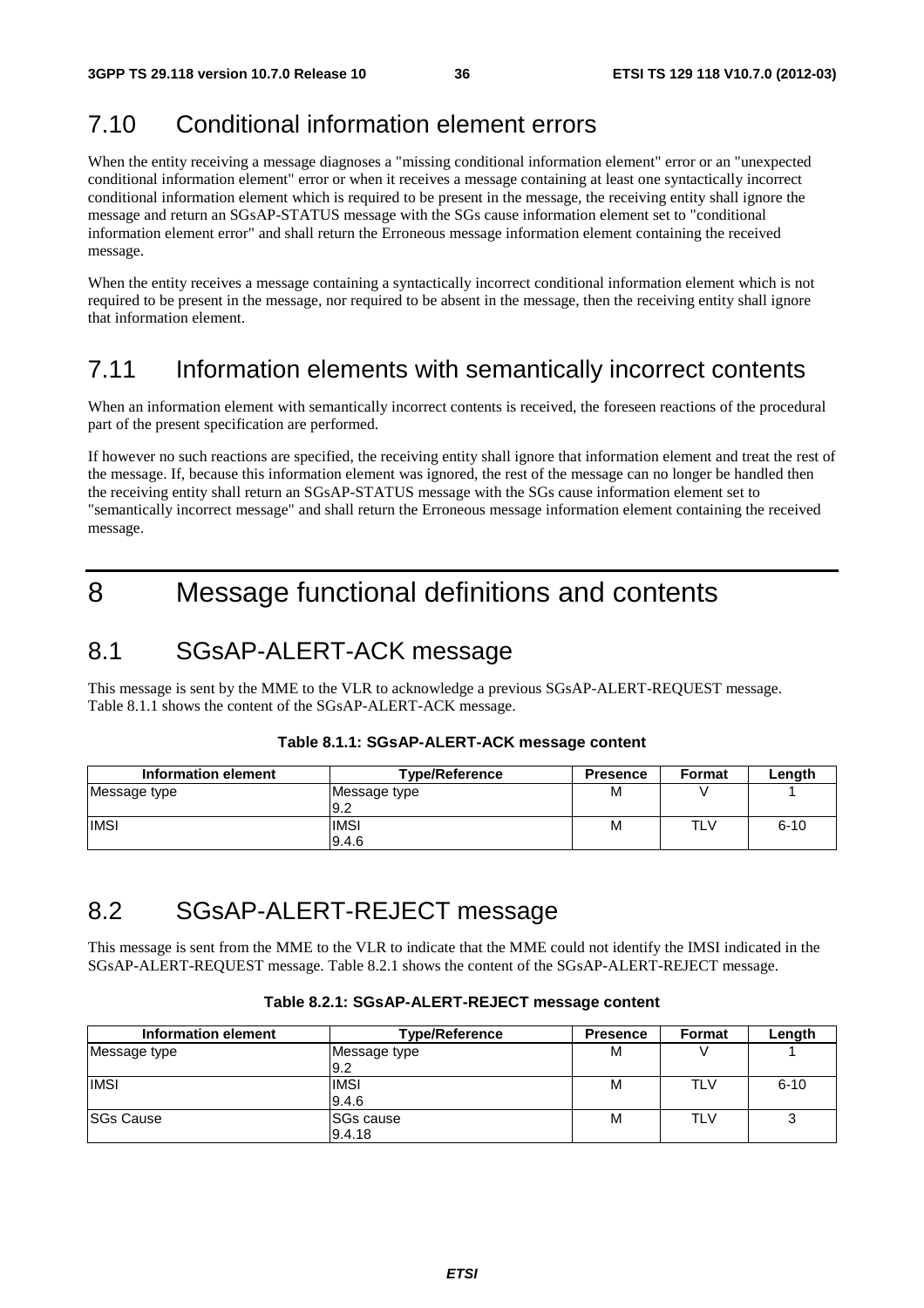## 8.3 SGsAP-ALERT-REQUEST message

This message is sent by the VLR to the MME to request an indication when the next activity of a UE is detected. Table 8.3.1 shows the content of the SGsAP-ALERT-REQUEST message.

#### **Table 8.3.1: SGsAP-ALERT-REQUEST message content**

| Information element | <b>Type/Reference</b> | <b>Presence</b> | Format | Lenath   |
|---------------------|-----------------------|-----------------|--------|----------|
| Message type        | Message type<br>9.2   | M               |        |          |
| <b>IMSI</b>         | <b>IMSI</b><br>9.4.6  | M               | TLV    | $6 - 10$ |

## 8.4 SGsAP-DOWNLINK-UNITDATA message

This message is sent from the VLR to the MME to transparently relay a NAS message, from the VLR, to the UE. Table 8.4.1 shows the content of the SGsAP-DOWNLINK-UNITDATA message.

#### **Table 8.4.1: SGsAP-DOWNLINK-UNITDATA message content**

| Information element   | <b>Type/Reference</b> | <b>Presence</b> | Format | Length    |
|-----------------------|-----------------------|-----------------|--------|-----------|
| Message type          | Message type          | М               |        |           |
|                       | 9.2                   |                 |        |           |
| <b>IMSI</b>           | <b>IMSI</b>           | М               | TLV    | $6 - 10$  |
|                       | 9.4.6                 |                 |        |           |
| NAS message container | NAS message container | М               | TLV    | $4 - 253$ |
|                       | 9.4.15                |                 |        |           |

## 8.5 SGsAP-EPS-DETACH-ACK message

This message is sent by the VLR to the MME to acknowledge a previous SGsAP-EPS-DETACH-INDICATION message. Table 8.5.1 shows the content of the SGsAP-EPS-DETACH-ACK message.

#### **Table 8.5.1: SGsAP-EPS-DETACH-ACK message content**

| Information element | <b>Type/Reference</b> | <b>Presence</b> | <b>Format</b> | Length   |
|---------------------|-----------------------|-----------------|---------------|----------|
| Message type        | Message type<br>9.2   | M               |               |          |
| <b>IMSI</b>         | <b>IMSI</b><br>9.4.6  | M               | TLV           | $6 - 10$ |

## 8.6 SGsAP-EPS-DETACH-INDICATION message

This message is sent by the MME to the VLR to indicate an EPS detach performed from the UE or the MME. The type of detach is indicated in the IMSI detach from EPS service type information element. Table 8.6.1 shows the content of the SGsAP-EPS-DETACH-INDICATION message.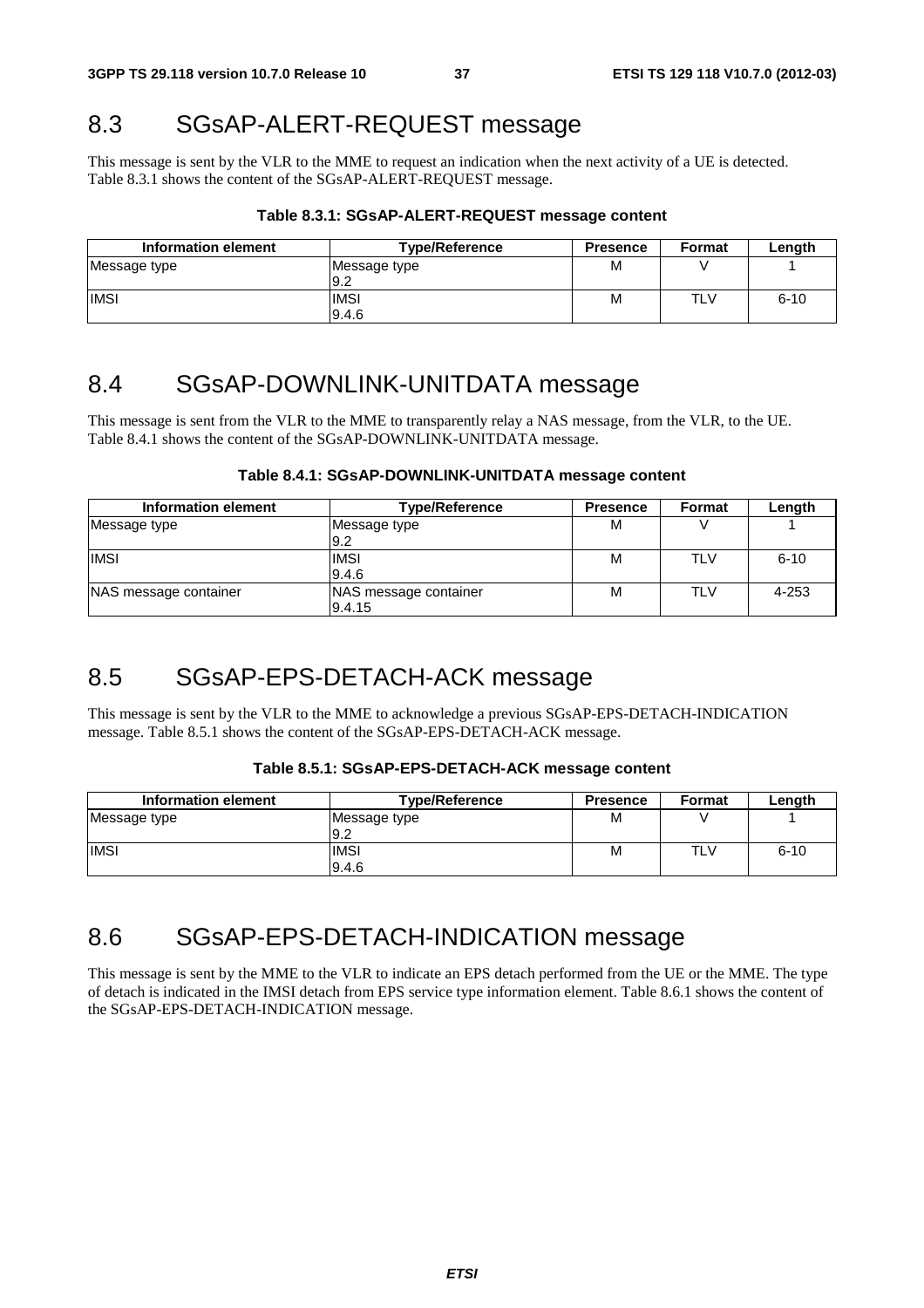| Information element               | <b>Type/Reference</b>                      | <b>Presence</b> | Format     | Length   |
|-----------------------------------|--------------------------------------------|-----------------|------------|----------|
| Message type                      | Message type<br>9.2                        | М               |            |          |
| <b>IMSI</b>                       | <b>IMSI</b><br>9.4.6                       | М               | TLV        | $6 - 10$ |
| MME name                          | <b>IMME</b> name<br>9.4.13                 | м               | <b>TLV</b> | 57       |
| IMSI detach from EPS service type | IMSI detach from EPS service type<br>9.4.7 | м               | <b>TLV</b> | 3        |

**Table 8.6.1: SGsAP-EPS-DETACH-INDICATION message content** 

## 8.7 SGsAP-IMSI-DETACH-ACK message

This message is sent by the VLR to the MME to acknowledge a previous SGsAP-IMSI-DETACH-INDICATION message. Table 8.7.1 shows the content of the SGsAP-IMSI-DETACH-ACK message.

| Table 8.7.1: SGsAP-IMSI-DETACH-ACK message content |  |
|----------------------------------------------------|--|
|----------------------------------------------------|--|

| Information element | <b>Type/Reference</b> | <b>Presence</b> | Format | Length   |
|---------------------|-----------------------|-----------------|--------|----------|
| Message type        | Message type<br>9.2   | M               |        |          |
| <b>IMSI</b>         | IMSI                  | M               | TLV    | $6 - 10$ |
|                     | 9.4.6                 |                 |        |          |

## 8.8 SGsAP-IMSI-DETACH-INDICATION message

This message is sent by the MME to the VLR to indicate an IMSI detach performed from the UE. The type of detach is indicated in the IMSI detach from non-EPS service type information element. Table 8.8.1 shows the content of the SGsAP-IMSI-DETACH-INDICATION message.

| Table 8.8.1: SGsAP-IMSI-DETACH-INDICATION message content |  |  |
|-----------------------------------------------------------|--|--|
|-----------------------------------------------------------|--|--|

| Information element                              | <b>Type/Reference</b>                              | <b>Presence</b> | Format     | Length   |
|--------------------------------------------------|----------------------------------------------------|-----------------|------------|----------|
| Message type                                     | Message type<br>9.2                                | M               |            |          |
| <b>IMSI</b>                                      | <b>IMSI</b><br>9.4.6                               | M               | <b>TLV</b> | $6 - 10$ |
| <b>IMME</b> name                                 | <b>MME</b> name<br>9.4.13                          | М               | <b>TLV</b> | 57       |
| <b>IIMSI Detach from non-EPS service</b><br>type | IIMSI detach from non-EPS service<br>type<br>9.4.8 | М               | <b>TLV</b> | 3        |

## 8.9 SGsAP-LOCATION-UPDATE-ACCEPT message

### 8.9.1 Message definition

This message is sent by the VLR to the MME to indicate that update or IMSI attach in the VLR has been completed. Table 8.9.1.1 shows the content of the SGsAP-LOCATION-UPDATE-ACCEPT message.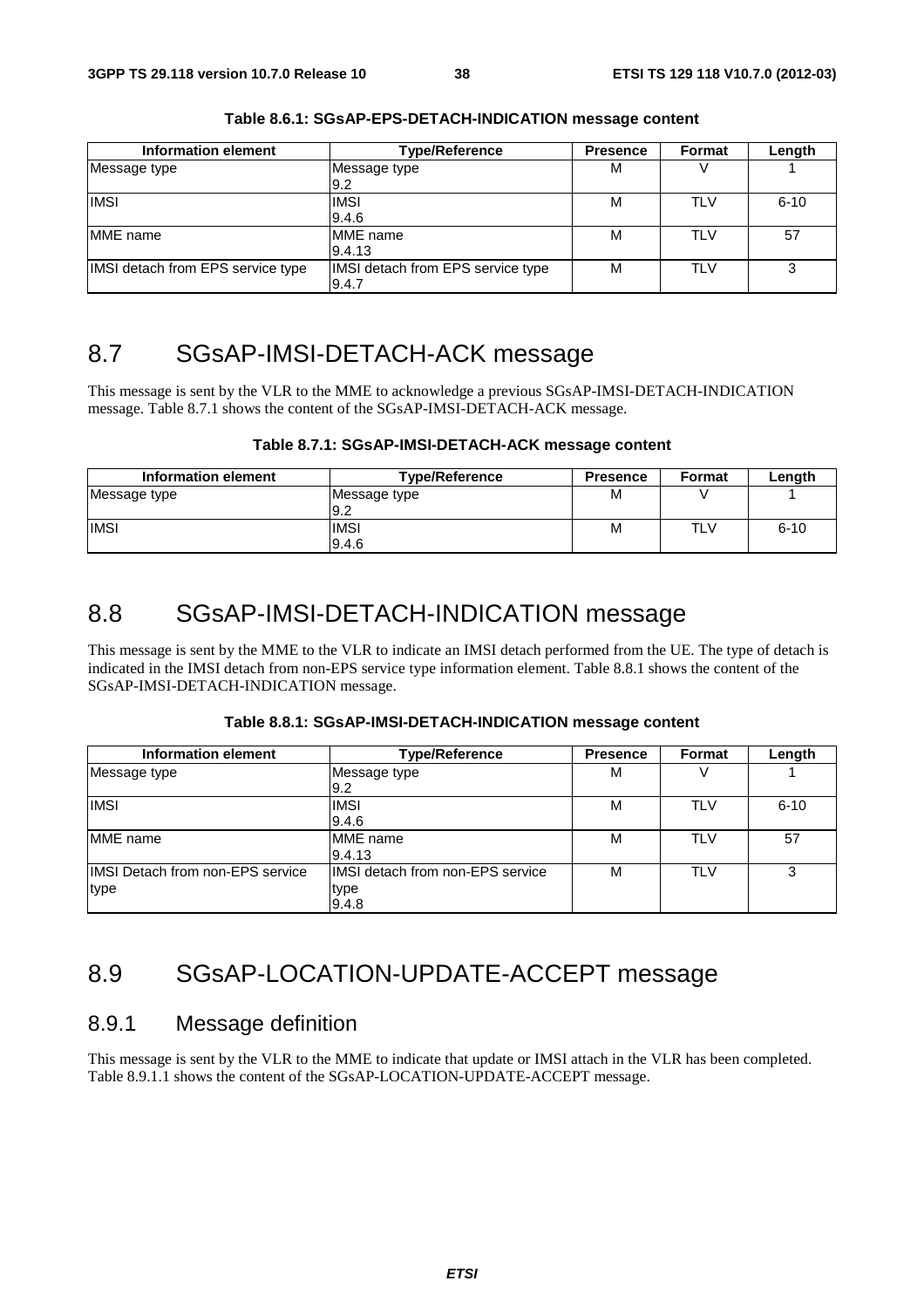| Information element      | <b>Type/Reference</b>    | <b>Presence</b> | Format     | Length   |
|--------------------------|--------------------------|-----------------|------------|----------|
| Message type             | Message type             | м               |            |          |
|                          | 9.2                      |                 |            |          |
| <b>IMSI</b>              | <b>IMSI</b>              | м               | TLV        | $6 - 10$ |
|                          | 9.4.6                    |                 |            |          |
| Location area identifier | Location area identifier | м               | <b>TLV</b> |          |
|                          | 9.4.11                   |                 |            |          |
| New TMSI, or IMSI        | Mobile identity          | $\Omega$        | <b>TLV</b> | $6 - 10$ |
|                          | 9.4.14                   |                 |            |          |

**Table 8.9.1.1: SGsAP-LOCATION-UPDATE-ACCEPT message content** 

### 8.9.2 New TMSI, or IMSI

This information element represents the identity to be used for (and then by) the UE.

If this information element is an IMSI, then the UE is not allocated any TMSI (and deletes any TMSI accordingly). If this information element is a TMSI, then the UE will use this TMSI as the new temporary identity (the UE deletes its old TMSI and stores the new TMSI). If neither a TMSI nor an IMSI are included in this information element, the old TMSI, if any available, will be kept.

## 8.10 SGsAP-LOCATION-UPDATE-REJECT message

### 8.10.1 Message definition

This message is sent by the VLR to the MME to indicate that location update or IMSI attach has failed. Table 8.10.1 shows the content of the SGsAP-LOCATION-UPDATE-REJECT message.

| Information element      | <b>Type/Reference</b>              | <b>Presence</b> | Format     | Length   |
|--------------------------|------------------------------------|-----------------|------------|----------|
| Message type             | Message type<br>9.2                | М               |            |          |
| <b>IMSI</b>              | <b>IMSI</b><br>9.4.6               | М               | <b>TLV</b> | $6 - 10$ |
| Reject cause             | Reject cause<br>9.4.16             | М               | <b>TLV</b> | 3        |
| Location area identifier | Location area identifier<br>9.4.11 |                 | <b>TLV</b> |          |

#### **Table 8.10.1: SGsAP-LOCATION-UPDATE-REJECT message content**

#### 8.10.2 Location area identifier

The VLR shall include this information element.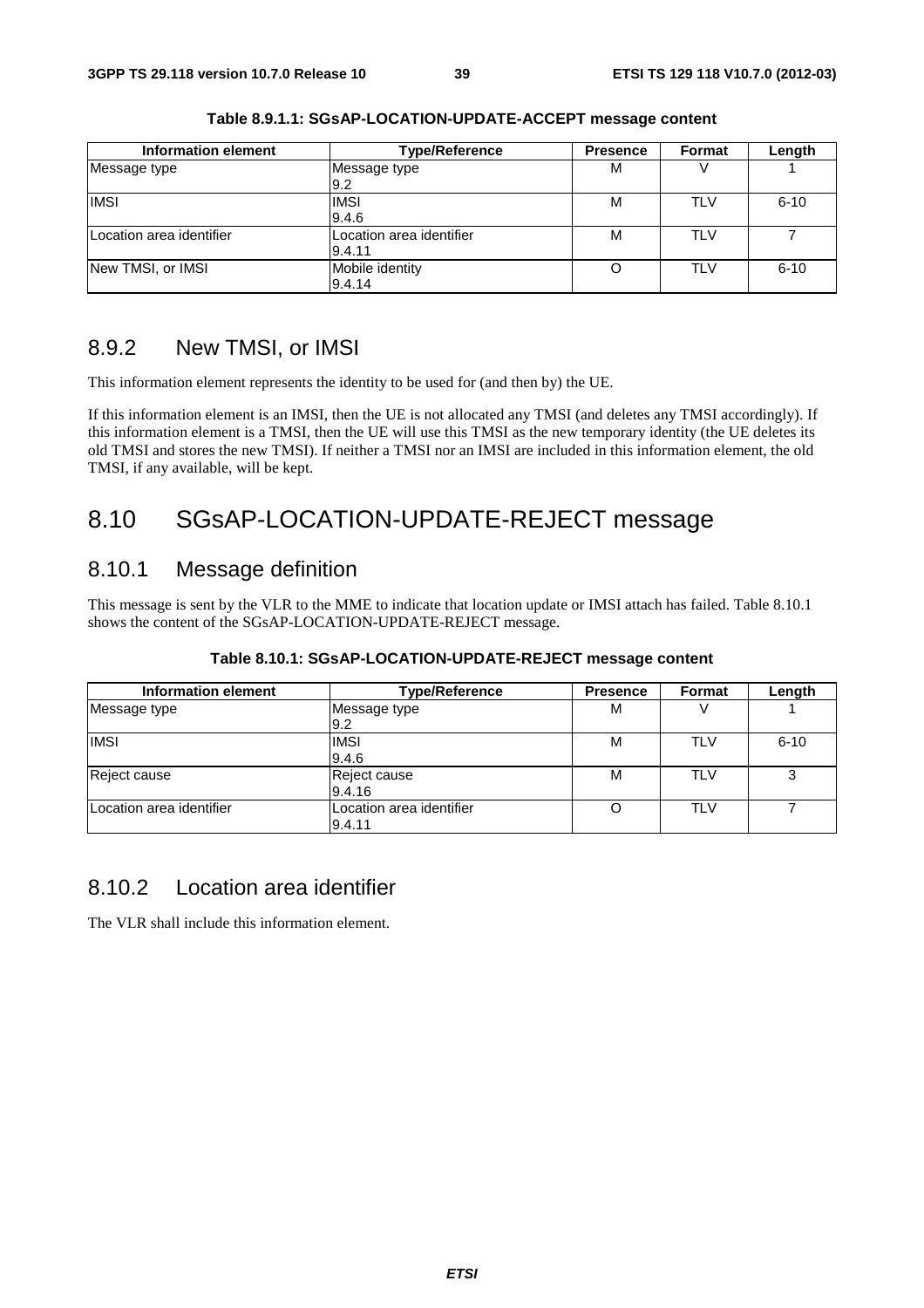## 8.11 SGsAP-LOCATION-UPDATE-REQUEST message

### 8.11.1 Message definition

This message is sent by the MME to the VLR either to request update of its location file (normal update) or to request IMSI attach. Table 8.11.1.1 shows the content of the SGsAP-LOCATION-UPDATE-REQUEST message.

| <b>Information element</b>          | <b>Type/Reference</b>                    | <b>Presence</b> | Format     | Length   |
|-------------------------------------|------------------------------------------|-----------------|------------|----------|
| Message type                        | Message type<br>9.2                      | м               | V          |          |
| <b>IMSI</b>                         | <b>IMSI</b><br>9.4.6                     | м               | <b>TLV</b> | $6 - 10$ |
| MME name                            | MME name<br>9.4.13                       | м               | <b>TLV</b> | 57       |
| EPS location update type            | EPS location update type<br>9.4.2        | M               | <b>TLV</b> | 3        |
| New location area identifier        | Location area identifier<br>9.4.11       | м               | <b>TLV</b> | 7        |
| <b>Old location area identifier</b> | Location area identifier<br>9.4.11       | $\circ$         | <b>TLV</b> | 7        |
| <b>TMSI</b> status                  | <b>TMSI</b> status<br>9.4.21             | O               | <b>TLV</b> | 3        |
| <b>IMEISV</b>                       | <b>IMEISV</b><br>9.4.5                   | $\circ$         | <b>TLV</b> | 10       |
| TAI                                 | <b>Tracking Area Identity</b><br>9.4.21a | $\circ$         | <b>TLV</b> | 7        |
| E-CGI                               | E-UTRAN Cell Global Identity<br>9.4.3a   | O               | <b>TLV</b> | 9        |

#### **Table 8.11.1.1: SGsAP-LOCATION-UPDATE-REQUEST message content**

### 8.11.2 Old location area identifier

The MME shall include this information element if the UE included the old location area information in the ATTACH REQUEST or TRACKING AREA UPDATE REQUEST message.

### 8.11.3 TMSI status

The MME shall include this information element if the TMSI status received in the ATTACH REQUEST or TRACKING AREA UPDATING REQUEST message from the UE indicates that no valid TMSI is available in the UE.

### 8.11.4 IMEISV

The MME shall include this information element if the MME supports the "Automatic Device Detection" or the "Trace for Management Based Activation/Deactivation".

### 8.11.5 TAI

If the TAI is available in the MME, the MME shall include this information element.

### 8.11.6 E-CGI

If the E-CGI is available in the MME, the MME shall include this information element.

## 8.12 SGsAP-MM-INFORMATION-REQUEST

This message is sent by the VLR to the MME to provide the UE with subscriber specific information. Table 8.12.1 shows the content of the SGsAP-MM-INFORMATION-REQUEST message.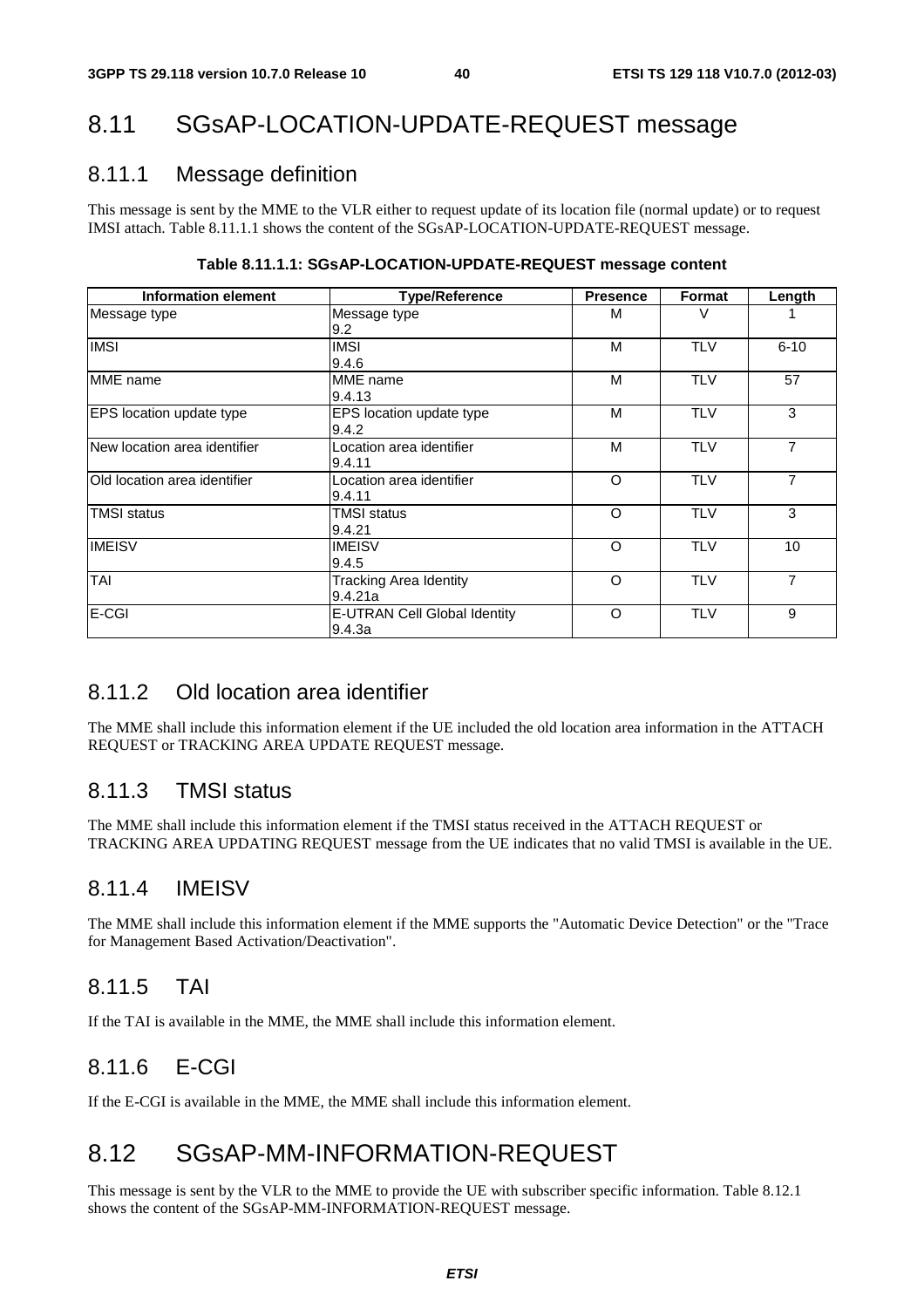| Information element | <b>Type/Reference</b>           | <b>Presence</b> | Format | Length   |
|---------------------|---------------------------------|-----------------|--------|----------|
| Message type        | Message type<br>9.2             | M               |        |          |
| <b>IMSI</b>         | <b>IMSI</b><br>9.4.6            | M               | TLV    | $6 - 10$ |
| MM information      | <b>MM</b> information<br>9.4.12 | M               | TLV    | $3-n$    |

**Table 8.12.1: SGsAP-MM-INFORMATION-REQUEST message content** 

## 8.13 SGsAP-PAGING-REJECT message

This message is sent from the MME to the VLR to indicate that the delivery of a previous SGsAP-PAGING-REQUEST message has failed. Table 8.13.1 shows the content of the SGsAP-PAGING-REJECT message.

| Information element | <b>Type/Reference</b>      | <b>Presence</b> | Format | Length   |
|---------------------|----------------------------|-----------------|--------|----------|
| Message type        | Message type<br>l9.2       | М               |        |          |
| <b>IMSI</b>         | <b>IMSI</b><br>9.4.6       | м               | TLV    | $6 - 10$ |
| <b>SGs Cause</b>    | <b>SGs Cause</b><br>9.4.18 | М               | TLV    | っ        |

**Table 8.13.1: SGsAP-PAGING-REJECT message content** 

## 8.14 SGsAP-PAGING-REQUEST message

### 8.14.1 Message definition

This message is sent from the VLR to the MME and contains sufficient information to allow the paging message to be transmitted by the correct cells at the correct time. Table 8.14.1.1 shows the content of the SGsAP-PAGING-REQUEST message.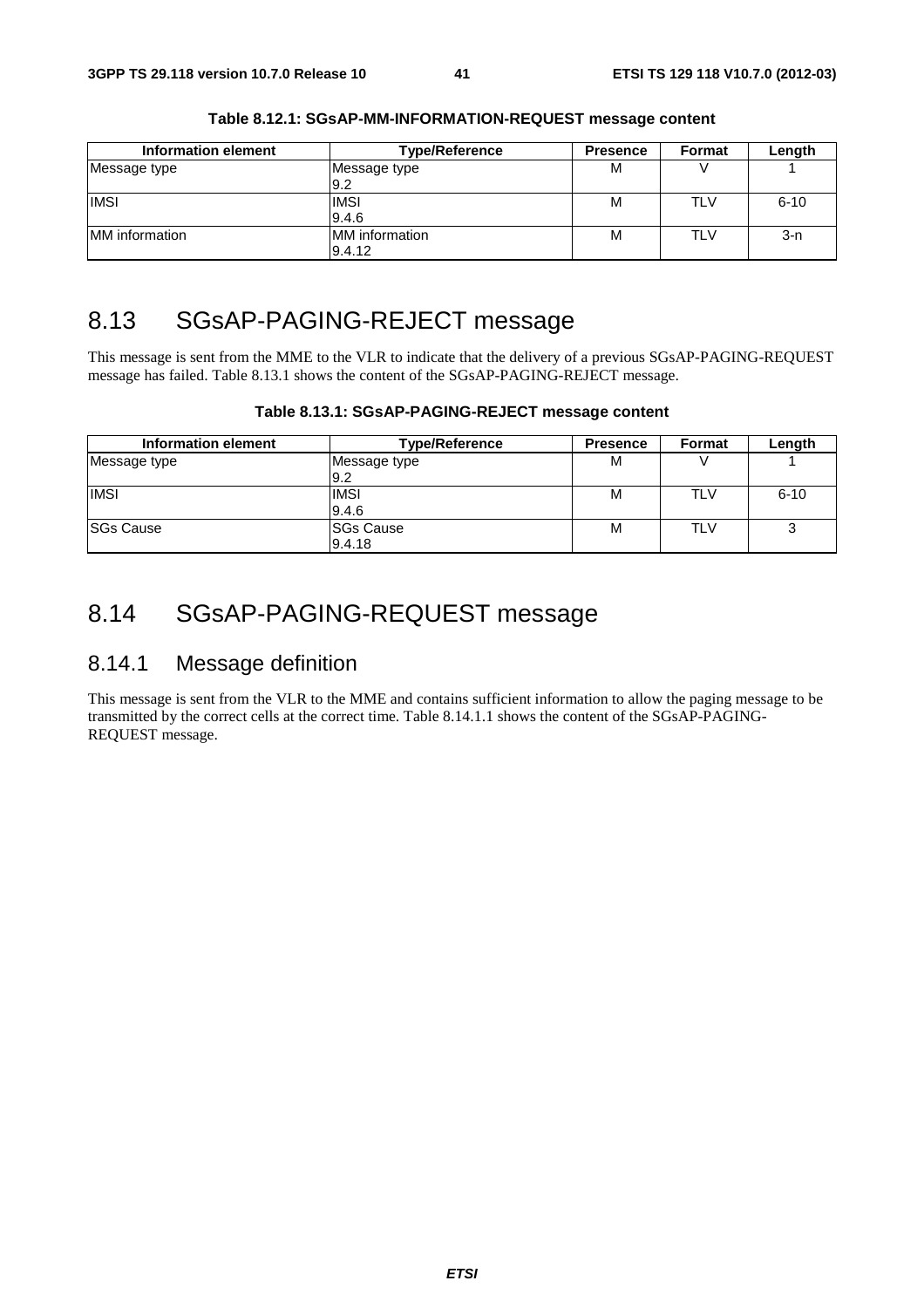| <b>Information element</b> | Type/Reference                     | <b>Presence</b> | Format     | Length         |
|----------------------------|------------------------------------|-----------------|------------|----------------|
| Message type               | Message type<br>9.2                | M               | $\vee$     |                |
| <b>IMSI</b>                | <b>IMSI</b><br>9.4.6               | M               | <b>TLV</b> | $6 - 10$       |
| <b>VLR</b> name            | VLR name<br>9.4.22                 | M               | <b>TLV</b> | $3-n$          |
| Service indicator          | Service indicator<br>9.4.17        | M               | <b>TLV</b> | 3              |
| <b>TMSI</b>                | <b>TMSI</b><br>9.4.20              | $\circ$         | <b>TLV</b> | 6              |
| CLI                        | <b>CLI</b><br>9.4.1                | $\circ$         | <b>TLV</b> | $3 - 14$       |
| Location area identifier   | Location area identifier<br>9.4.11 | $\circ$         | <b>TLV</b> | $\overline{7}$ |
| Global CN-Id               | Global CN-Id<br>9.4.4              | $\circ$         | <b>TLV</b> | $\overline{7}$ |
| SS code                    | SS code<br>9.4.19                  | $\circ$         | <b>TLV</b> | 3              |
| <b>LCS</b> indicator       | LCS indicator<br>9.4.10            | $\circ$         | <b>TLV</b> | 3              |
| <b>LCS</b> client identity | LCS client identity<br>9.4.9       | $\circ$         | <b>TLV</b> | $3 - n$        |
| Channel needed             | Channel needed<br>9.4.23           | $\circ$         | <b>TLV</b> | 3              |
| eMLPP Priority             | eMLPP Priority<br>9.4.24           | $\circ$         | <b>TLV</b> | 3              |

**Table 8.14.1.1: SGsAP-PAGING-REQUEST message content** 

### 8.14.2 TMSI

This element is omitted in the exceptional case where paging with IMSI is performed.

### 8.14.3 CLI

If the Calling Line Identification is available in the VLR, the VLR shall include this information element.

### 8.14.4 Location area identifier

The VLR shall include this information element if the "Confirmed by Radio Contact" restoration indicator is set to "true".

### 8.14.5 Global CN-Id

If the network supports the Intra Domain Connection of RAN Nodes to multiple CN Nodes functionality, the VLR shall include this information element when the VLR initiates paging by IMSI, via the SGs interface.

#### 8.14.6 SS code

The VLR shall include this information element if paging is due to a NW-initiated Call Independent SS procedure (see 3GPP TS 24.010 [9]).

### 8.14.7 LCS indicator

The VLR shall include this information element if the paging is due to a Mobile Terminated Location Request (see 3GPP TS 24.030 [11]).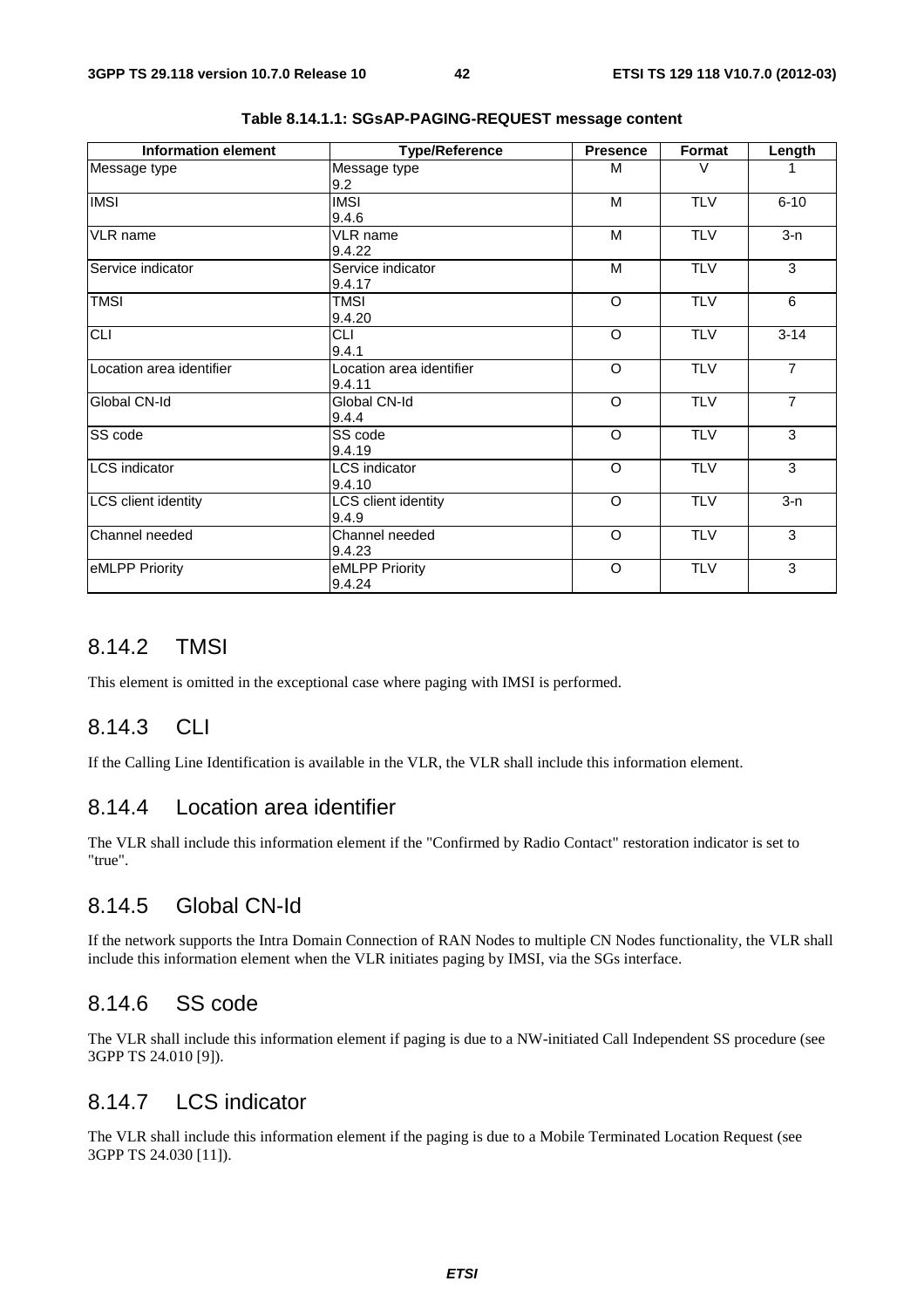### 8.14.8 LCS client identity

The VLR may include this information element if the paging is due to a Mobile Terminated Location Request (see 3GPP TS 24.030 [11]). If the paging is due to emergency positioning, then VLR should include this information element.

### 8.14.9 Channel needed

This information element shall be included if the VLR intends to indicate which channel the UE should use.

### 8.14.10 eMLPP priority

This information element shall be included if the VLR supports CSFB priority call handling and the call was received with priority.

## 8.15 SGsAP-RESET-ACK message

#### 8.15.1 Message definition

This message is sent from the MME or the VLR to acknowledge a previous SGsAP-RESET-INDICATION message. This message indicates that all the SGs associations to the VLR or the MME have been marked as invalid.

The sending entity (either MME or VLR) includes its identity in the form of a name in the SGsAP-RESET-ACK message. Table 8.15.1.1 shows the content of the SGsAP-RESET-ACK message.

| Information element | <b>Type/Reference</b>      | <b>Presence</b> | Format     | Length  |
|---------------------|----------------------------|-----------------|------------|---------|
| Message type        | Message type<br>9.2        | M               |            |         |
| <b>IMME</b> name    | <b>IMME</b> name<br>9.4.13 |                 | TLV        | 57      |
| <b>VLR</b> name     | VLR name<br>9.4.22         |                 | <b>TLV</b> | $3 - n$ |

**Table 8.15.1.1: SGsAP-RESET-ACK message content** 

### 8.15.2 MME name

If the MME is the sending entity, then the MME shall indicate its identity by including its MME name information element. Otherwise (i.e. if the VLR is the sending entity), then the VLR shall not include the MME name information element.

### 8.15.3 VLR name

If the VLR is the sending entity, then the VLR shall indicate its identity by including its VLR name information element. Otherwise (i.e. if the MME is the sending entity), then MME shall not include the VLR name information element.

## 8.16 SGsAP-RESET-INDICATION message

### 8.16.1 Message definition

This message is sent from the VLR to the MME to indicate that a failure in the VLR has occurred and all the SGs associations to the VLR are be marked as invalid.

This message is also sent from the MME to the VLR to indicate that a failure in the MME has occurred and all the SGs associations to the MME are be marked as invalid.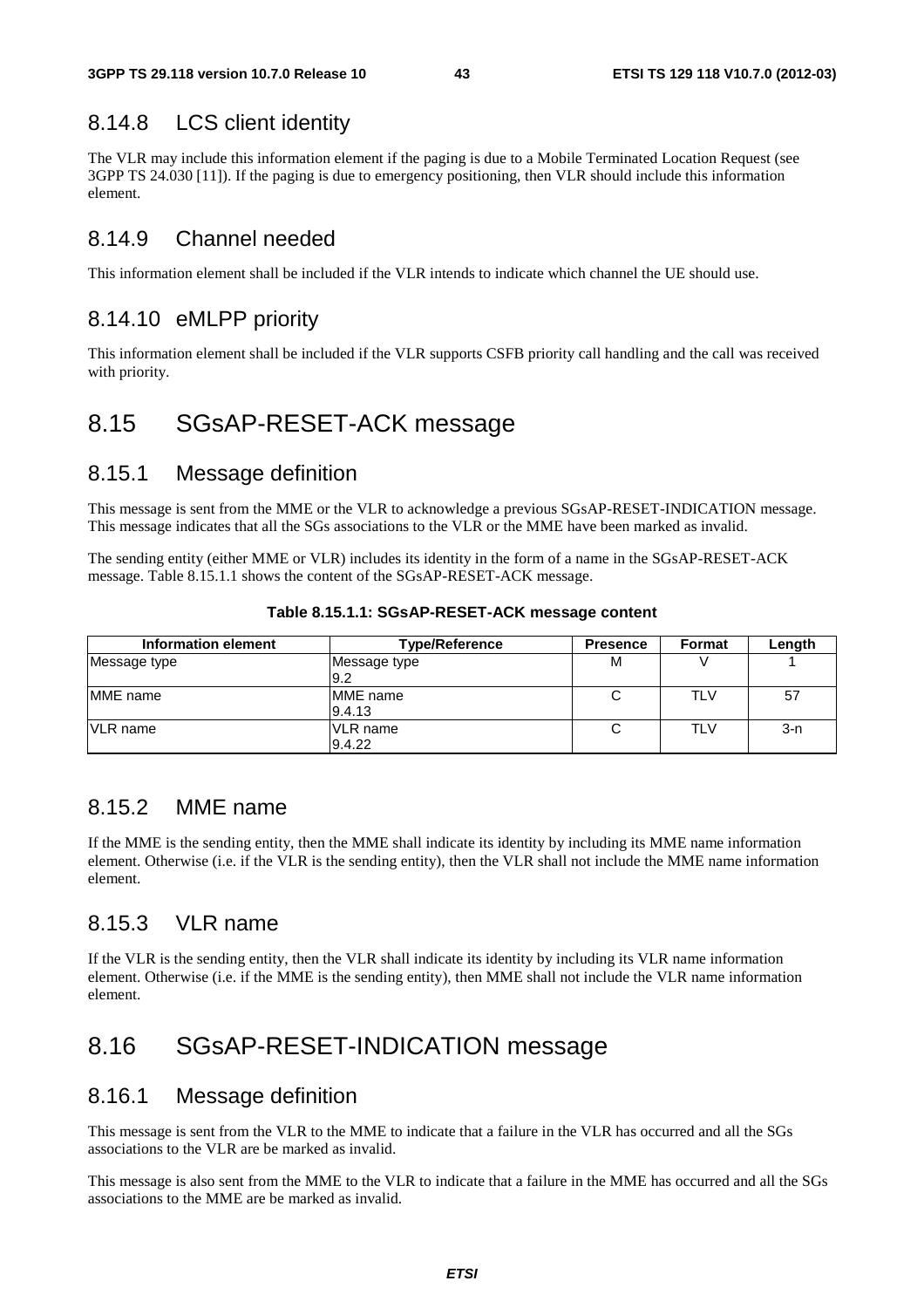The sending entity (either MME or VLR) includes its identity in the SGsAP-RESET-INDICATION message. Table 8.16.1.1 shows the content of the SGsAP-RESET-INDICATION message.

| Information element | <b>Type/Reference</b>      | <b>Presence</b> | <b>Format</b> | Length |
|---------------------|----------------------------|-----------------|---------------|--------|
| Message type        | Message type<br>9.2        | M               |               |        |
| IMME name           | <b>IMME</b> name<br>9.4.13 |                 | TLV           | 57     |
| <b>VLR</b> name     | <b>VLR</b> name<br>9.4.22  | C               | TLV           | $3-n$  |

**Table 8.16.1.1: SGsAP-RESET-INDICATION message content** 

### 8.16.2 MME name

If the MME is the sending entity, then the MME shall indicate its identity by including its MME name information element. Otherwise (i.e. if the VLR is the sending entity), then the VLR shall not include the MME name information element.

### 8.16.3 VLR name

If the VLR is the sending entity, then the VLR shall indicate its identity by including its VLR name information element. Otherwise (i.e. if the MME is the sending entity), then the MME shall not include the VLR name information element.

## 8.17 SGsAP-SERVICE-REQUEST message

### 8.17.1 Message definition

This message is sent from the MME to the VLR as a response to a previously received SGsAP-PAGING-REQUEST message to indicate the existence of a NAS signalling connection between the UE and the MME or to indicate to the VLR that the NAS signalling connection has been established after the paging procedure. Table 8.17.1 shows the content of the SGsAP-SERVICE-REQUEST message.

| <b>Information element</b> | <b>Type/Reference</b>             | <b>Presence</b> | <b>Format</b> | Length   |
|----------------------------|-----------------------------------|-----------------|---------------|----------|
| Message type               | Message type                      | М               |               |          |
|                            | 9.1                               |                 |               |          |
| <b>IMSI</b>                | <b>IMSI</b>                       | М               | <b>TLV</b>    | $6 - 10$ |
|                            | 9.4.6                             |                 |               |          |
| Service indicator          | Service indicator                 | М               | <b>TLV</b>    | 3        |
|                            | 9.4.17                            |                 |               |          |
| <b>IMEISV</b>              | <b>IMEISV</b>                     | O               | <b>TLV</b>    | 10       |
|                            | 9.4.5                             |                 |               |          |
| <b>IUE Time Zone</b>       | UE Time Zone                      | O               | <b>TLV</b>    | 3        |
|                            | 9.4.21b                           |                 |               |          |
| Mobile Station Classmark 2 | <b>Mobile Station Classmark 2</b> | O               | <b>TLV</b>    | 5        |
|                            | 9.4.14a                           |                 |               |          |
| TAI                        | <b>Tracking Area Identity</b>     | O               | <b>TLV</b>    | 7        |
|                            | 9.4.21a                           |                 |               |          |
| <b>E-CGI</b>               | E-UTRAN Cell Global Identity      | O               | <b>TLV</b>    | 9        |
|                            | 9.4.3a                            |                 |               |          |
| IUE EMM Mode               | UE EMM mode                       | $\circ$         | <b>TLV</b>    | 3        |
|                            | 9.4.21c                           |                 |               |          |

**Table 8.17.1: SGsAP-SERVICE-REQUEST message content**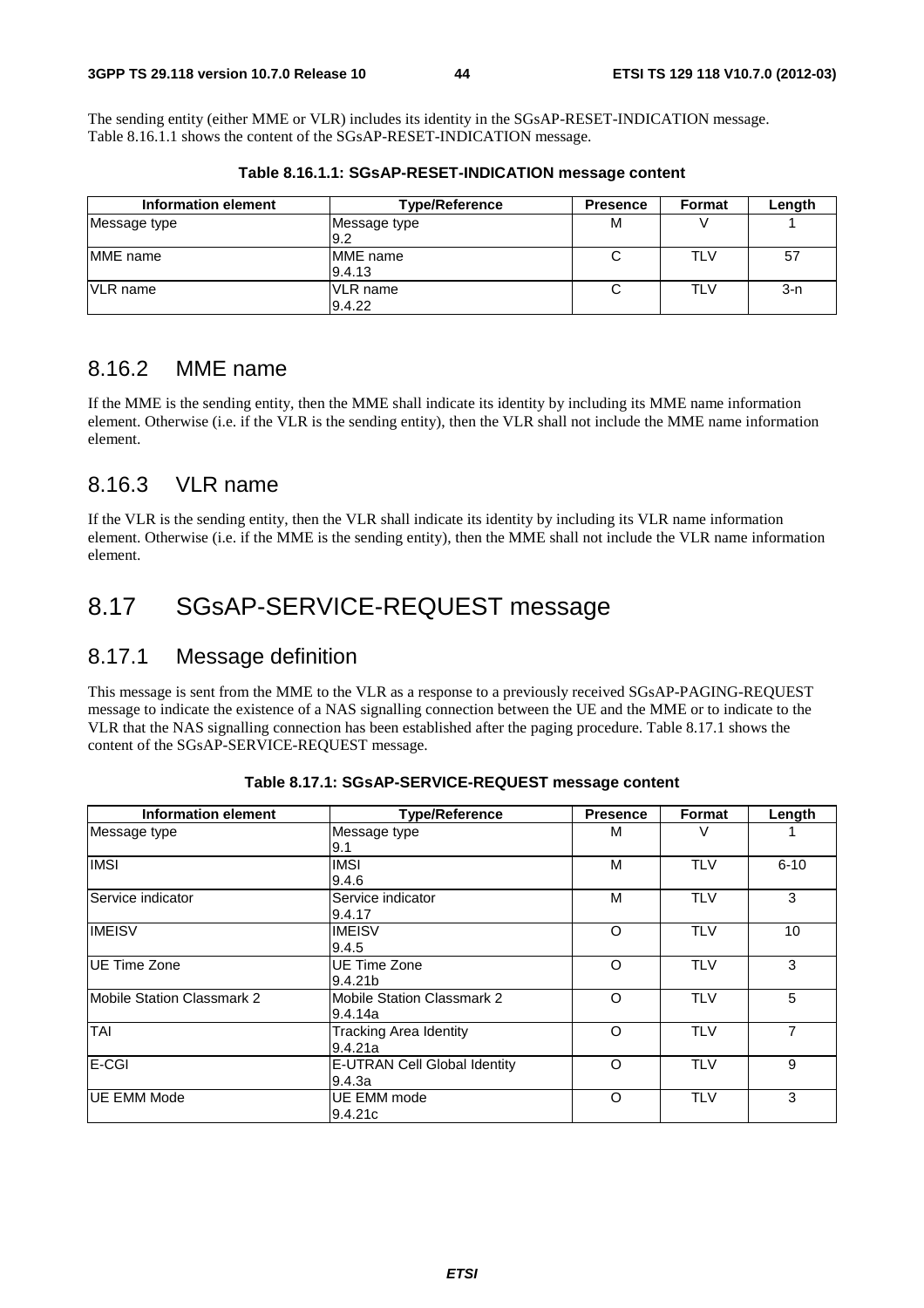#### 8.17.2 IMEISV

If the IMEISV is available in the MME, the MME shall include this information element.

### 8.17.3 UE Time Zone

If the UE Time Zone is available in the MME, the MME shall include this information element.

### 8.17.4 Mobile Station Classmark 2

If the Mobile Station Classmark 2 is available in the MME, the MME shall include this information element.

### 8.17.5 TAI

If the TAI is available in the MME, the MME shall include this information element.

### 8.17.6 E-CGI

If the E-CGI is available in the MME, the MME shall include this information element.

#### 8.17.7 UE EMM Mode

The MME shall include this information element. This information element indicates the EMM mode of the UE when the SGsAP-PAGING-REQUEST message was received by the MME.

### 8.18 SGsAP-STATUS message

#### 8.18.1 Message definition

This message is sent by both the VLR and the MME to indicate an error. The contents of SGsAP-STATUS message are shown in table 8.18.1.1.

| Information element | <b>Type/Reference</b>      | <b>Presence</b> | Format     | Length   |
|---------------------|----------------------------|-----------------|------------|----------|
| Message type        | Message type<br>9.2        | M               |            |          |
| <b>IMSI</b>         | <b>IMSI</b><br>9.4.6       | O               | <b>TLV</b> | $6 - 10$ |
| <b>SGs cause</b>    | ISGs cause<br>9.4.18       | М               | TLV        | 3        |
| Erroneous message   | Erroneous message<br>9.4.3 | М               | <b>TLV</b> | 3-n      |

#### **Table 8.18.1.1: SGsAP-STATUS message content**

### 8.18.2 IMSI

The MME shall include this information element if the IMSI is present in the erroneous message.

## 8.19 SGsAP-TMSI-REALLOCATION-COMPLETE message

This message is sent by the MME to the VLR to indicate that TMSI reallocation on the UE has been successfully completed. Table 8.19.1 shows the content of the SGsAP-TMSI-REALLOCATION-COMPLETE message.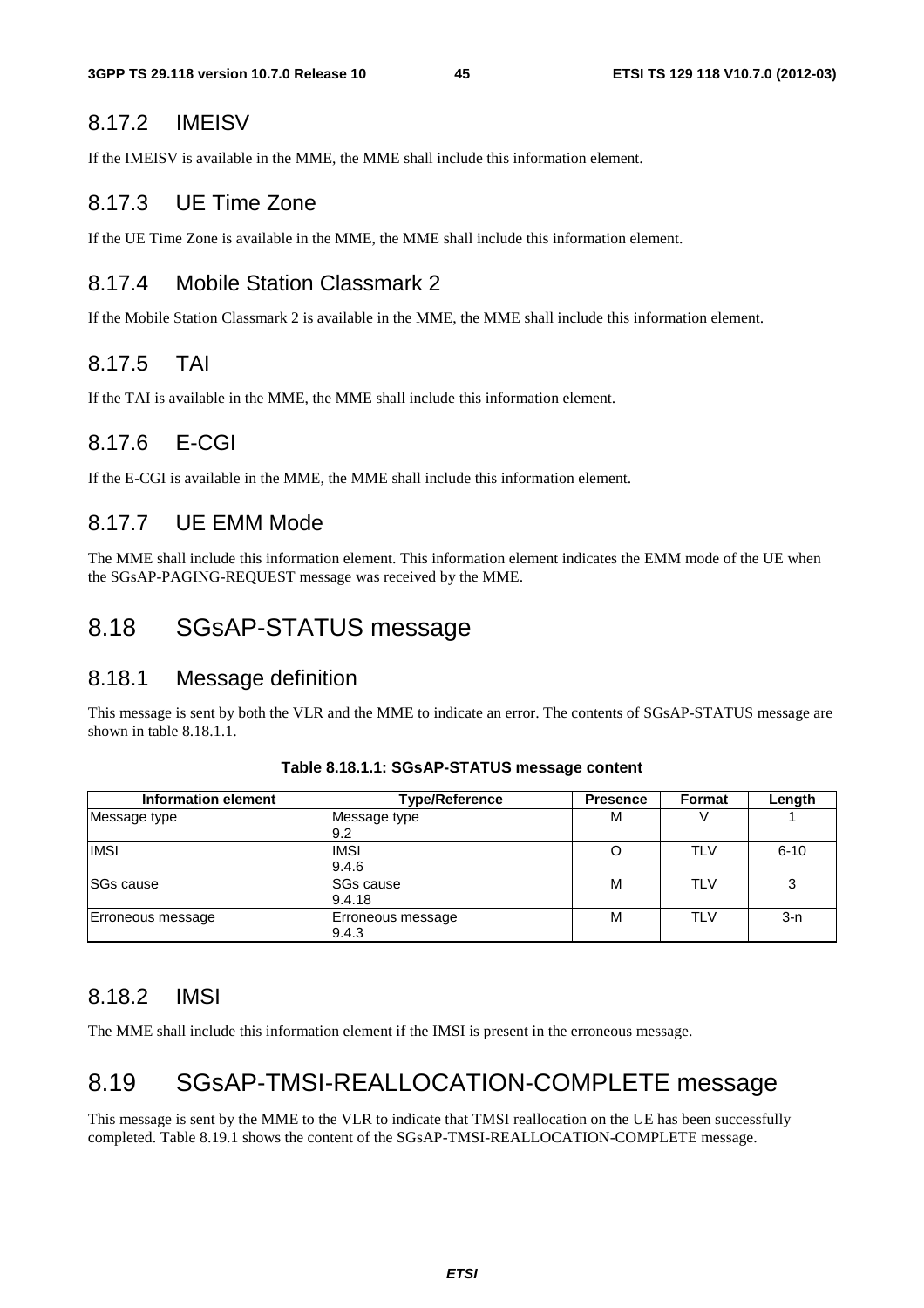| Information element | <b>Type/Reference</b> | <b>Presence</b> | <b>Format</b> | Lenath   |
|---------------------|-----------------------|-----------------|---------------|----------|
| Message type        | Message type<br>19.2  | М               |               |          |
| <b>IMSI</b>         | <b>IMSI</b><br>9.4.6  | М               | TLV           | $6 - 10$ |

#### **Table 8.19.1: SGsAP-TMSI-REALLOCATION-COMPLETE message content**

## 8.20 SGsAP-UE-ACTIVITY-INDICATION message

This message is sent by the MME to the VLR to indicate that activity from a UE has been detected. Table 8.20.1 shows the content of the SGsAP-UE-ACTIVITY-INDICATION message.

| Table 8.20.1: SGsAP-UE-ACTIVITY-INDICATION message content |  |
|------------------------------------------------------------|--|

| Information element | <b>Type/Reference</b> | <b>Presence</b> | <b>Format</b> | Length   |
|---------------------|-----------------------|-----------------|---------------|----------|
| Message type        | Message type<br>19.2  | М               |               |          |
| <b>IMSI</b>         | <b>IMSI</b><br>9.4.6  | M               | TLV           | $6 - 10$ |

## 8.21 SGsAP-UE-UNREACHABLE message

This message is sent from the MME to the VLR to indicate that, for example, paging could not be performed because the UE is marked as unreachable at the MME. Table 8.21.1 shows the content of the SGsAP-UE-UNREACHABLE message.

| Information element | <b>Type/Reference</b> | <b>Presence</b> | <b>Format</b> | Length   |
|---------------------|-----------------------|-----------------|---------------|----------|
| Message type        | Message type<br>9.2   | M               |               |          |
| <b>IMSI</b>         | <b>IMSI</b><br>9.4.6  | M               | TLV           | $6 - 10$ |
| <b>ISGs cause</b>   | ISGs cause<br>9.4.18  | M               | TLV           | ◠<br>ت   |

## 8.22 SGsAP-UPLINK-UNITDATA message

### 8.22.1 Message definition

This message is sent from the MME to the VLR to transparently convey a NAS message, from the UE, to the VLR. Table 8.22.1 shows the content of the SGsAP-UPLINK-UNITDATA message.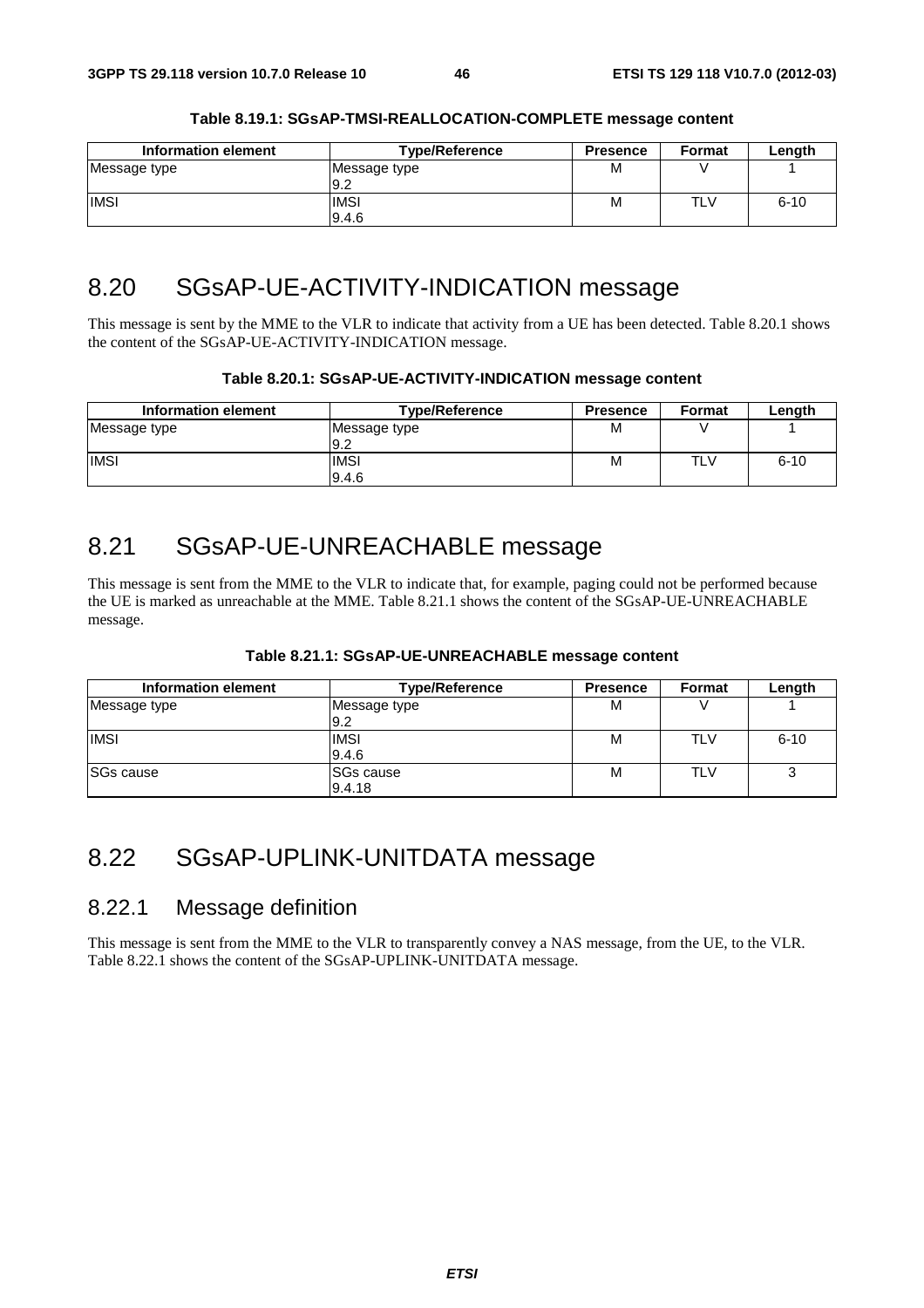| <b>Information element</b> | <b>Type/Reference</b>                        | <b>Presence</b> | Format     | Length   |
|----------------------------|----------------------------------------------|-----------------|------------|----------|
| Message type               | Message type                                 | М               |            |          |
| <b>IMSI</b>                | l9.2<br><b>IMSI</b><br>9.4.6                 | M               | <b>TLV</b> | $6 - 10$ |
| NAS message container      | NAS message container<br>9.4.15              | M               | <b>TLV</b> | 4-253    |
| <b>IMEISV</b>              | <b>IMEISV</b><br>9.4.5                       | O               | <b>TLV</b> | 10       |
| <b>IUE Time Zone</b>       | UE Time Zone<br>9.4.21 <sub>b</sub>          | O               | <b>TLV</b> | 3        |
| Mobile Station Classmark 2 | <b>Mobile Station Classmark 2</b><br>9.4.14a | O               | <b>TLV</b> | 5        |
| TAI                        | <b>Tracking Area Identity</b><br>9.4.21a     | O               | <b>TLV</b> | 7        |
| E-CGI                      | E-UTRAN Cell Global Identity<br>9.4.3a       | O               | <b>TLV</b> | 9        |

**Table 8.22.1: SGsAP-UPLINK-UNITDATA message content** 

### 8.22.2 IMEISV

If the IMEISV is available in the MME, the MME shall include this information element.

### 8.22.3 UE Time Zone

If the UE Time Zone is available in the MME, the MME shall include this information element.

### 8.22.4 Mobile Station Classmark 2

If the Mobile Station Classmark 2 is available in the MME, the MME shall include this information element.

### 8.22.5 TAI

If the TAI is available in the MME, the MME shall include this information element.

### 8.22.6 E-CGI

If the E-CGI is available in the MME, the MME shall include this information element.

## 8.23 SGsAP-RELEASE-REQUEST message

### 8.23.1 Message definition

This message is sent by the VLR to the MME when the VLR determines that there are no more NAS messages to be exchanged between the VLR and the UE, or when a further exchange of NAS messages for the specified UE is not possible due to an error. Table 8.23.1 shows the content of the SGsAP-RELEASE-REQUEST message.

| Information element | <b>Type/Reference</b>      | <b>Presence</b> | <b>Format</b> | Length   |
|---------------------|----------------------------|-----------------|---------------|----------|
| Message type        | Message type<br>9.2        | M               |               |          |
| <b>IMSI</b>         | <b>IMSI</b><br>9.4.6       | M               | TLV           | $6 - 10$ |
| <b>SGs cause</b>    | <b>SGs cause</b><br>9.4.18 |                 | TLV           | ົ        |

| Table 8.23.1: SGsAP-RELEASE-REQUEST message content |
|-----------------------------------------------------|
|-----------------------------------------------------|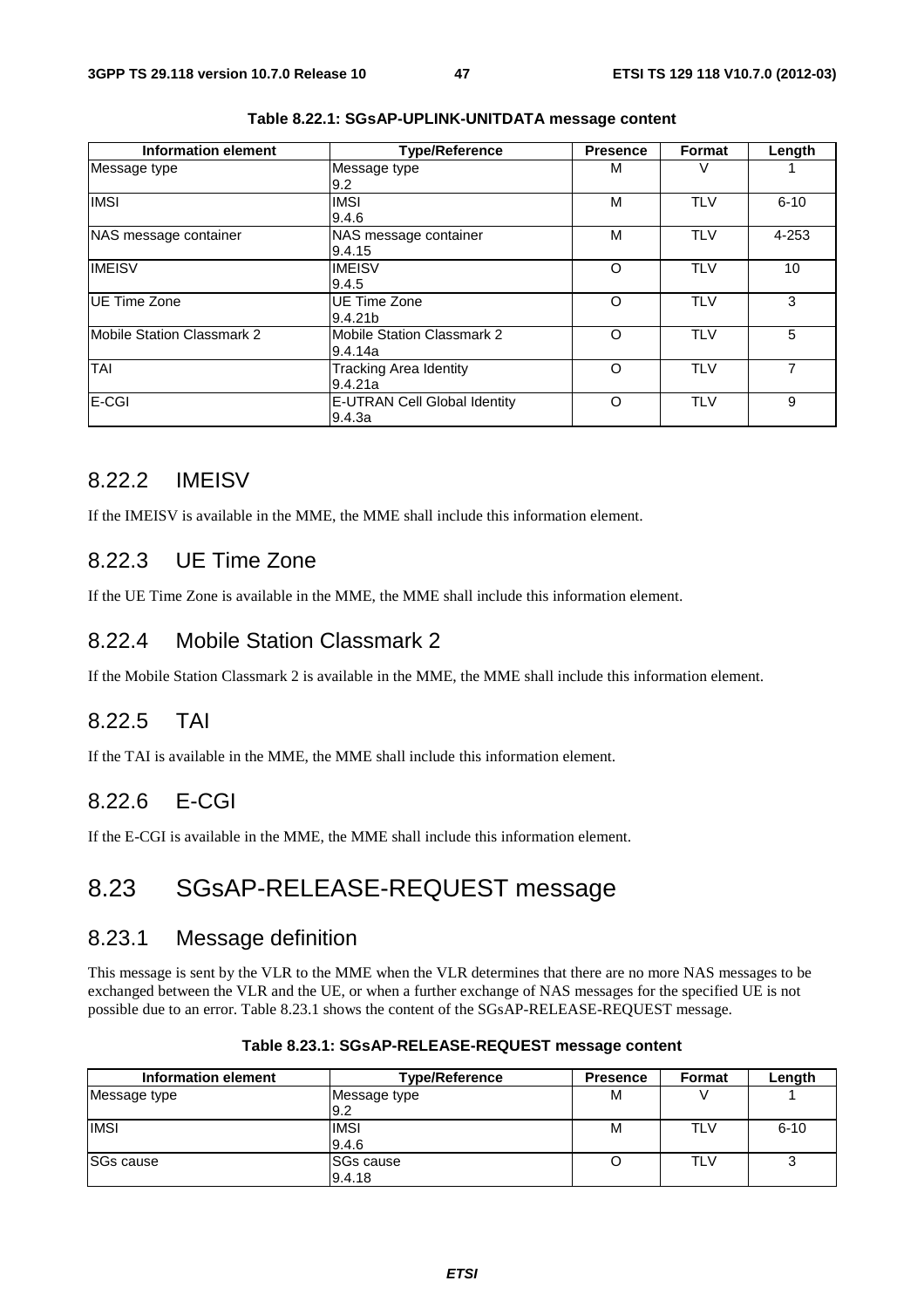### 8.23.2 SGs Cause

The VLR shall include the SGs Cause to indicate an error.

## 8.24 SGsAP-SERVICE-ABORT-REQUEST message

#### 8.24.1 Message definition

This message is sent from the VLR to the MME to abort a mobile terminating CS fallback call during call establishment. Table 8.24.1.1 shows the content of the SGsAP-SERVICE-ABORT-REQUEST message.

#### **Table 8.24.1.1: SGsAP-SERVICE-ABORT-REQUEST message content**

| Information element | <b>Type/Reference</b> | <b>Presence</b> | <b>Format</b> | Length   |
|---------------------|-----------------------|-----------------|---------------|----------|
| Message type        | Message type<br>I9.   | М               |               |          |
| <b>IMSI</b>         | <b>IMSI</b><br>9.4.6  | М               | TLV           | $6 - 10$ |

9 Information element coding

### 9.1 Overview

This clause specifies the coding of the information elements used in by the SGsAP protocol.

The spare bits in the coding of an information element shall be set to zero by the sender and shall be ignored by the receiver.

All unassigned codes (whether omitted or explicitely *Unassigned* in the text) shall be treated as unknown (see clause 7).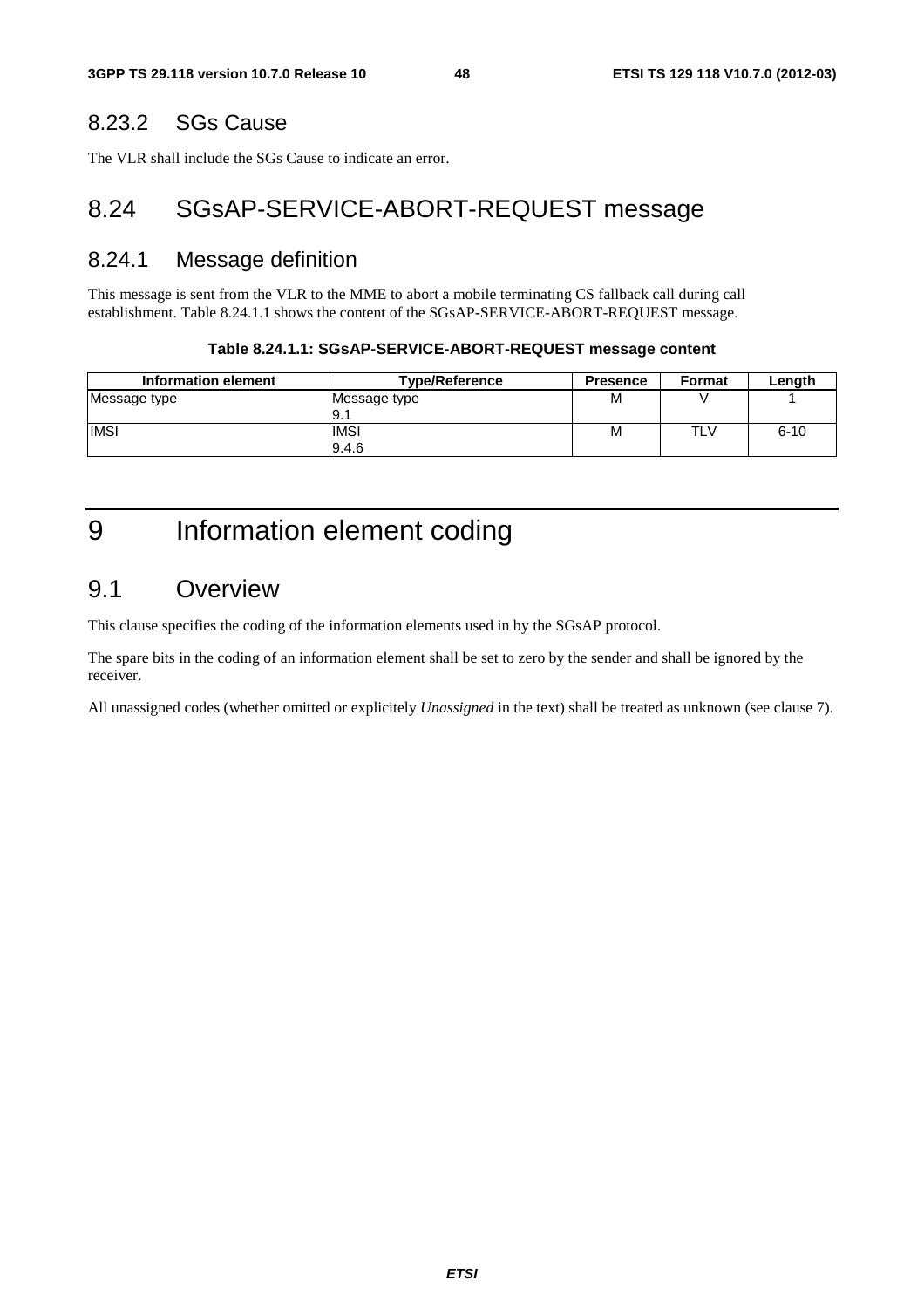## 9.2 Message type

Message type uniquely identifies the message being sent. It is a single octet information element, mandatory in all messages. Table 9.2.1 defines the value part of the Message type information element.

| 87654321 | Message type                                   | Reference        |
|----------|------------------------------------------------|------------------|
| 00000000 | Unassigned: treated as an unknown Message type | 7                |
| 00000001 | SGsAP-PAGING-REQUEST                           | 8.14             |
| 00000010 | SGsAP-PAGING-REJECT                            | 8.13             |
| 00000011 | Unassigned: treated as an unknown Message type | 7                |
| to       |                                                |                  |
| 00000101 |                                                |                  |
| 00000110 | SGsAP-SERVICE-REQUEST                          | 8.17             |
| 00000111 | SGsAP-DOWNLINK-UNITDATA                        | 8.4              |
| 00001000 | SGsAP-UPLINK-UNITDATA                          | 8.22             |
| 00001001 | SGsAP-LOCATION-UPDATE-REQUEST                  | 8.11             |
| 00001010 | SGsAP-LOCATION-UPDATE-ACCEPT                   | 8.9              |
| 00001011 | SGsAP-LOCATION-UPDATE-REJECT                   | 8.10             |
| 00001100 | SGsAP-TMSI-REALLOCATION-COMPLETE               | 8.19             |
| 00001101 | SGsAP-ALERT-REQUEST                            | 8.3              |
| 00001110 | SGsAP-ALERT-ACK                                | 8.1              |
| 00001111 | SGsAP-ALERT-REJECT                             | 8.2              |
| 00010000 | SGsAP-UE-ACTIVITY-INDICATION                   | 8.20             |
| 00010001 | SGsAP-EPS-DETACH-INDICATION                    | 8.6              |
| 00010010 | SGsAP-EPS-DETACH-ACK                           | 8.5              |
| 00010011 | SGsAP-IMSI-DETACH-INDICATION                   | $\overline{8.8}$ |
| 00010100 | SGsAP-IMSI-DETACH-ACK                          | 8.7              |
| 00010101 | SGsAP-RESET-INDICATION                         | 8.16             |
| 00010110 | SGsAP-RESET-ACK                                | 8.15             |
| 00010111 | SGsAP-SERVICE-ABORT-REQUEST                    | 8.24             |
| 00011000 |                                                | $\overline{7}$   |
| to       | Unassigned: treated as an unknown Message type |                  |
| 00011001 |                                                |                  |
| 00011010 | SGsAP-MM-INFORMATION-REQUEST                   | 8.12             |
| 00011011 | SGsAP-RELEASE-REQUEST                          | 8.23             |
| 00011100 | Unassigned: treated as an unknown Message type | 7                |
| 00011101 | <b>SGsAP-STATUS</b>                            | 8.18             |
| 00011110 | Unassigned: treated as an unknown Message type | $\overline{7}$   |
| 00011111 | SGsAP-UE-UNREACHABLE                           | 8.21             |

#### **Table 9.2.1: Message type information element**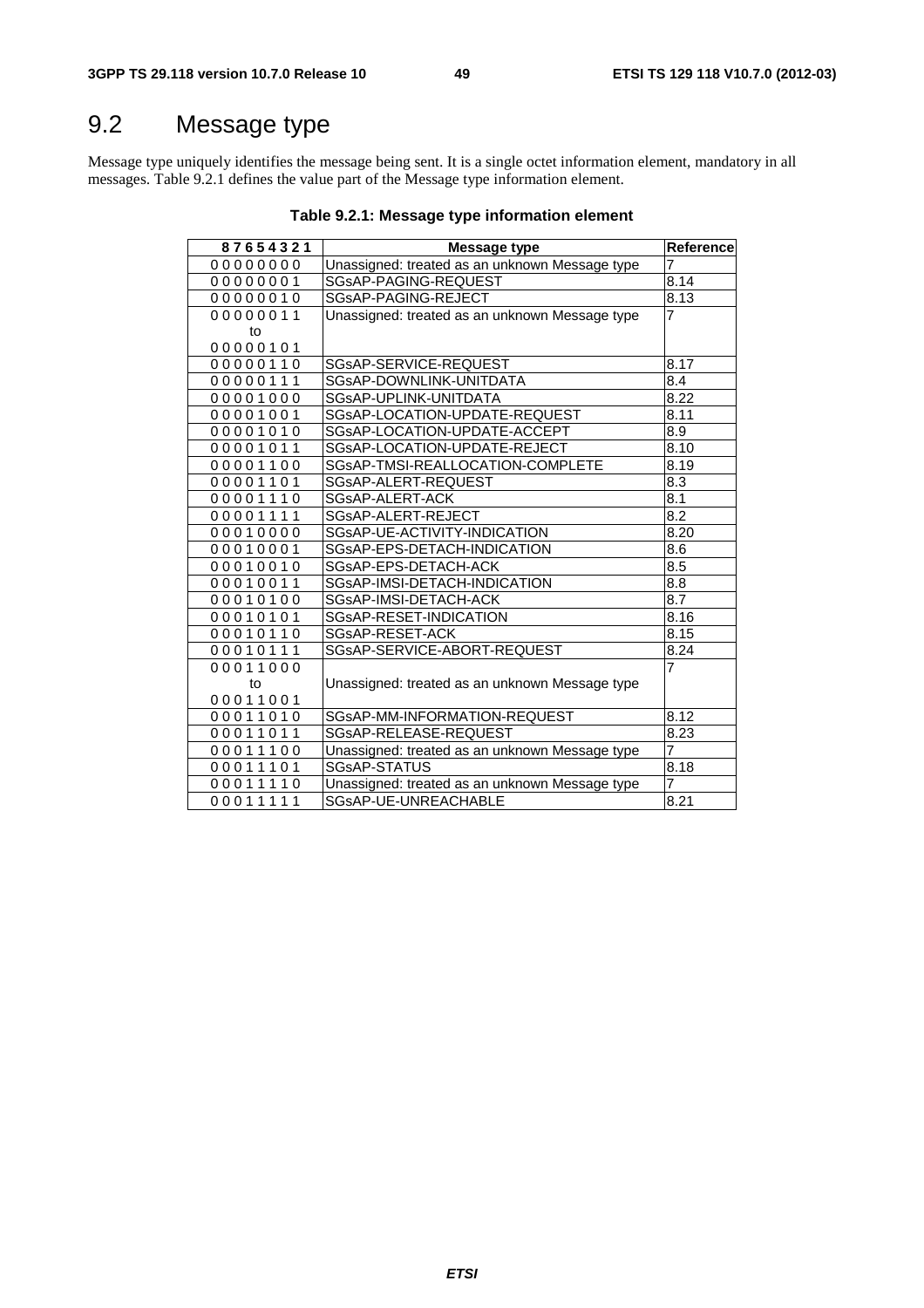## 9.3 Information element identifiers

The next list shows the coding of the information element identifiers used in the present document. Table 9.3.1 shows the values assigned for the information element identifiers.

| 87654321  | <b>Information element</b>            | <b>Reference</b> |
|-----------|---------------------------------------|------------------|
| 00000001  | <b>IMSI</b>                           | 9.4.6            |
| 000000010 | <b>VLR</b> name                       | 9.4.22           |
| 00000011  | <b>TMSI</b>                           | 9.4.20           |
| 00000100  | Location area identifier              | 9.4.11           |
| 00000101  | <b>Channel Needed</b>                 | 9.4.23           |
| 00000110  | eMLPP Priority                        | 9.4.24           |
| 00000111  | <b>TMSI status</b>                    | 9.4.21           |
| 00001000  | <b>SGs cause</b>                      | 9.4.18           |
| 00001001  | MME name                              | 9.4.13           |
| 00001010  | EPS location update type              | 9.4.2            |
| 00001011  | Global CN-Id                          | 9.4.4            |
| 00001110  | Mobile identity                       | 9.4.14           |
| 00001111  | Reject cause                          | 9.4.16           |
| 00010000  | IMSI detach from EPS service type     | 9.4.7            |
| 00010001  | IMSI detach from non-EPS service type | 9.4.8            |
| 00010101  | <b>IMEISV</b>                         | 9.4.5            |
| 00010110  | NAS message container                 | 9.4.15           |
| 00010111  | <b>MM</b> information                 | 9.4.12           |
| 00011011  | Erroneous message                     | 9.4.3            |
| 00011100  | СLІ                                   | 9.4.1            |
| 00011101  | LCS client identity                   | 9.4.9            |
| 00011110  | <b>LCS</b> indicator                  | 9.4.10           |
| 00011111  | SS code                               | 9.4.19           |
| 00100000  | Service indicator                     | 9.4.17           |
| 00100001  | UE Time Zone                          | 9.4.21b          |
| 00100010  | <b>Mobile Station Classmark 2</b>     | 9.4.14a          |
| 00100011  | Tracking Area Identity                | 9.4.21a          |
| 00100100  | <b>E-UTRAN Cell Global Identity</b>   | 9.4.3a           |
| 00100101  | <b>UE EMM</b> mode                    | 9.4.21c          |

| Table 9.3.1: Information element identifier coding |  |  |  |
|----------------------------------------------------|--|--|--|
|----------------------------------------------------|--|--|--|

## 9.3a Length indicator

The length indicator of the information elements consists of one octet and contains the binary encoding of the number of octets of the value part in the information elements.

## 9.4 Information elements

### 9.4.1 CLI

This information element is used to represent calling line identification for the terminating call received in the CS domain. The CLI information element is coded as shown in figure 9.4.1.1.

|          |                                                                |  |  | 4 | 3                                                       |  |  |  |
|----------|----------------------------------------------------------------|--|--|---|---------------------------------------------------------|--|--|--|
| Octet 1  | IEI                                                            |  |  |   |                                                         |  |  |  |
| Octet 2  | Length indicator                                               |  |  |   |                                                         |  |  |  |
| Octet 3  | Octets 3 to 14 contain the value part of the Calling party BCD |  |  |   |                                                         |  |  |  |
| To       | number information element defined in subclause 10.5.4.9 of    |  |  |   |                                                         |  |  |  |
| Octet 14 | 3GPP TS 24.008 [8] (octets 3 to 14, i.e. not including         |  |  |   |                                                         |  |  |  |
|          |                                                                |  |  |   | 3GPP TS 24.008 IEI and 3GPP TS 24.008 length indicator) |  |  |  |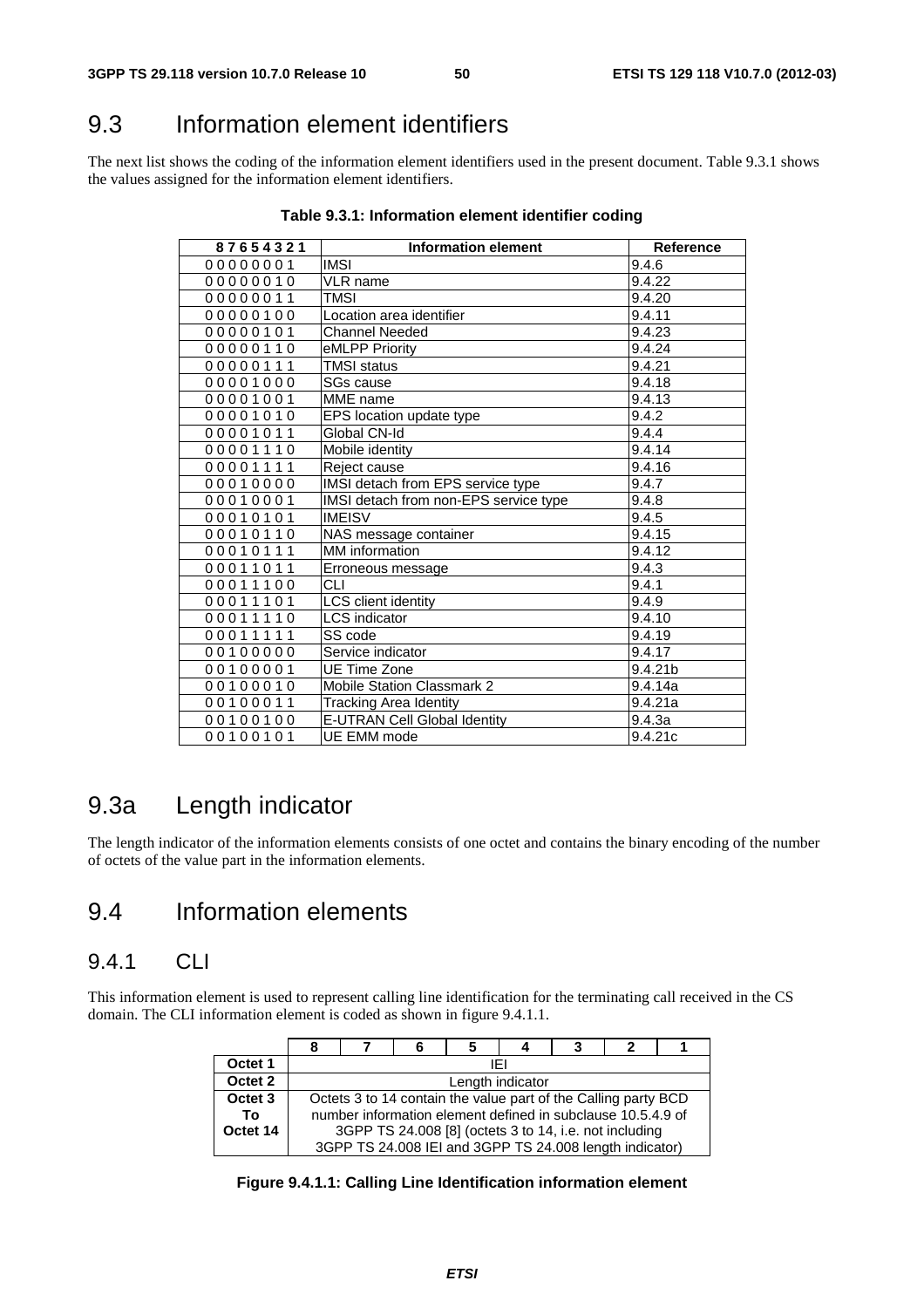### 9.4.2 EPS location update type

The purpose of the EPS location update type information element is to indicate to the VLR whether an IMSI attach or a normal location update has been performed by the UE. The EPS location update type information element is coded as shown in figure 9.4.2.1 and table 9.4.2.1.

| Octet 1 | IEI              |  |                                |  |  |  |  |
|---------|------------------|--|--------------------------------|--|--|--|--|
| Octet 2 | Length indicator |  |                                |  |  |  |  |
| Octet 3 |                  |  | EPS location update type value |  |  |  |  |

#### **Figure 9.4.2.1: EPS location update type information element**

|  | Table 9.4.2.1: EPS location update type information element value part |  |  |  |  |
|--|------------------------------------------------------------------------|--|--|--|--|
|--|------------------------------------------------------------------------|--|--|--|--|

| <b>Bits</b> | EPS location update type value (octet 3)                                                       |
|-------------|------------------------------------------------------------------------------------------------|
| 87654321    |                                                                                                |
| 00000000    | Shall not be sent in this version of the protocol. If received, shall be treated as '00000010' |
| 00000001    | IMSI attach                                                                                    |
| 00000010    | Normal location update                                                                         |
| 00000011    |                                                                                                |
| to          | Shall not be sent in this version of the protocol. If received, shall be treated as '00000010' |
| 11111111    |                                                                                                |

### 9.4.3 Erroneous message

See subclause 18.4.5 in 3GPP TS 29.018 [16].

### 9.4.3a E-UTRAN Cell Global Identity

The E-UTRAN Cell Global Identity information element indicates the UE's current E-UTRAN Cell Global Identity. The E-UTRAN Cell Global Identity information element is coded as shown in figure 9.4.3a.1.

| Octet 1 | IFI                                                                |  |                         |  |  |  |  |  |
|---------|--------------------------------------------------------------------|--|-------------------------|--|--|--|--|--|
| Octet 2 | Length indicator                                                   |  |                         |  |  |  |  |  |
| Octet 3 | The coding of the E-UTRAN Cell Global Identity value is according  |  |                         |  |  |  |  |  |
|         | to ECGI field information element as specified in subclause 8.21.5 |  |                         |  |  |  |  |  |
| Octet 9 |                                                                    |  | of 3GPP TS 29.274 [17A] |  |  |  |  |  |

**Figure 9.4.3a.1: E-UTRAN Cell Global Identity information element** 

### 9.4.4 Global CN-Id

See subclause 18.4.27 in 3GPP TS 29.018 [16].

#### 9.4.5 IMEISV

See subclause 18.4.9 in 3GPP TS 29.018 [16].

#### 9.4.6 IMSI

See subclause 18.4.10 in 3GPP TS 29.018 [16].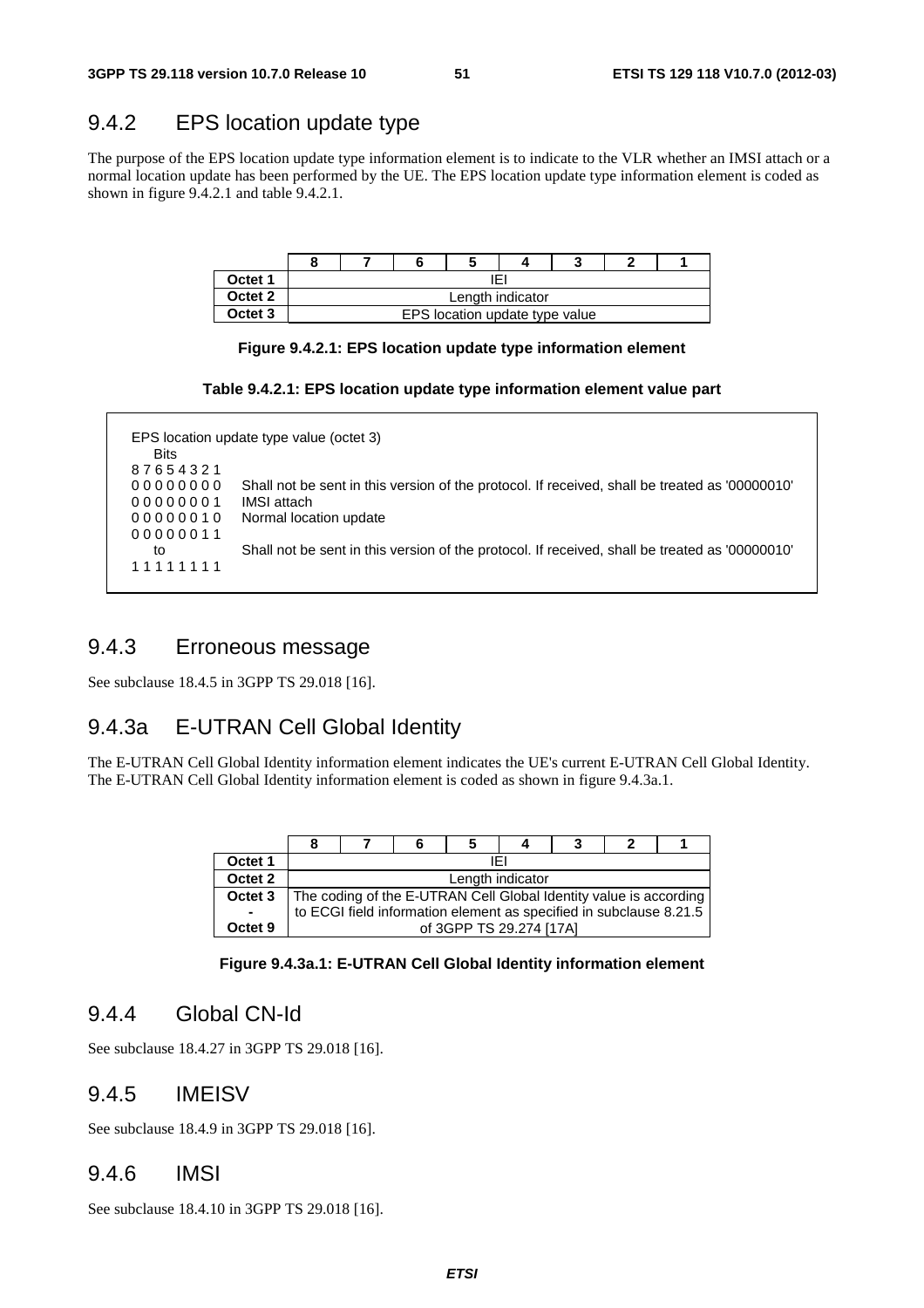## 9.4.7 IMSI detach from EPS service type

The IMSI detach from EPS service type information element indicates from MME to VLR the particular type of IMSI detach from EPS. The IMSI detach from EPS service type information element is coded as shown in figure 9.4.7.1 and table 9.4.7.1.

| Octet 1 | IFI              |  |                                         |  |  |  |  |
|---------|------------------|--|-----------------------------------------|--|--|--|--|
| Octet 2 | Length indicator |  |                                         |  |  |  |  |
| Octet 3 |                  |  | IMSI detach from EPS service type value |  |  |  |  |



**Table 9.4.7.1: IMSI detach from EPS service type information element value** 

| <b>Bits</b> |                                                         |
|-------------|---------------------------------------------------------|
| 87654321    |                                                         |
| 00000000    | Interpreted as reserved in this version of the protocol |
| 00000001    | Network initiated IMSI detach from EPS services         |
| 00000010    | UE initiated IMSI detach from EPS services              |
| 00000011    | <b>EPS</b> services not allowed                         |
| 00000100    |                                                         |
| to          | Interpreted as reserved in this version of the protocol |
| 11111111    |                                                         |

### 9.4.8 IMSI detach from non-EPS service type

The IMSI detach from non-EPS service type information element indicates from MME to VLR the particular type of IMSI detach from non-EPS. The IMSI detach from non-EPS service type information element is coded as shown in figure 9.4.8.1 and table 9.4.8.1.

| Octet 1            | IFI              |  |                                             |  |  |  |  |
|--------------------|------------------|--|---------------------------------------------|--|--|--|--|
| Octet <sub>2</sub> | Length indicator |  |                                             |  |  |  |  |
| Octet <sub>3</sub> |                  |  | IMSI detach from non-EPS service type value |  |  |  |  |

**Table 9.4.8.1: IMSI detach from non-EPS service type information element value** 

| <b>Bits</b> |                                                                      |
|-------------|----------------------------------------------------------------------|
| 87654321    |                                                                      |
| 00000000    | Interpreted as reserved in this version of the protocol              |
| 00000001    | Explicit UE initiated IMSI detach from non-EPS services              |
| 00000010    | Combined UE initiated IMSI detach from EPS and non-EPS services      |
| 00000011    | Implicit network initiated IMSI detach from EPS and non-EPS services |
| 00000100    |                                                                      |
| to          | Interpreted as reserved in this version of the protocol              |
| 11111111    |                                                                      |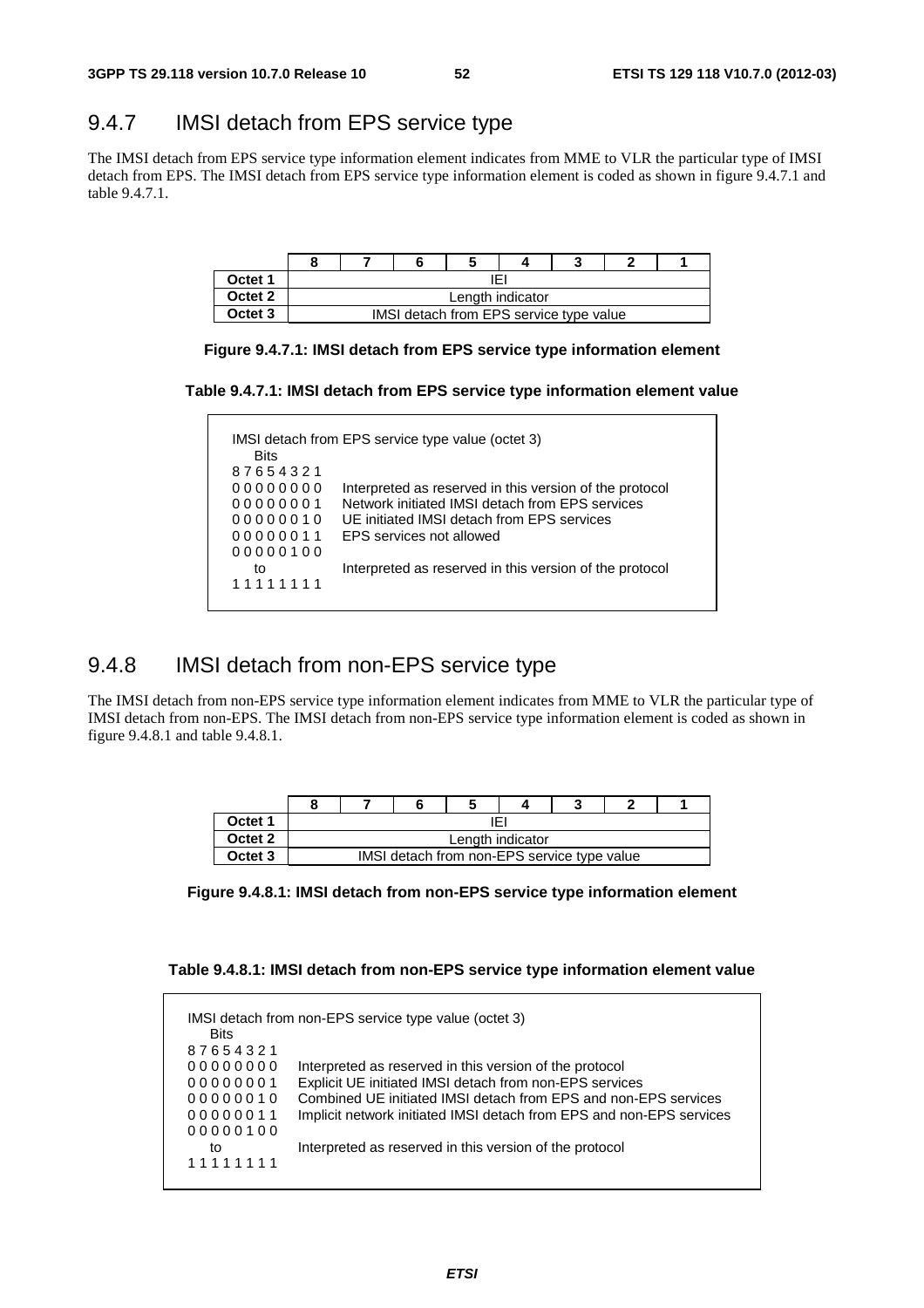### 9.4.9 LCS client identity

The LCS client identity information element is a compound parameter and comprises information related to the client of a LCS request. The LCS client identity information element is coded as shown in figure 9.4.9.1.

| Octet 1            | IFI                                                               |  |  |  |  |  |  |  |  |  |
|--------------------|-------------------------------------------------------------------|--|--|--|--|--|--|--|--|--|
| Octet <sub>2</sub> | Length indicator                                                  |  |  |  |  |  |  |  |  |  |
| Octet <sub>3</sub> | The coding of the LCS client identity value is according to LCS-  |  |  |  |  |  |  |  |  |  |
| to                 | ClientID as specified in subclause 17.7.13 of 3GPP TS 29.002 [15] |  |  |  |  |  |  |  |  |  |
| Octet n            |                                                                   |  |  |  |  |  |  |  |  |  |

**Figure 9.4.9.1: LCS client identity information element** 

### 9.4.10 LCS indicator

The LCS indicator information element indicates that the origin of the message is due to a LCS request and the type of this request. The LCS indicator information element is coded as shown in figure 9.4.10.1 and table 9.4.10.1.

| Octet 1            | ΙF                  |  |  |  |  |  |  |  |  |
|--------------------|---------------------|--|--|--|--|--|--|--|--|
| Octet <sub>2</sub> | Length indicator    |  |  |  |  |  |  |  |  |
| Octet <sub>3</sub> | LCS indicator value |  |  |  |  |  |  |  |  |

**Figure 9.4.10.1: LCS indicator information element** 

#### **Table 9.4.10.1: LCS indicator value**

| LCS indicator |                                                      |
|---------------|------------------------------------------------------|
| <b>Bits</b>   |                                                      |
| 87654321      |                                                      |
| 00000000      | Normal, unspecified in this version of the protocol. |
| 00000001      | MT-LR                                                |
| 00000010      |                                                      |
| to            | Normal, unspecified in this version of the protocol  |
| 11111111      |                                                      |
|               |                                                      |

#### 9.4.11 Location area identifier

This element uniquely identifies one Location Area. The Location area identifier information element is coded as shown in figure 9.4.11.1.

|                    |                                                                  | 6 |                  |  | 3                                                              |  |  |
|--------------------|------------------------------------------------------------------|---|------------------|--|----------------------------------------------------------------|--|--|
| Octet 1            |                                                                  |   | IFI              |  |                                                                |  |  |
| Octet 2            |                                                                  |   | Length Indicator |  |                                                                |  |  |
| Octet <sub>3</sub> |                                                                  |   |                  |  | Octets 3 to 7 contain the value part of the Location area      |  |  |
| $\blacksquare$     | identification information element defined in 3GPP TS 24.008 [8] |   |                  |  |                                                                |  |  |
| Octer 7            |                                                                  |   |                  |  | (starting with octet 2, i.e. not including 3GPP TS 24.008 IEI) |  |  |

**Figure 9.4.11.1: Location area identifier information element**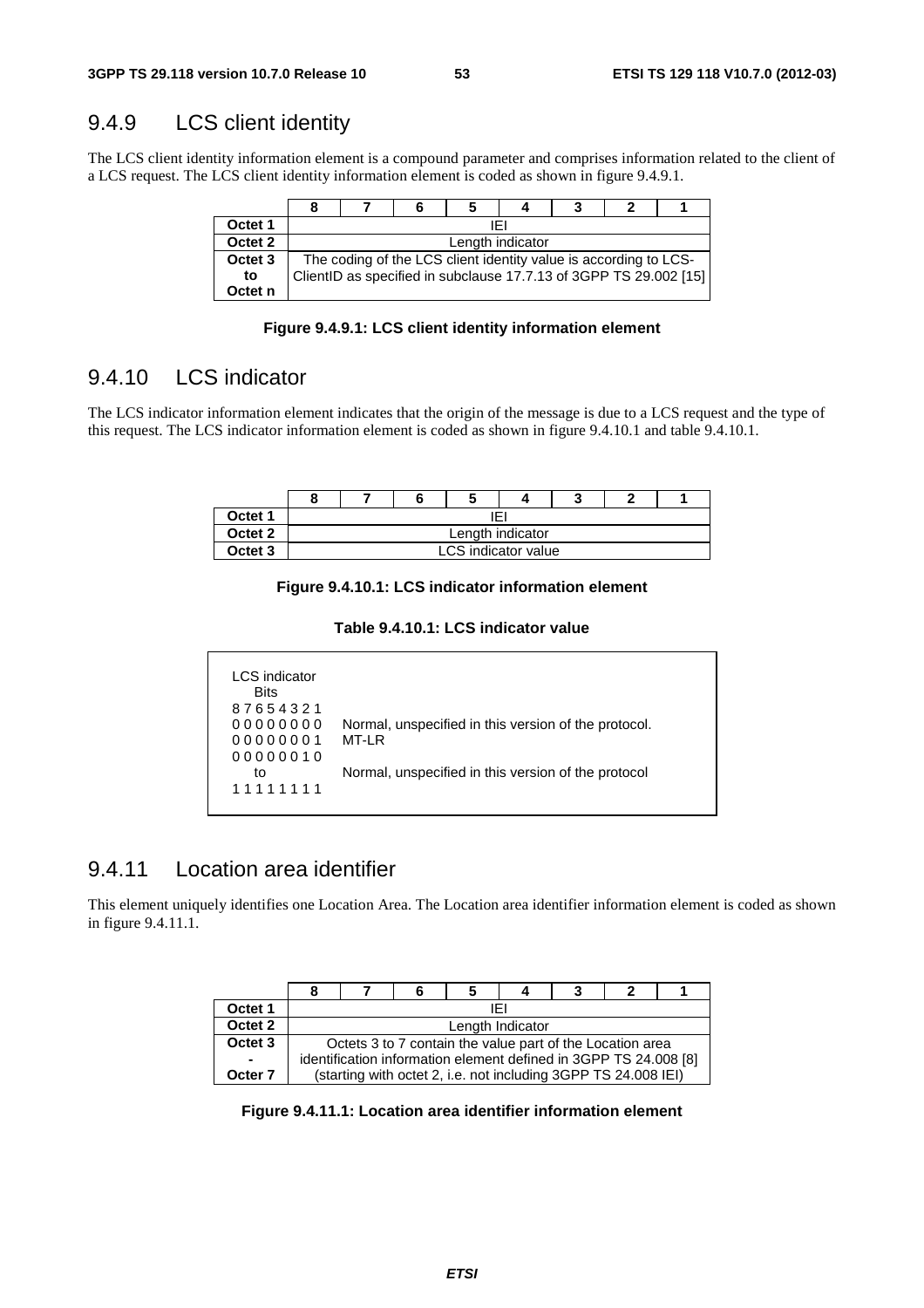### 9.4.12 MM information

The MM information information element is a TLV information element that encapsulates the user information that the MME forwards to the UE. For the coding see subclause 18.4.16 in 3GPP TS 29.018 [16].

#### 9.4.13 MME name

The MME name information element specifies the MME name and is coded as shown in figure 9.4.13.1. Octets 3 through n contain the name in the form of a fully qualified domain name (FQDN) as specified in 3GPP TS 23.003 [3]. The value part of the MME name information element (not including IEI and length indicator) shall have a length of 55 octets.

| Octet 1            | IFI              |  |                                                       |  |  |  |  |  |  |
|--------------------|------------------|--|-------------------------------------------------------|--|--|--|--|--|--|
| Octet 2            | Length Indicator |  |                                                       |  |  |  |  |  |  |
| Octet <sub>3</sub> |                  |  | MME name (length field of the leftmost label of FQDN) |  |  |  |  |  |  |
|                    |                  |  |                                                       |  |  |  |  |  |  |
| Octet n            |                  |  | MME name (rightmost character of FQDN)                |  |  |  |  |  |  |

**Figure 9.4.13.1: MME name information element** 

#### 9.4.14 Mobile identity

See subclause 18.4.17 in 3GPP TS 29.018 [16].

#### 9.4.14a Mobile Station Classmark 2

With the exception of the IEI, the contents are specified in subclause 10.5.1.6 in 3GPP TS 24.008 [8].

### 9.4.15 NAS message container

This information element is used to encapsulate the SMS messages transferred between the VLR and the MME. The NAS message container information element is coded as shown in figure 9.4.15.1.

|                    |                                                                |                                             |  |                     |  | з |  |  |  |  |  |
|--------------------|----------------------------------------------------------------|---------------------------------------------|--|---------------------|--|---|--|--|--|--|--|
| Octet 1            |                                                                | IFI                                         |  |                     |  |   |  |  |  |  |  |
| Octet 2            |                                                                | Length indicator                            |  |                     |  |   |  |  |  |  |  |
| Octet <sub>3</sub> | Octets 3 to 253 contain the SMS message (i.e. CP-DATA, CP-ACK) |                                             |  |                     |  |   |  |  |  |  |  |
| to                 |                                                                | or CP-ERROR) as defined in subclause 7.2 of |  |                     |  |   |  |  |  |  |  |
| Octet 253          |                                                                |                                             |  | 3GPP TS 24.011 [10] |  |   |  |  |  |  |  |

#### **Figure 9.4.15.1: NAS message container information element**

#### 9.4.16 Reject cause

See subclause 18.4.21 in 3GPP TS 29.018 [16].

#### 9.4.17 Service indicator

This information element indicates the type of the CS service (e.g. voice call, Short Message Service).. The Service indicator information element is coded as shown in figure 9.4.17.1 and table 9.4.17.1.

|                    |                         |  |  |  | w |  |  |  |  |
|--------------------|-------------------------|--|--|--|---|--|--|--|--|
| Octet 1            | ١E١                     |  |  |  |   |  |  |  |  |
| Octet <sub>2</sub> | Length indicator        |  |  |  |   |  |  |  |  |
| Octet 3            | Service indicator value |  |  |  |   |  |  |  |  |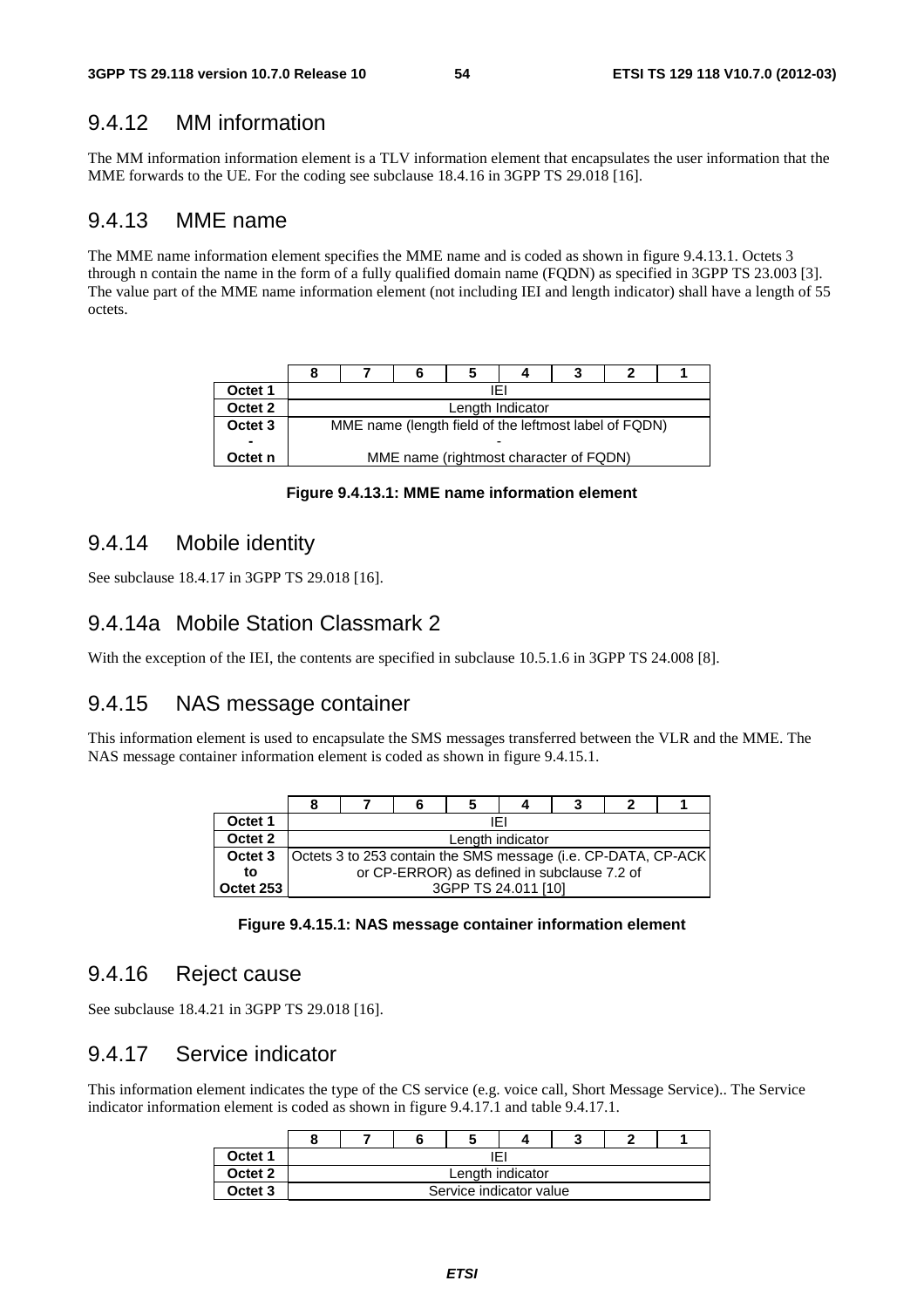#### **Figure 9.4.17.1: Service indicator information element**

| Table 9.4.17.1: Service indicator value |  |  |  |
|-----------------------------------------|--|--|--|
|-----------------------------------------|--|--|--|

| Service indicator |                                                                                                |
|-------------------|------------------------------------------------------------------------------------------------|
| <b>Bits</b>       |                                                                                                |
| 87654321          |                                                                                                |
| 00000000          | Shall not be sent in this version of the protocol. If received, shall be treated as '00000001' |
| 00000001          | CS call indicator                                                                              |
| 00000010          | SMS indicator                                                                                  |
| 00000011          |                                                                                                |
| to                | Shall not be sent in this version of the protocol. If received, shall be treated as '00000001' |
| 11111111          |                                                                                                |

#### 9.4.18 SGs cause

The purpose of the SGs cause information element is to indicate an error to the receiving entity. This could be a protocol data error, to indicate to the VLR the reason why a paging procedure could not be performed or to indicate to the VLR that the mobile terminating CS fallback call has been rejected by the user. The SGs cause information element is coded as shown in figure 9.4.18.1 and table 9.4.18.1.

| Octet 1            | IEI              |  |                 |  |  |  |  |
|--------------------|------------------|--|-----------------|--|--|--|--|
| Octet 2            | Length indicator |  |                 |  |  |  |  |
| Octet <sub>3</sub> |                  |  | SGs cause value |  |  |  |  |

|  |  |  |  |  | Figure 9.4.18.1: SGs cause information element |
|--|--|--|--|--|------------------------------------------------|
|--|--|--|--|--|------------------------------------------------|

| Table 9.4.18.1: SGs cause information element value part |  |
|----------------------------------------------------------|--|
|----------------------------------------------------------|--|

| SGs cause value (octet 3) |                                                                                   |  |  |  |  |  |  |
|---------------------------|-----------------------------------------------------------------------------------|--|--|--|--|--|--|
| <b>Bits</b>               |                                                                                   |  |  |  |  |  |  |
| 87654321                  |                                                                                   |  |  |  |  |  |  |
| 00000000                  | Normal, unspecified in this version of the protocol.                              |  |  |  |  |  |  |
| 00000001                  | <b>IMSI detached for EPS services</b>                                             |  |  |  |  |  |  |
| 00000010                  | IMSI detached for EPS and non-EPS services                                        |  |  |  |  |  |  |
| 00000011                  | <b>IMSI</b> unknown                                                               |  |  |  |  |  |  |
| 00000100                  | IMSI detached for non-EPS services                                                |  |  |  |  |  |  |
| 00000101                  | IMSI implicitly detached for non-EPS services                                     |  |  |  |  |  |  |
| 00000110                  | UE unreachable                                                                    |  |  |  |  |  |  |
| 00000111                  | Message not compatible with the protocol state                                    |  |  |  |  |  |  |
| 00001000                  | Missing mandatory information element                                             |  |  |  |  |  |  |
| 00001001                  | Invalid mandatory information                                                     |  |  |  |  |  |  |
| 00001010                  | Conditional information element error                                             |  |  |  |  |  |  |
| 00001011                  | Semantically incorrect message                                                    |  |  |  |  |  |  |
| 00001100                  | Message unknown                                                                   |  |  |  |  |  |  |
| 00001101                  | Mobile terminating CS fallback call rejected by the user                          |  |  |  |  |  |  |
| 00001110                  |                                                                                   |  |  |  |  |  |  |
| to                        | Normal, unspecified in this version of the protocol                               |  |  |  |  |  |  |
| 11111111                  |                                                                                   |  |  |  |  |  |  |
|                           |                                                                                   |  |  |  |  |  |  |
| NOTE:                     | "Normal, unspecified" has the same meaning than in                                |  |  |  |  |  |  |
|                           | 3GPP TS 24.008 [8], informative Annex H (UMTS specific cause values for           |  |  |  |  |  |  |
|                           | call control). It is used to report a normal event, and should not be interpreted |  |  |  |  |  |  |
|                           | as syntactically incorrect nor unknown if received.                               |  |  |  |  |  |  |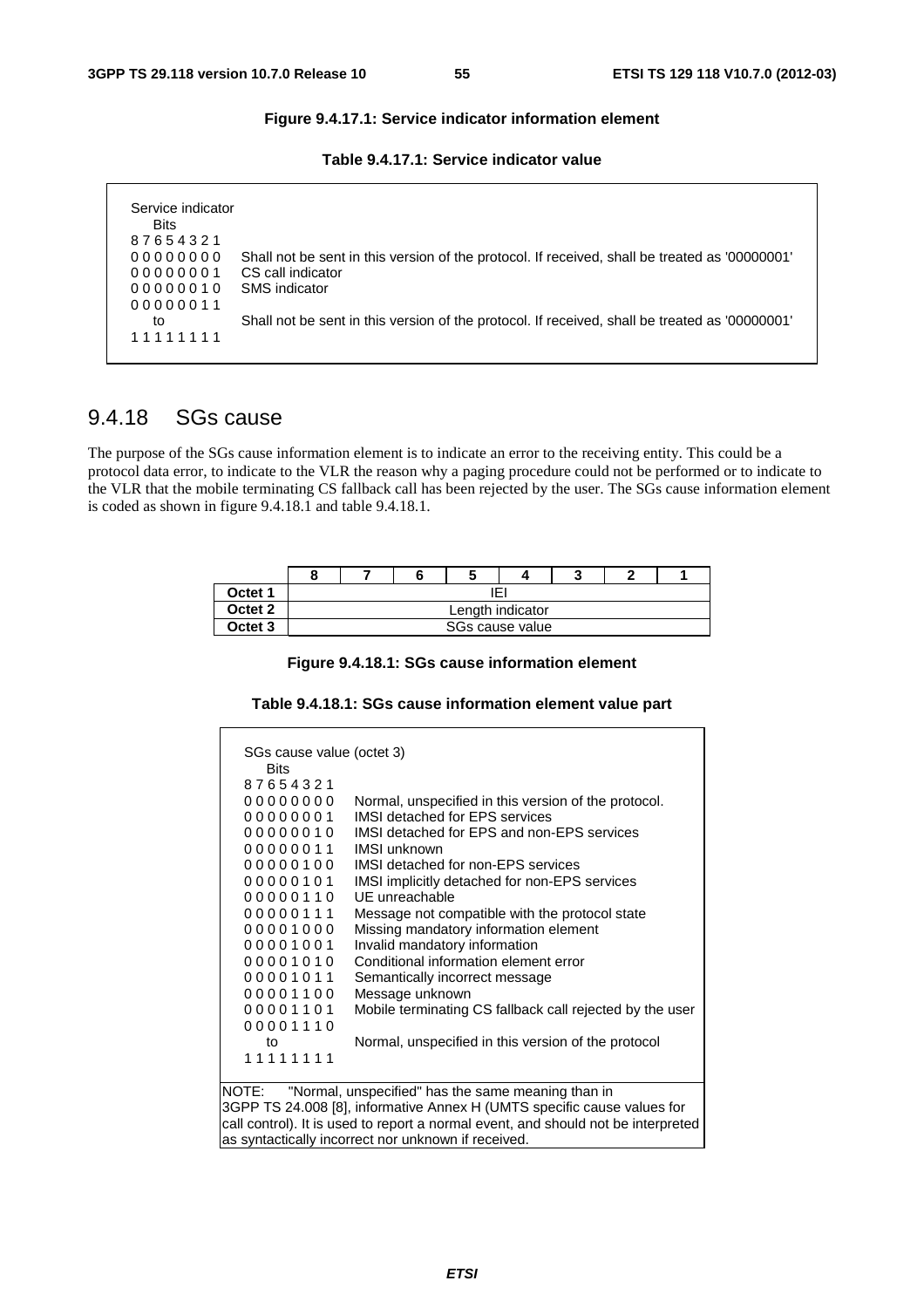### 9.4.19 SS code

The SS code information element is used to represent the code identifying a single supplementary service, a group of supplementary services, or all supplementary services. The SS code information element is coded as shown in figure 9.4.19.1.

| Octet 1            | IFI              |  |                                                                                                                    |  |  |  |  |
|--------------------|------------------|--|--------------------------------------------------------------------------------------------------------------------|--|--|--|--|
| Octet <sub>2</sub> | Length indicator |  |                                                                                                                    |  |  |  |  |
| Octet <sub>3</sub> |                  |  | The coding of the SS code value is according to SS-Code as<br>specified in subclause 17.7.5 of 3GPP TS 29.002 [15] |  |  |  |  |

**Figure 9.4.19.1: SS code information element** 

### 9.4.20 TMSI

See subclause 18.4.23 in 3GPP TS 29.018 [16].

#### 9.4.21 TMSI status

See subclause 18.4.24 in 3GPP TS 29.018 [16].

#### 9.4.21a Tracking Area Identity

This element uniquely identifies one Tracking Area. The Tracking Area Identity information element is coded as shown in figure 9.4.21a.1.

|                    |                                                                    |  |                                                 |  | 3 |  |  |  |  |
|--------------------|--------------------------------------------------------------------|--|-------------------------------------------------|--|---|--|--|--|--|
| Octet 1            | IFI                                                                |  |                                                 |  |   |  |  |  |  |
| Octet 2            | Length indicator                                                   |  |                                                 |  |   |  |  |  |  |
| Octet <sub>3</sub> | Octets 3 to 7 contain the value part of the Tracking Area Identity |  |                                                 |  |   |  |  |  |  |
| $\sim$             | information element defined in 3GPP TS 24.301 [14] (starting with  |  |                                                 |  |   |  |  |  |  |
| Octet <sub>7</sub> |                                                                    |  | octet 2, i.e. not including 3GPP TS 24.301 IEI) |  |   |  |  |  |  |

**Figure 9.4.21a.1: Tracking Area Identity information element** 

### 9.4.21b UE Time Zone

This element identifies the offset between universal time and local time in steps of 15 minutes. The UE Time Zone information element is coded as shown in figure 9.4.21b.1.

| Octet 1 | IFI                                                                |  |     |  |  |  |  |  |  |
|---------|--------------------------------------------------------------------|--|-----|--|--|--|--|--|--|
| Octet 2 | Length indicator                                                   |  |     |  |  |  |  |  |  |
| Octet 3 | The coding of the UE Time Zone value is according to value part of |  |     |  |  |  |  |  |  |
|         | the Time Zone information element as specified in subclause        |  |     |  |  |  |  |  |  |
|         | 10.5.3.8 of 3GPP TS 24.008 [8] (i.e. not including 3GPP TS 24.008  |  |     |  |  |  |  |  |  |
|         |                                                                    |  | iEl |  |  |  |  |  |  |

**Figure 9.4.21b.1: UE Time Zone information element** 

### 9.4.21c UE EMM mode

The UE EMM mode information element is used by MME to indicate to the VLR the EMM mode of the UE upon reception of the SGsAP-PAGING-REQUEST message. The UE EMM mode information element is coded as shown in figure 9.4.21c.1 and table 9.4.21c.1.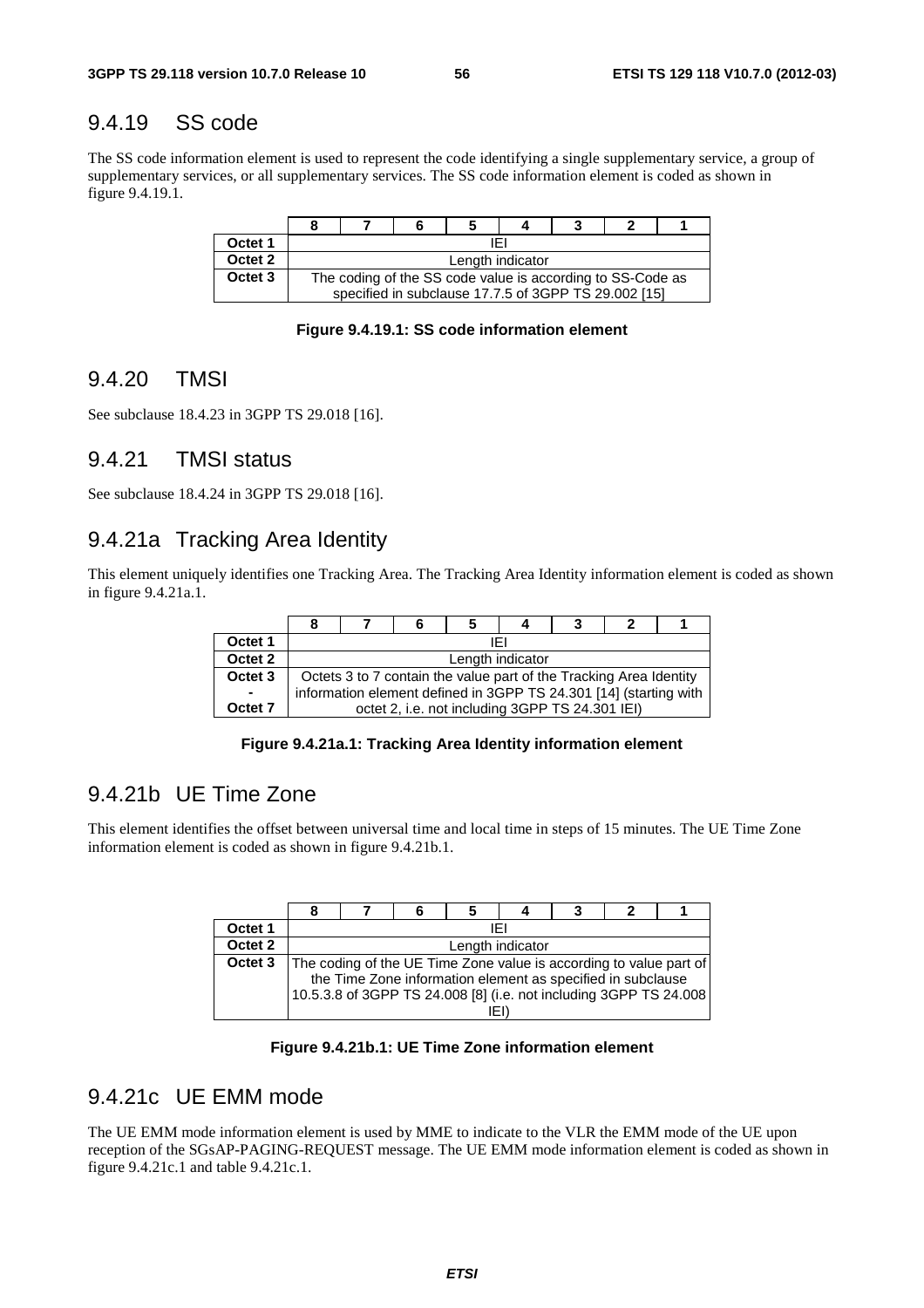|                    |                  |  |                   |  | w |  |  |
|--------------------|------------------|--|-------------------|--|---|--|--|
| Octet 1            | IEI              |  |                   |  |   |  |  |
| Octet <sub>2</sub> | Length indicator |  |                   |  |   |  |  |
| Octet 3            |                  |  | UE EMM mode value |  |   |  |  |

#### **Figure 9.4.21c.1: UE EMM mode information element**

#### **Table 9.4.21c.1: UE EMM mode value**

 UE EMM mode value (octet 3) Bits 8 7 6 5 4 3 2 1 0 0 0 0 0 0 0 0 EMM-IDLE 0 0 0 0 0 0 0 1 EMM-CONNECTED 0 0 0 0 0 0 1 0 to Interpreted as reserved in this version of the protocol 1 1 1 1 1 1 1 1

### 9.4.22 VLR name

The VLR name information element specifies the VLR name and is coded as shown in figure 9.4.22.1. Octets 3 through n contain the VLR name in the form of a fully qualified domain name (FQDN) as specified in IETF RFC 1035 [21].

| Octet 1            | IFI                                   |  |  |  |                                        |  |  |  |  |
|--------------------|---------------------------------------|--|--|--|----------------------------------------|--|--|--|--|
| Octet 2            | Length Indicator                      |  |  |  |                                        |  |  |  |  |
| Octet <sub>3</sub> | VLR name (leftmost character of FQDN) |  |  |  |                                        |  |  |  |  |
| $\blacksquare$     | -                                     |  |  |  |                                        |  |  |  |  |
| Octet n            |                                       |  |  |  | VLR name (rightmost character of FQDN) |  |  |  |  |

#### **Figure 9.4.22.1: VLR name information element**

### 9.4.23 Channel needed

See subclause 18.4.2 in 3GPP TS 29.018 [16].

### 9.4.24 eMLPP priority

See subclause 18.4.4 in 3GPP TS 29.018 [16].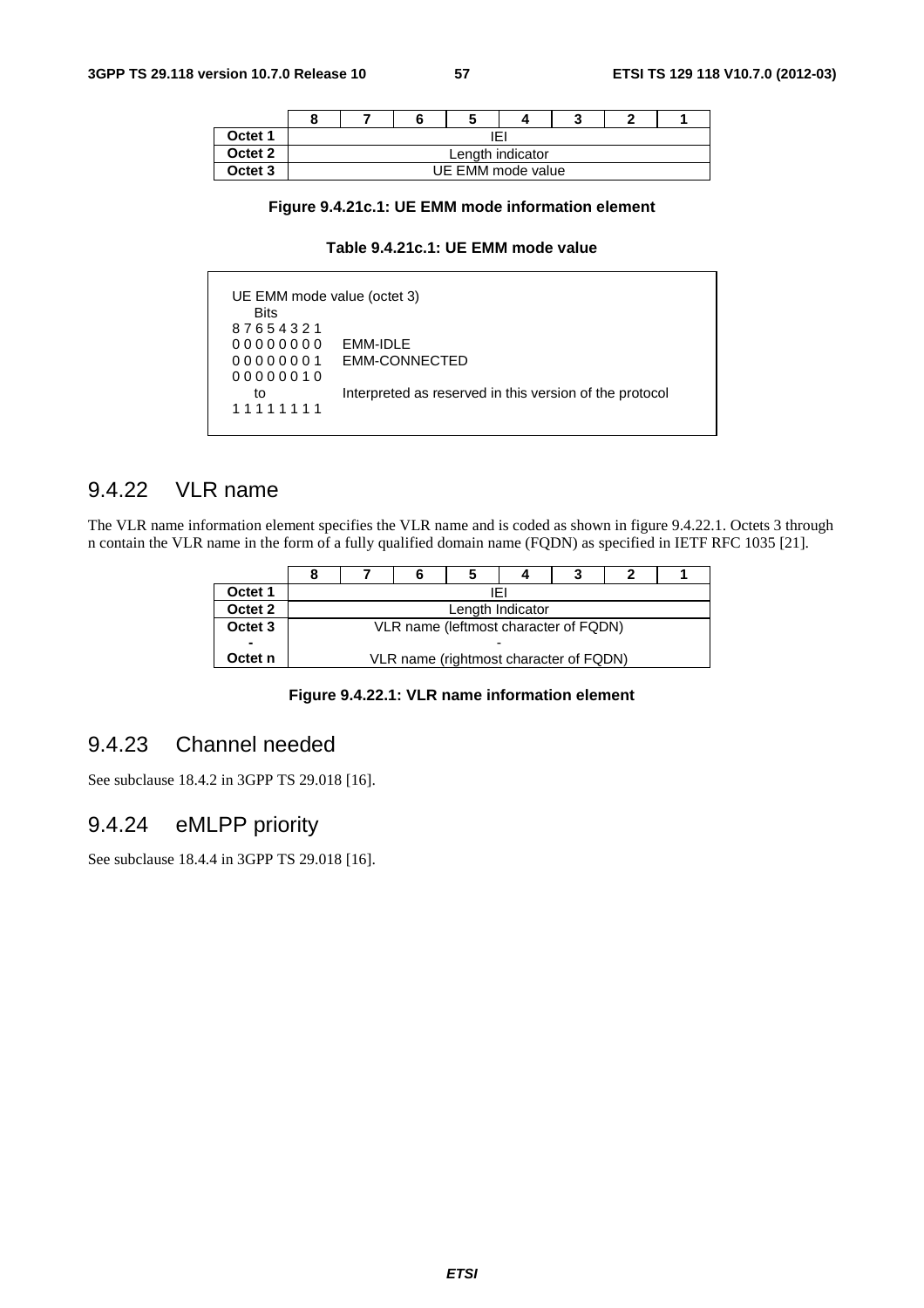## 10 List of system variables

## 10.1 Timers

This subclause lists the management timers specified for the operation of the SGsAP protocol. All the implementation shall support the range of values specified in table 10.1.1 or table 10.1.2 as appropriate. The specific value of the timers is under the control of the operator.

| <b>Timer</b> | <b>Default</b> | Timer               | <b>Granularity</b>                          | <b>Notes</b>                                                                                                           | <b>Relation to other timers</b>                                                                                                                                                                                        |
|--------------|----------------|---------------------|---------------------------------------------|------------------------------------------------------------------------------------------------------------------------|------------------------------------------------------------------------------------------------------------------------------------------------------------------------------------------------------------------------|
| name         | value          | range               |                                             |                                                                                                                        |                                                                                                                                                                                                                        |
| Ts6-1        |                | 10 s to 90 s        | 1 <sub>s</sub>                              | Guards the Location Update<br>procedure.                                                                               | It is expected to take a value greater<br>than 2 times the maximum transmission<br>time in the SGs interface, plus the<br>supervision timer of the Update<br>Location procedure (as defined in<br>3GPP TS 29.002 [15]) |
| Ts8          | 4s             | 1s to $30 s$        | 1 <sub>s</sub>                              | Guards the Explicit IMSI<br>detach from EPS services<br>procedure.                                                     | None.                                                                                                                                                                                                                  |
| Ts9          | 4s             | $1 - 30s$           | 1 <sub>s</sub>                              | Guards the Explicit IMSI<br>detach from non-EPS<br>services procedure.                                                 | None.                                                                                                                                                                                                                  |
| Ts10         | 4s             | $1 - 30s$           | 1 <sub>s</sub>                              | Guards the Implicit IMSI<br>detach from non-EPS<br>services procedure.                                                 | None.                                                                                                                                                                                                                  |
| Ts12-1       |                | $8 -$<br>60x384+8 s | $1$ min                                     | Controls the resetting of the<br>'MME-Reset' variable.                                                                 | It is expected to take a value greater<br>than the longest periodic tracking area<br>update timer running on the MME, plus<br>the transmission delay on the radio<br>interface.                                        |
| Ts12-2       | 4s             | $1 - 120s$          | 1 <sub>s</sub>                              | Guards the MME reset<br>procedure. There is one<br>Ts12-2 timer per VLR for<br>which the MME has a SGs<br>association. | None.                                                                                                                                                                                                                  |
| NOTE:        |                |                     | The Default value is the recommended value. |                                                                                                                        |                                                                                                                                                                                                                        |

**Table 10.1.1: Management timers – MME side** 

|  | Table 10.1.2: Management timers - VLR side |  |  |
|--|--------------------------------------------|--|--|
|--|--------------------------------------------|--|--|

| Timer | <b>Default</b> | Timer         | Granularity                                 | <b>Notes</b>                                                                                                         | <b>Relation to other timers</b>                                                                                                                                                 |
|-------|----------------|---------------|---------------------------------------------|----------------------------------------------------------------------------------------------------------------------|---------------------------------------------------------------------------------------------------------------------------------------------------------------------------------|
|       |                |               |                                             |                                                                                                                      |                                                                                                                                                                                 |
| name  | value          | range         |                                             |                                                                                                                      |                                                                                                                                                                                 |
| Ts5   |                | 2 s to 20 s   | $100 \text{ ms}$                            | Guards the Paging<br>procedure at the VLR.                                                                           | Value is correlated to paging cycle. The<br>default is set according to maximum<br>paging cycle supported by the MME<br>(operator choice) as defined in<br>3GPP TS 36.331 [19]. |
| Ts6-2 | 40 s           | 5 s to 60 s   | 1 <sub>s</sub>                              | Guards the TMSI<br>reallocation procedure.                                                                           | It is expected to take a value greater<br>than 2 times the maximum transmission<br>time in the SGs interface, plus 4 times<br>T3450 (as defined in<br>3GPP TS 24.301 [14])      |
| Ts7   | 4 s            | 1 s to $30 s$ | 1 <sub>s</sub>                              | Guards the Non-EPS alert<br>procedure.                                                                               | None.                                                                                                                                                                           |
| Ts11  | 4 s            | $1 - 120$ s   | 1 <sub>s</sub>                              | Guards the VLR reset<br>procedure. There is one<br>Ts11 timer per MME for<br>which the VLR has a SGs<br>association. | None.                                                                                                                                                                           |
| NOTE: |                |               | The Default value is the recommended value. |                                                                                                                      |                                                                                                                                                                                 |

*ETSI*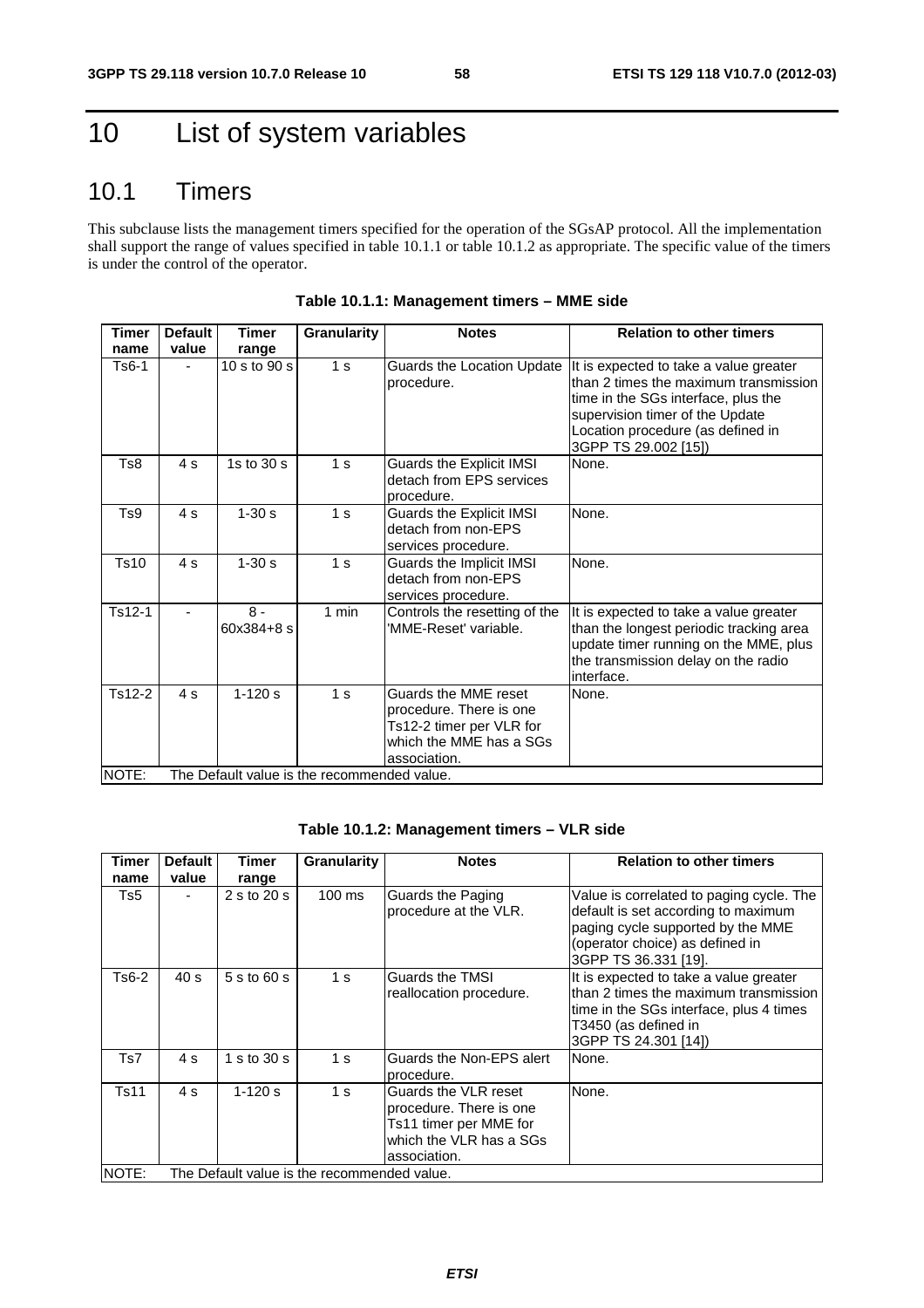## 10.2 Retry counters

This subclause lists the management retry counters specified for the operation of the SGsAP protocol. The values in table 10.2.1 and table 10.2.2 are recommended values.

#### **Table 10.2.1: Management retry counters – VLR side**

| Retry counter name | <b>Retry value</b> |
|--------------------|--------------------|
| Ns7                |                    |
| <b>Ns11</b>        |                    |

#### **Table 10.2.2: Management retry counters – MME side**

| Retry counter name | <b>Retry value</b> |
|--------------------|--------------------|
| Ns8                |                    |
| Ns9                |                    |
| <b>Ns10</b>        |                    |
| Ns12               |                    |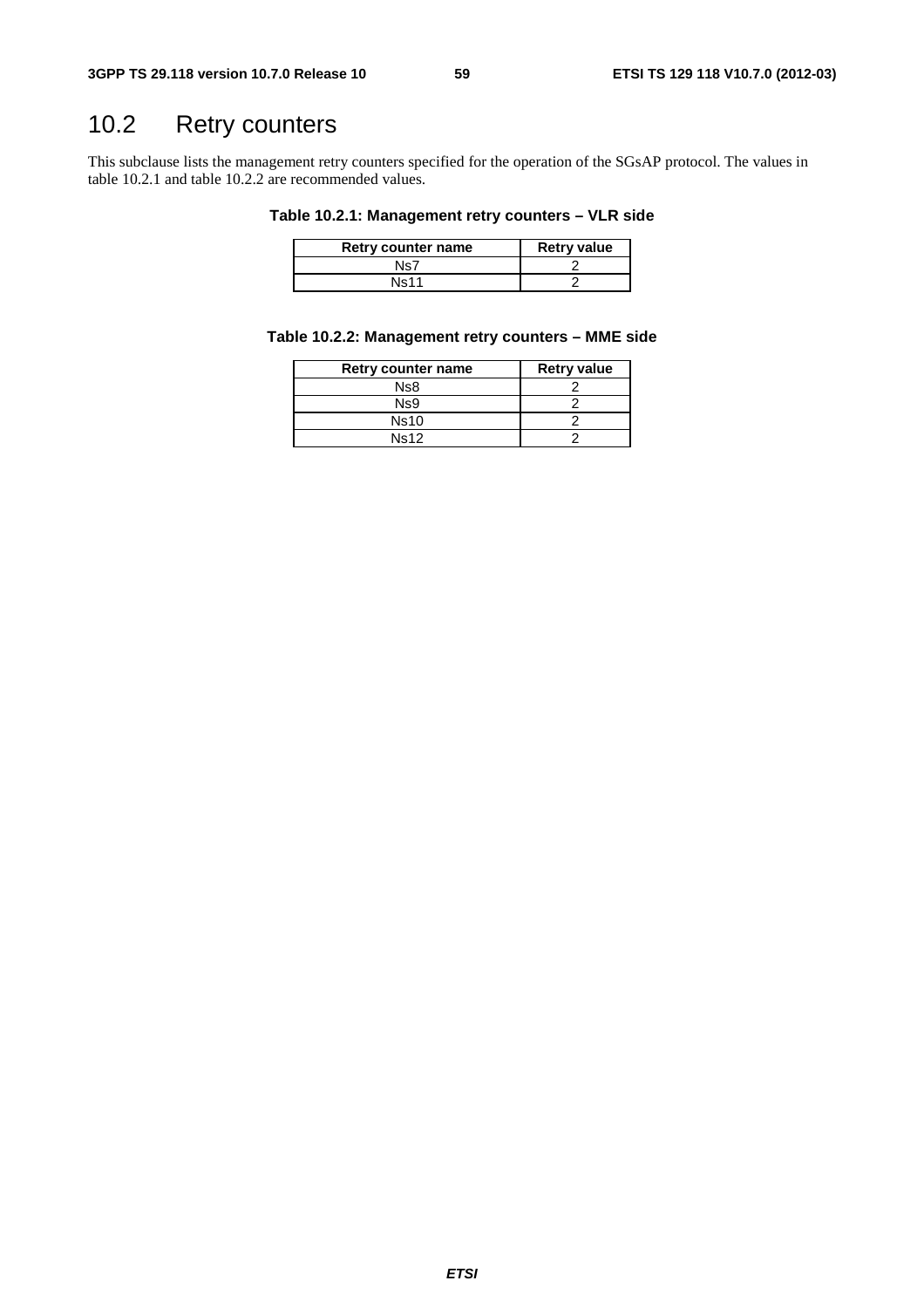## Annex A (informative): Change history

| <b>Change history</b> |        |                                  |     |                |                                                                                                                              |                |                |
|-----------------------|--------|----------------------------------|-----|----------------|------------------------------------------------------------------------------------------------------------------------------|----------------|----------------|
| <b>Date</b>           | TSG #  | <b>TSG Doc.</b>                  | CR. | R              | Subject/Comment                                                                                                              | <b>Old</b>     | <b>New</b>     |
|                       |        |                                  |     | e              |                                                                                                                              |                |                |
|                       |        |                                  |     | $\mathbf{v}$   |                                                                                                                              |                |                |
| 2008-06<br>2008-06    | CT1#54 |                                  |     |                | Draft skeleton provided by rapporteur.<br>Includes the following contributions agreed by CT1:                                | 0.0.0          | 0.0.0<br>0.1.0 |
|                       |        |                                  |     |                | C1-082435, C1-082710                                                                                                         |                |                |
| 2008-08               | CT1#55 |                                  |     |                | Includes the following contributions agreed by CT1:                                                                          | 0.1.0          | 0.2.0          |
|                       |        |                                  |     |                | C1-083518, C1-083519, C1-083520, C1-083521, C1-083523,                                                                       |                |                |
|                       |        |                                  |     |                | C1-083586                                                                                                                    |                |                |
| 2008-09               | e-mail |                                  |     |                | Added newly assigned TS number and updated title and scope for                                                               | 0.2.0          | 0.2.1          |
|                       | review |                                  |     |                | correct definition of VLR acronym.                                                                                           |                |                |
| 2008-10               | CT1#55 |                                  |     |                | Includes the following contributions agreed by CT1:                                                                          | 0.2.1          | 0.3.0          |
|                       | bis    |                                  |     |                | C1-083821, C1-083822, C1-083824, C1-084195, C1-084199,                                                                       |                |                |
|                       |        |                                  |     |                | C1-084300, C1-084301, C1-084302, C1-084303, C1-084304,<br>C1-084305, C1-084306, C1-084307, C1-084312, C1-084314,             |                |                |
|                       |        |                                  |     |                | C1-084483, C1-084485, C1-084486, C1-084487, C1-084488                                                                        |                |                |
| $2008 - 11$           | CT1#56 |                                  |     |                | Includes the following contributions agreed by CT1:                                                                          | 0.3.0          | 0.4.0          |
|                       |        |                                  |     |                | C1-084709, C1-084719, C1-084722, C1-085182, C1-085194,                                                                       |                |                |
|                       |        |                                  |     |                | C1-085195, C1-085196, C1-085197, C1-085301, C1-085302,                                                                       |                |                |
|                       |        |                                  |     |                | C1-085303, C1-085311, C1-085522                                                                                              |                |                |
|                       |        |                                  |     |                | Changes by the rapporteur:                                                                                                   |                |                |
|                       |        |                                  |     |                | - correction of title for 3GPP TS 22.101 and 3GPP TS 32.422 in                                                               |                |                |
|                       |        |                                  |     |                | references subclause                                                                                                         |                |                |
|                       |        |                                  |     |                | - information element identifiers for LCS client identity. LCS<br>indicator, MM information and SS code added to table 9.3.1 |                |                |
|                       |        |                                  |     |                | - details for coding of LCS client identity moved to figure 9.4.9.1                                                          |                |                |
|                       |        |                                  |     |                | and details for coding of SS code moved to figure 9.4.19.1                                                                   |                |                |
|                       |        |                                  |     |                | - editorial corrections to align with drafting rules                                                                         |                |                |
| 2008-11               |        |                                  |     |                | Version 1.0.0 created for presentation to CT#42 for information and 0.4.0                                                    |                | 1.0.0          |
|                       |        |                                  |     |                | approval                                                                                                                     |                |                |
| 2008-12               | CT#42  |                                  |     |                | Version 8.0.0 created after approval in CT#42                                                                                | 1.0.0          | 8.0.0          |
| 2009-03               | CT#43  | CP-090154 0001                   |     | 2              | Handle of CSFB paging procedure when UE is in connected mode                                                                 | 8.0.0          | 8.1.0          |
| 2009-03               | CT#43  | CP-090154 0002                   |     |                | SGs paging with access control in E-UTRAN                                                                                    | 8.0.0          | 8.1.0          |
| 2009-03               | CT#43  | CP-090154 0003                   |     | 2              | Clarifications of paging procedure in MME                                                                                    | 8.0.0          | 8.1.0          |
| 2009-03               | CT#43  | CP-090154 0004                   |     | 1              | Consistent usage of HSS                                                                                                      | 8.0.0          | 8.1.0          |
| $2009 - 03$           | CT#43  | CP-090154 0005                   |     |                | Location update for non-EPS services procedure: failure and                                                                  | 8.0.0          | 8.1.0          |
| 2009-03               | CT#43  | CP-090154 0006                   |     | 1              | abnormal cases<br>Clarifications for MM information procedure                                                                | 8.0.0          | 8.1.0          |
| 2009-03               | CT#43  | CP-090154 0007                   |     | 1              | VLR number derivation                                                                                                        | 8.0.0          | 8.1.0          |
| 2009-03               | CT#43  | CP-090154 0008                   |     | 3              | Abnormal conditions for UL and DL Unitdata procedures                                                                        | 8.0.0          | 8.1.0          |
| 2009-03               | CT#43  | CP-090154 0009                   |     | 1              | MME behaviour when receiving paging for SMS                                                                                  | 8.0.0          | 8.1.0          |
| 2009-03               | CT#43  | CP-090154 0010                   |     | $\mathbf{1}$   | Adding IE details                                                                                                            | 8.0.0          | 8.1.0          |
| 2009-03               | CT#43  | CP-090154 0011                   |     | 2              | Corrections in state models for VLR/MME                                                                                      | 8.0.0          | 8.1.0          |
| 2009-03               | CT#43  | CP-090154 0012                   |     | $\overline{2}$ | SS handling details in VLR                                                                                                   | 8.0.0          | 8.1.0          |
| 2009-03               | CT#43  | CP-090154 0013                   |     | $\overline{2}$ | IE of paging request                                                                                                         | 8.0.0          | 8.1.0          |
| 2009-03               | CT#43  | CP-090154 0014                   |     |                | Corrections and additions for procedures for SMS delivery over                                                               | 8.0.0          | 8.1.0          |
|                       |        |                                  |     |                | SGs                                                                                                                          |                |                |
| 2009-06               | CT#44  | CP-090421 0017                   |     |                | Removing Editor"s note on EPS location update type                                                                           | 8.1.0          | 8.2.0          |
| 2009-06               | CT#44  | CP-090421 0019                   |     |                | Correction of the location update initiation                                                                                 | 8.1.0          | 8.2.0          |
| 2009-06               | CT#44  | CP-090421 0021                   |     | 1              | Paging Procedure when MME restarts                                                                                           | 8.1.0          | 8.2.0          |
| 2009-06               | CT#44  | CP-090421 0022                   |     |                | Forward of CS paging to the SGSN when ISR is activated                                                                       | 8.1.0          | 8.2.0          |
| 2009-09               | CT#45  | CP-090674 0023                   |     |                | Correction to the Location update for non-EPS services procedure                                                             | 8.2.0          | 8.3.0          |
| 2009-09               | CT#45  |                                  |     | 1              | in the MME<br>Support multiple SCTP associations                                                                             |                |                |
| 2009-09               | CT#45  | CP-090674 0024<br>CP-090674 0025 |     |                | Port number and payload protocol identifier for SGsAP                                                                        | 8.2.0<br>8.2.0 | 8.3.0<br>8.3.0 |
| 2009-09               | CT#45  | CP-090674 0026                   |     |                | The usage of timer Ns12                                                                                                      | 8.2.0          | 8.3.0          |
| 2009-09               | CT#45  | CP-090674 0027                   |     |                | Corrections for the length of IE                                                                                             | 8.2.0          | 8.3.0          |
| 2009-09               | CT#45  | CP-090674 0028                   |     | $\overline{2}$ | Clarification of Location Update                                                                                             | 8.2.0          | 8.3.0          |
| $2009 - 09$           | CT#45  | CP-090675 0029                   |     | 2              | Update for "SMS-only" behaviour                                                                                              | 8.2.0          | 8.3.0          |
| 2009-09               | CT#45  | CP-090674 0031                   |     | $\overline{2}$ | Clarify the condition for starting the location update for non-EPS                                                           | 8.2.0          | 8.3.0          |
|                       |        |                                  |     |                | services procedure                                                                                                           |                |                |
| 2009-09               | CT#45  | CP-090675 0033                   |     | 1              | SMS over SGs charging and authority enquiry parameters                                                                       | 8.2.0          | 8.3.0          |
| 2009-09               | CT#46  | CP-090916 0036                   |     | 1              | Paging procedure in MME for supporting SMS only                                                                              | 8.3.0          | 8.4.0          |
| 2009-09               | CT#46  | CP-090916 0037                   |     | 1              | Location update initiation for SMS over SGs only                                                                             | 8.3.0          | 8.4.0          |
| 2009-09               | CT#46  | CP-090915 0038                   |     | 6              | Corrections for SGs Service Request                                                                                          | 8.3.0          | 8.4.0          |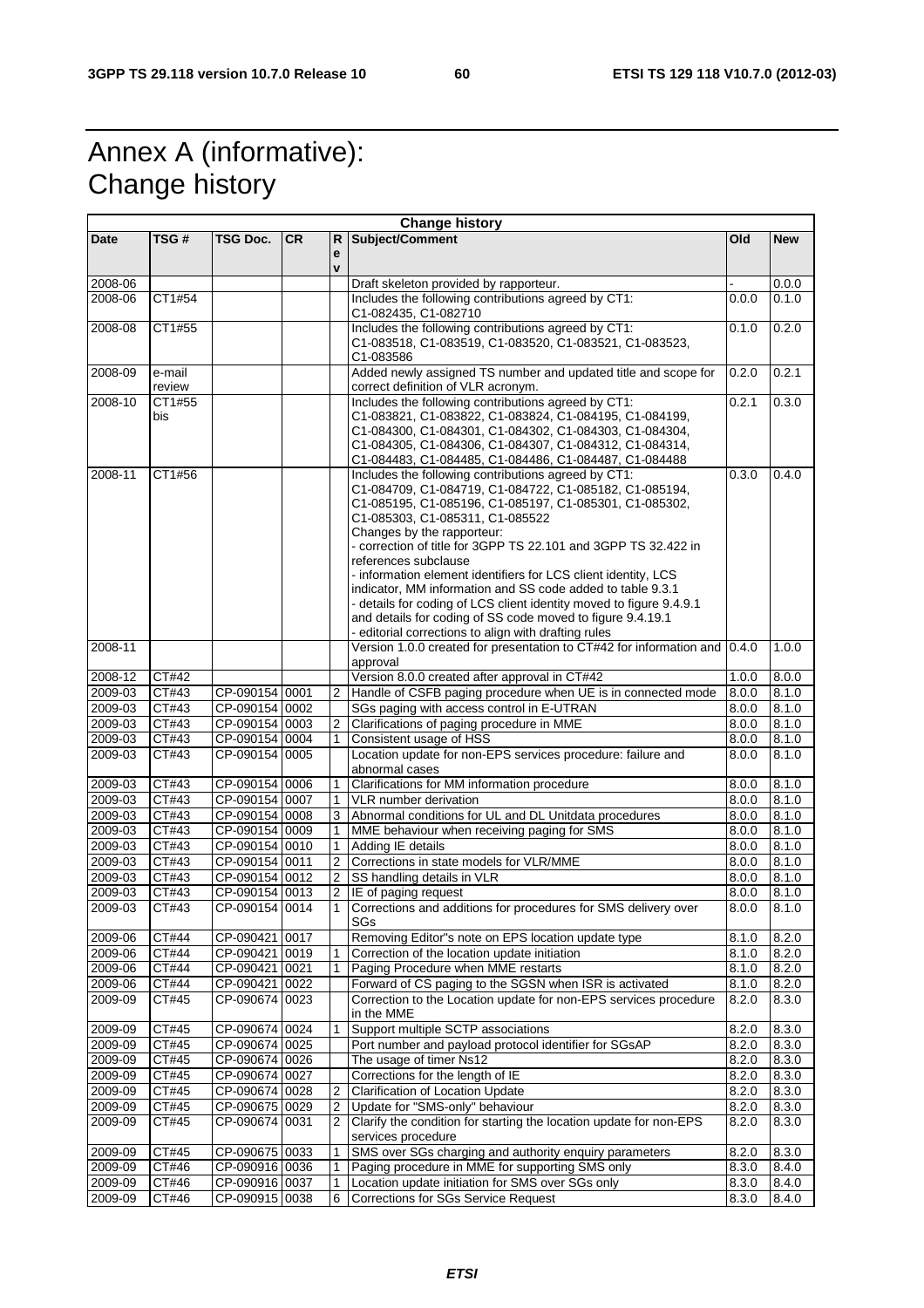| 2009-09     | CT#46        | CP-090916 0039 | 2              | Correction for Online and offline charging parameters                         | 8.3.0             | 8.4.0         |
|-------------|--------------|----------------|----------------|-------------------------------------------------------------------------------|-------------------|---------------|
| 2009-09     | CT#46        | CP-090915 0040 | 1              | Correction of definition of MME name                                          | 8.3.0             | 8.4.0         |
| 2009-09     | CT#46        | CP-090915 0041 | 1              | Implicit detach procedure in VLR correction                                   | 8.3.0             | 8.4.0         |
| 2009-09     | CT#46        | CP-090916 0042 |                | Remove use case of UE not supporting combined attach for "SMS                 | 8.3.0             | 8.4.0         |
|             |              |                |                | only"                                                                         |                   |               |
| 2009-09     | CT#46        | CP-090915 0043 | 1              | Handling of EPS detach indication                                             | 8.3.0             | 8.4.0         |
| 2009-09     | CT#46        | CP-090915 0044 |                | Correction of reference to TS 23.195                                          | 8.3.0             | 8.4.0         |
|             |              |                |                |                                                                               |                   |               |
| 2009-09     | CT#46        | CP-090915 0046 |                | MME executing the HSS location updating procedure and location                | 8.3.0             | 8.4.0         |
|             |              |                |                | update procedure for non-EPS services                                         |                   |               |
| 2009-09     | CT#46        | CP-090915 0047 |                | Correction of values of IMSI detach from EPS service type IE and              | 8.3.0             | 8.4.0         |
|             |              |                |                | IMSI detach from non-EPS service type IE                                      |                   |               |
| 2009-09     | CT#46        | CP-090922 0034 | 1              | Paging signalling optimization after MME failure                              | 8.4.0             | 9.0.0         |
| 2009-09     | CT#46        | CP-090922 0035 | 2              | Paging clarifications                                                         | 8.4.0             | 9.0.0         |
| 2009-09     | CT#46        | CP-090922 0048 | 1              | Add UE EMM Mode IE in SGsAP-SERVICE-REQUEST message                           | 8.4.0             | 9.0.0         |
|             |              |                |                |                                                                               |                   |               |
| 2010-03     | CT#47        | CP-100126 0049 | $\overline{2}$ | MME Name octet length correction                                              | 9.0.0             | 9.1.0         |
| $2010 - 03$ | CT#47        | CP-100126 0052 |                | Alignment term "CSFB and SMS over SGs" with TS23.401 (Part III)               | 9.0.0             | 9.1.0         |
| 2010-03     | CT#47        | CP-100134 0053 | $\overline{2}$ | Modification of the paging procedure                                          | 9.0.0             | 9.1.0         |
| 2010-03     | <b>CT#47</b> | CP-100126 0056 |                | Clarification of paging procedure for SMS                                     | 9.0.0             | 9.1.0         |
| 2010-03     | CT#47        | CP-100126 0058 |                | Paging for SMS on S3 and no paging retransmission in the MME                  | 9.0.0             | 9.1.0         |
| 2010-06     | CT#48        | CP-100348 0065 | $\overline{2}$ | Alert MME Notification / UE Activity Notification procedure on S3             | 9.1.0             | 9.2.0         |
|             |              |                |                |                                                                               |                   |               |
|             |              |                |                | interface                                                                     |                   |               |
| 2010-06     | CT#48        | CP-100348 0069 | 3              | Paging Procedures in the MME for SMS Service Type                             | 9.1.0             | 9.2.0         |
| 2010-06     | CT#48        | CP-100348 0072 |                | Removal of reference to TS 23.195                                             | 9.1.0             | 9.2.0         |
| 2010-06     | CT#48        | CP-100354 0074 | 1              | New LAI derivation at MME                                                     | 9.1.0             | 9.2.0         |
| 2010-06     | <b>CT#48</b> | CP-100370 0066 | $\overline{2}$ | Message Name and Miscellaneous Editorial changes                              | 9.2.0             | 10.0.0        |
| $2010 - 06$ | CT#48        | CP-100370 0073 |                | Update to service request procedure                                           | 9.2.0             | 10.0.0        |
|             |              |                |                |                                                                               |                   |               |
| 2010-09     | CT#49        | CP-100518 0076 | 1              | Location Update Retry on LAIs of other RATs                                   | 10.0.0            | 10.1.0        |
| 2010-09     | CT#49        | CP-100520 0081 | 4              | Add Timezone IE in Location Update Request                                    | 10.0.0 10.1.0     |               |
| $2010 - 09$ | CT#49        | CP-100518 0083 | $\mathbf{1}$   | <b>MME Name</b>                                                               | 10.0.0 10.1.0     |               |
| 2010-09     | CT#49        | CP-100501 0086 | $\overline{2}$ | Correction to LAI derivation for default SGs scenario                         | 10.0.0 10.1.0     |               |
| 2010-09     | CT#49        | CP-100518 0088 | 3              | Call cancellation for CSFB MT                                                 | 10.0.0 10.1.0     |               |
| 2010-09     | CT#49        | CP-100495 0091 | 1              | IMSI detach from EPS and Non-EPS services                                     | 10.0.0 10.1.0     |               |
|             |              |                |                |                                                                               |                   |               |
| 2010-09     | CT#49        | CP-100518 0098 | $\overline{2}$ | MME State Diagram Correction                                                  | 10.0.0 10.1.0     |               |
| 2010-09     | CT#49        | CP-100518 0102 | $\overline{2}$ | VLR Abnormal Case Handling for SMS-MO Call                                    | 10.0.0 10.1.0     |               |
| 2010-09     | CT#49        | CP-100518 0103 | $\overline{2}$ | Data Restoration and SGs Association Recovery                                 | 10.0.0 10.1.0     |               |
| 2010-09     | CT#49        | CP-100518 0105 |                | Where to page for the UE for a mobile terminated CS call when no              | 10.0.0 10.1.0     |               |
|             |              |                |                | NAS signalling connection exists                                              |                   |               |
| 2010-09     | CT#49        | CP-100518 0106 |                | SGsAP-SERVICE-REQUEST message is not sent when UE is in                       | 10.0.0 10.1.0     |               |
|             |              |                |                |                                                                               |                   |               |
|             |              |                |                | EMM-IDLE mode                                                                 |                   |               |
| 2010-09     | CT#49        | CP-100518 0111 |                | Behavior of the recipient upon receipt of an erroneous SGsAP-                 | 10.0.0            | 10.1.0        |
|             |              |                |                | Status message                                                                |                   |               |
| 2010-09     | CT#49        | CP-100518 0112 |                | Corrections related to use of location area identifier IE at MME              | 10.0.0            | 10.1.0        |
|             |              |                |                | upon receiving SGsAP-PAGING-REQUEST message                                   |                   |               |
| 2010-12     | CT#50        | CP-100763 0099 | $\overline{2}$ | <b>VLR Failure Handling</b>                                                   | 10.1.0 10.2.0     |               |
| 2010-12     | CT#50        | CP-100763 0100 |                | <b>MME Failure Handling</b>                                                   | 10.1.0 10.2.0     |               |
|             |              |                | $\overline{2}$ |                                                                               |                   |               |
| 2010-12     | CT#50        | CP-100763 0107 |                | VLR name is not configured locally in the MME for SGsAP-Paging- 10.1.0 10.2.0 |                   |               |
|             |              |                |                | Request                                                                       |                   |               |
| 2010-12     | CT#50        | CP-100763 0112 | 1              | Correction of use of release procedure                                        | 10.1.0 10.2.0     |               |
| 2010-12     | CT#50        | CP-100763 0114 | 3              | CS PLMN determination for CSFB                                                | 10.1.0 10.2.0     |               |
| $2010 - 12$ | CT#50        | CP-100763 0117 |                | CS domain access rights check in CSFB                                         | 10.1.0 10.2.0     |               |
|             |              |                |                |                                                                               |                   |               |
| 2010-12     | CT#50        | CP-100740 0122 | 1              | Paging failure on SGs                                                         | 10.1.0 10.2.0     |               |
| 2010-12     | CT#50        | CP-100763 0123 |                | Length indicator in SGsAP information elements                                | 10.1.0 10.2.0     |               |
| 2010-12     | CT#50        | CP-100763 0124 | $\overline{2}$ | Adding location area identity to SGs location update reject                   | 10.1.0            | 10.2.0        |
|             |              |                |                | message                                                                       |                   |               |
| 2010-12     | CT#50        | CP-100763 0127 | 3              | DST, Universal time and local time zone handling at the MME                   | 10.1.0 10.2.0     |               |
| 2010-12     | CT#50        | CP-100763 0128 | 1              | Call Forwarding on No Reply Triggering in EMM-CONNECTED                       | 10.1.0 10.2.0     |               |
|             |              |                |                | Mode                                                                          |                   |               |
|             |              | CP-100740 0136 |                |                                                                               | 10.1.0 10.2.0     |               |
| 2010-12     | CT#50        |                |                | Removal of VLR number derivation by the MME                                   |                   |               |
| 2010-12     | CT#50        | CP-100763 0137 | 1              | Additional MME Abnormal Cases                                                 | 10.1.0 10.2.0     |               |
| 2010-12     | CT#50        | CP-100763 0142 | 1              | Removing unused stored parameters in the VLR                                  | $10.1.0$ $10.2.0$ |               |
| 2011-03     | CT#51        | CP-110197 0143 |                | Requirement for inclusion of LCS client identity IE in SGsAP-                 | 10.2.0            | 10.3.0        |
|             |              |                |                | PAGING-REQUEST message                                                        |                   |               |
| 2011-03     | CT#51        | CP-110197 0144 |                | Correction of handling of call forwarding                                     | 10.2.0 10.3.0     |               |
| 2011-03     | CT#51        | CP-110197 0145 | 3              | Implicit detach handling for EPS and non-EPS services                         | 10.2.0 10.3.0     |               |
|             |              |                |                |                                                                               |                   |               |
| 2011-03     | CT#51        | CP-110197 0148 | 1              | Explicit IMSI detach from EPS services triggered by PTAU reject               | 10.2.0 10.3.0     |               |
| 2011-03     | CT#51        | CP-110197 0149 | 2              | Discarding LSA identity in MM INFORMATION REQUEST                             | 10.2.0 10.3.0     |               |
|             |              |                |                | message                                                                       |                   |               |
| 2011-03     | CT#51        | CP-110189 0150 | $\overline{2}$ | Clarification about usage of eMLPP priority IE in SGsAP-PAGING-               | 10.2.0 10.3.0     |               |
|             |              |                |                | <b>REQUEST</b>                                                                |                   |               |
| 2011-03     | CT#51        | CP-110197 0151 | 1              | Implicit detach procedure in VLR when MME goes detached                       | 10.2.0 10.3.0     |               |
| 2011-03     | CT#51        | CP-110197 0153 |                | Timer handling in detach response                                             | 10.2.0 10.3.0     |               |
|             |              |                |                |                                                                               |                   |               |
| 2011-03     | CT#51        | CP-110197 0154 | $\mathbf{1}$   | Location update trigger correction in SGs-ASSOCIATED state                    |                   | 10.2.0 10.3.0 |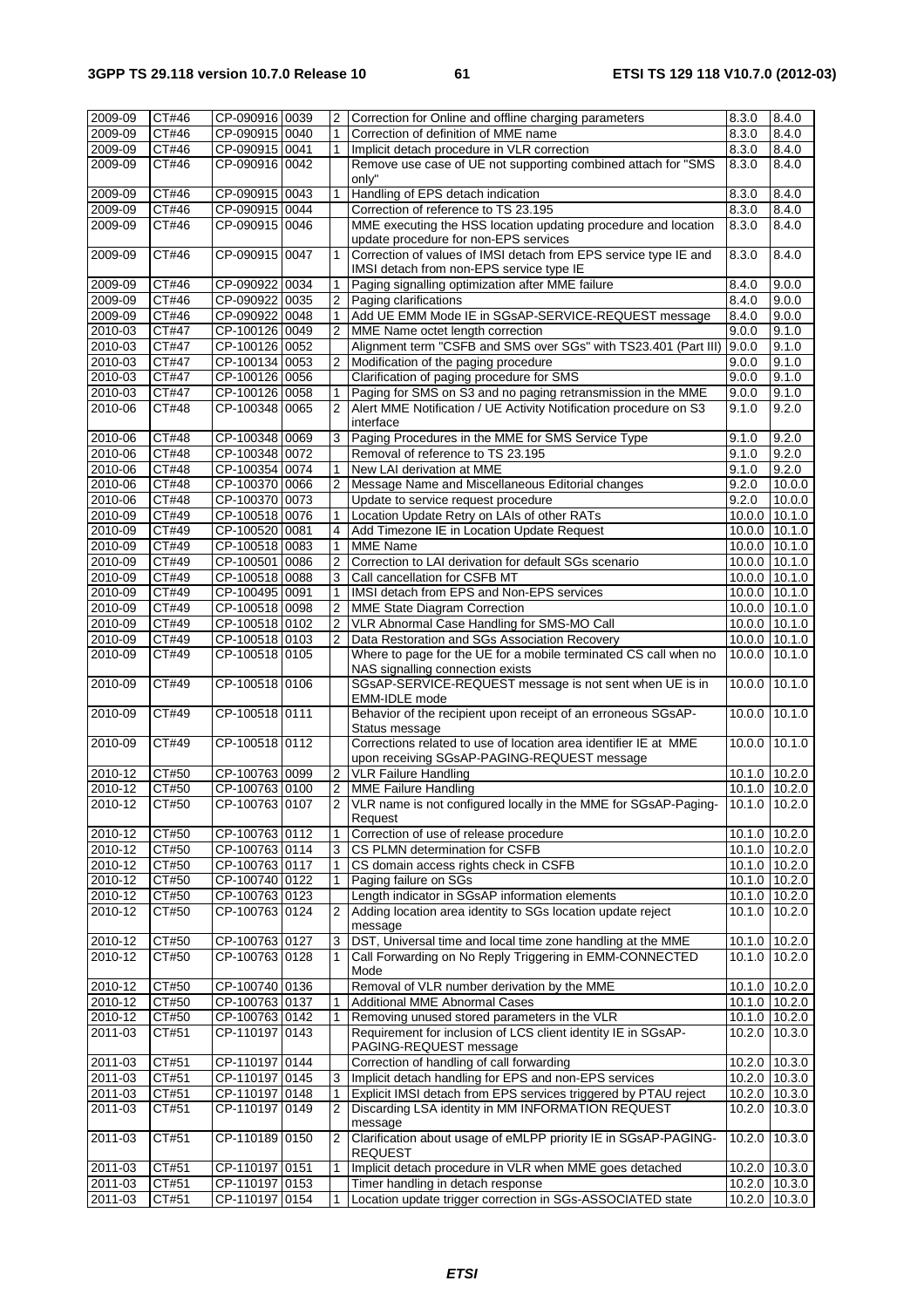| 2011-03 | CT#51 | CP-110197 0155 |                | Paging accept in SGs NULL state at MME                            | 10.2.0 10.3.0 |               |
|---------|-------|----------------|----------------|-------------------------------------------------------------------|---------------|---------------|
| 2011-03 | CT#51 | CP-110197 0156 | $\overline{2}$ | VLR behavior in SGs NULL state                                    | 10.2.0 10.3.0 |               |
| 2011-06 | CT#52 | CP-110464 0158 |                | Correction on SGs UE unreachable handling                         | 10.3.0        | 10.4.0        |
| 2011-06 | CT#52 | CP-110464 0159 |                | UE Paging Initiation after SGs association has been established   | 10.3.0        | 10.4.0        |
| 2011-06 | CT#52 | CP-110464 0160 |                | Detach handling for Implicit IMSI detach from non-EPS services    | 10.3.0 10.4.0 |               |
| 2011-06 | CT#52 | CP-11045710162 |                | Removal of CS PLMN reselection requirement for CSFB               |               | 10.3.0 10.4.0 |
| 2011-06 | CT#52 | CP-110464 0163 |                | New Location Update Request during TMSI reallocation procedure    |               | 10.3.0 10.4.0 |
| 2011-06 | CT#52 | CP-110464 0165 |                | Updating IMSI detach flag during explicit IMSI detach for non-EPS |               | 10.3.0 10.4.0 |
|         |       |                |                | services                                                          |               |               |
| 2011-06 | CT#52 | CP-110464 0167 |                | SMS paging at MME failure                                         | 10.3.0 10.4.0 |               |
| 2011-06 | CT#52 | CP-110464 0171 |                | MME state diagram corrections                                     |               | 10.3.0 10.4.0 |
| 2011-09 | CT#53 | CP-11068210174 |                | MO SMS over SGs handling at VLR failure                           |               | 10.4.0 10.5.0 |
| 2011-09 | CT#53 | CP-110684 0175 |                | MT SMS over SGs handling at VLR failure                           | 10.4.0        | 10.5.0        |
| 2011-09 | CT#53 | CP-11068210176 |                | Correction on detach in SGs-NULL state for non-EPS service        | 10.4.0        | 10.5.0        |
| 2011-12 | CT#54 | CP-110874 0166 |                | Correction on trigger of EPS detach indication at the MME         | 10.5.0        | 10.6.0        |
| 2011-12 | CT#54 | CP-11085810192 |                | Inclusion of E-UTRAN location in SGs Location Update message      | 10.5.0 10.6.0 |               |
| 2011-12 | CT#54 | CP-110941 0189 | 4              | Provide Subscriber Information handling for UE under LTE          |               | 10.5.0 10.6.0 |
| 2012-03 | CT#55 | CP-120113 0185 | 6              | SGs paging handling in the VLR and the MME failure cases          |               | 10.6.0 10.7.0 |